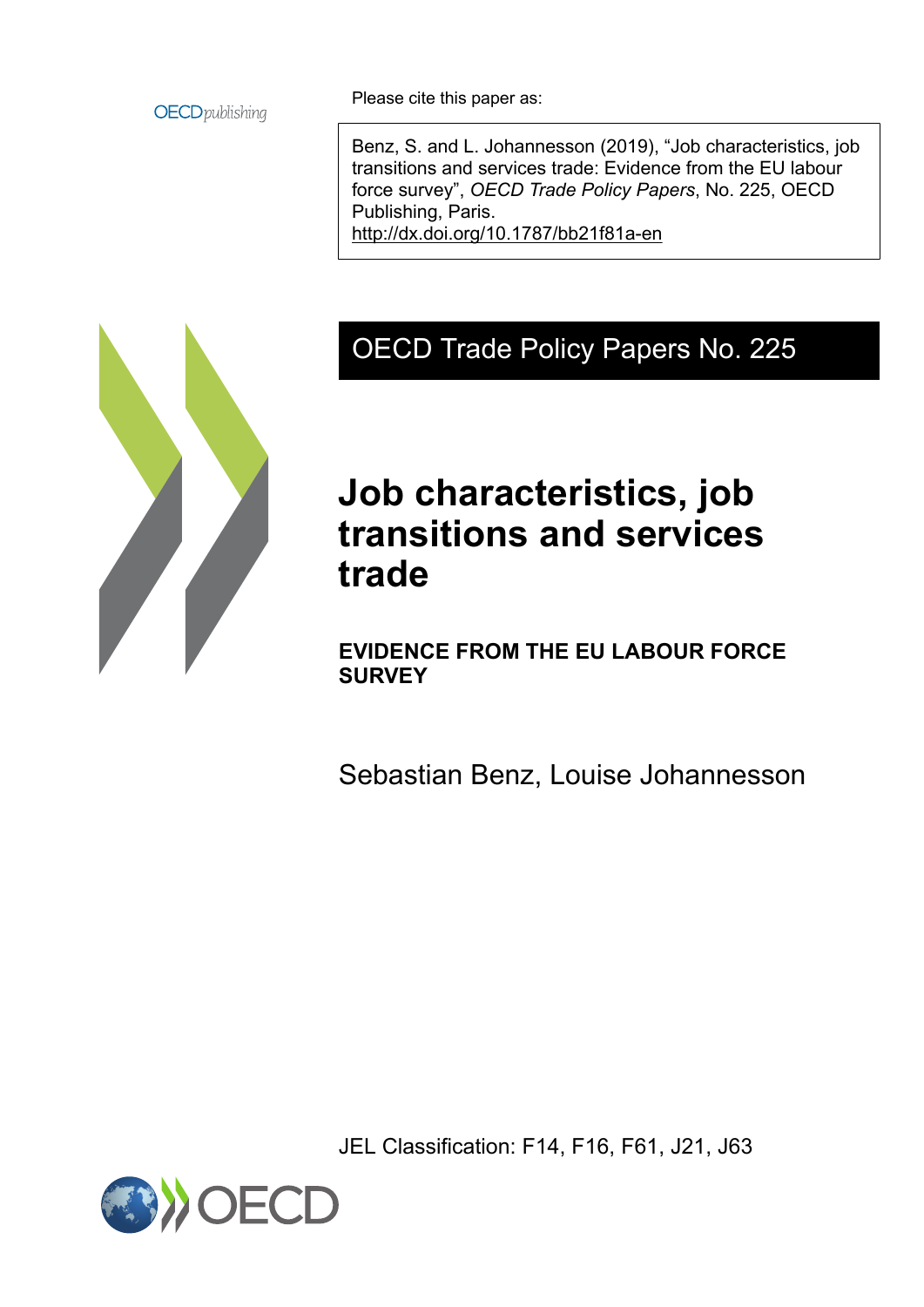#### **OECD TRADE POLICY PAPER**

**│** 

This paper is published under the responsibility of the Secretary-General of the OECD. The opinions expressed and the arguments employed herein do not necessarily reflect the official views of OECD countries.

The publication of this paper has been authorised by Ken Ash, Director of the Trade and Agriculture Directorate.

This document and any map included herein are without prejudice to the status of or sovereignty over any territory, to the delimitation of international frontiers and boundaries and to the name of any territory, city or area.

The statistical data for Israel are supplied by and under the responsibility of the relevant Israeli authorities. The use of such data by the OECD is without prejudice to the status of the Golan Heights, East Jerusalem and Israeli settlements in the West Bank under the terms of international law.

This document has been declassified on the responsibility of the Working Party of the Trade Committee under the OECD reference number TAD/TC/WP(2018)16.

Comments are welcome and should be sent to [tad.contact@oecd.org.](file://main.oecd.org/sdataTAD/Applic/PUBLICATIONS/Working%20and%20Policy%20Papers/tad.contact@oecd.org)

#### **© OECD (2019)**

You can copy, download or print OECD content for your own use, and you can include excerpts from OECD publications, databases and multimedia products in your own documents, presentations, blogs, websites and teaching materials, provided that suitable acknowledgment of OECD as source and copyright owner is given. All requests for commercial use and translation rights should be submitted to *rights@oecd.org*.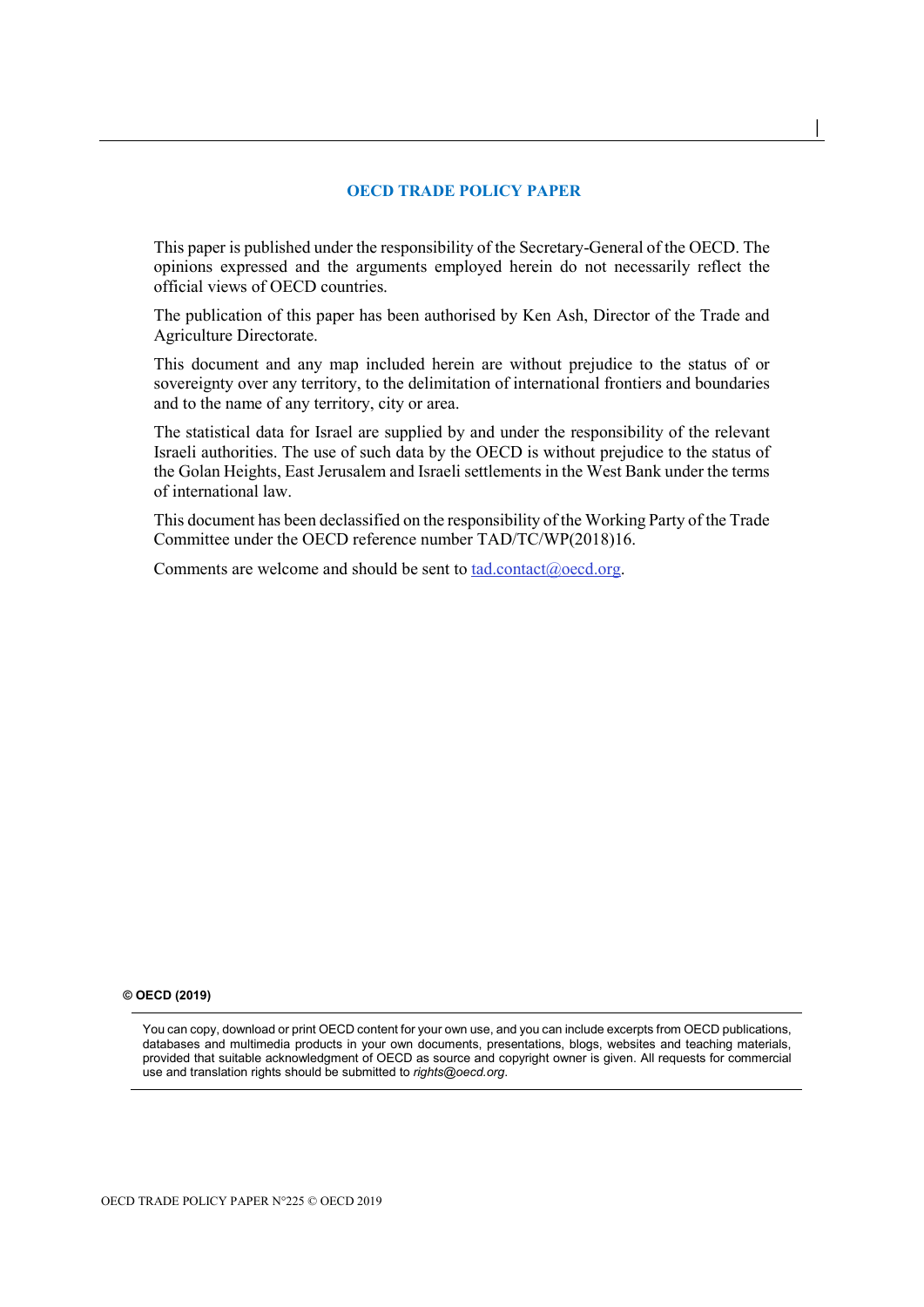# **JOB CHARACTERISTICS, JOB TRANSITIONS AND SERVICES TRADE: EVIDENCE FROM THE EU LABOUR FORCE SURVEY**

Sebastian Benz and Louise Johannesson (OECD)

This report presents new cross-country evidence on labour market transitions in sectors exposed to growing volumes of international trade, and the job characteristics of workers employed in these sectors. It shows that export growth is significantly associated with lower job loss risk. In commercial services sectors, exports offer over-proportional employment opportunities to those currently outside the workforce. Men and women are not always impacted identically. For example, involuntary part time employment amongst women falls with growing export volumes, while there is no such effect for men. These results show that the distributional effects of international trade are not limited to wage effects or net changes in employment numbers and highlight the need for a comprehensive assessment of trade implications for individual workers.

*Keywords:* Trade, services, worker heterogeneity, labour market transitions, fixed-term contracts, part-time work, non-standard employment

*JEL Codes:* F14, F16, F61, J21, J63

#### *Acknowledgements*

**│** 

This paper was written by Sebastian Benz and Louise Johannesson from the OECD Trade and Agriculture Directorate. The authors are grateful to Oliver Denk for very helpful comments and advice during the course of this project. In addition, they thank Ken Ash, Holger Breinlich, John Drummond, Peter Horvát, Alexander Hijzen, Alexander Jaax, Andrea Lassmann, Hildegunn Kyvik Nordås, Dorothée Rouzet and Jehan Sauvage for their insightful comments and suggestions. This paper also benefitted from discussions in the OECD Working Party of the Trade Committee, which agreed to make it more widely available through declassification. Finally, the authors thank Laëtitia Christophe and Michèle Patterson for preparing the document for publication.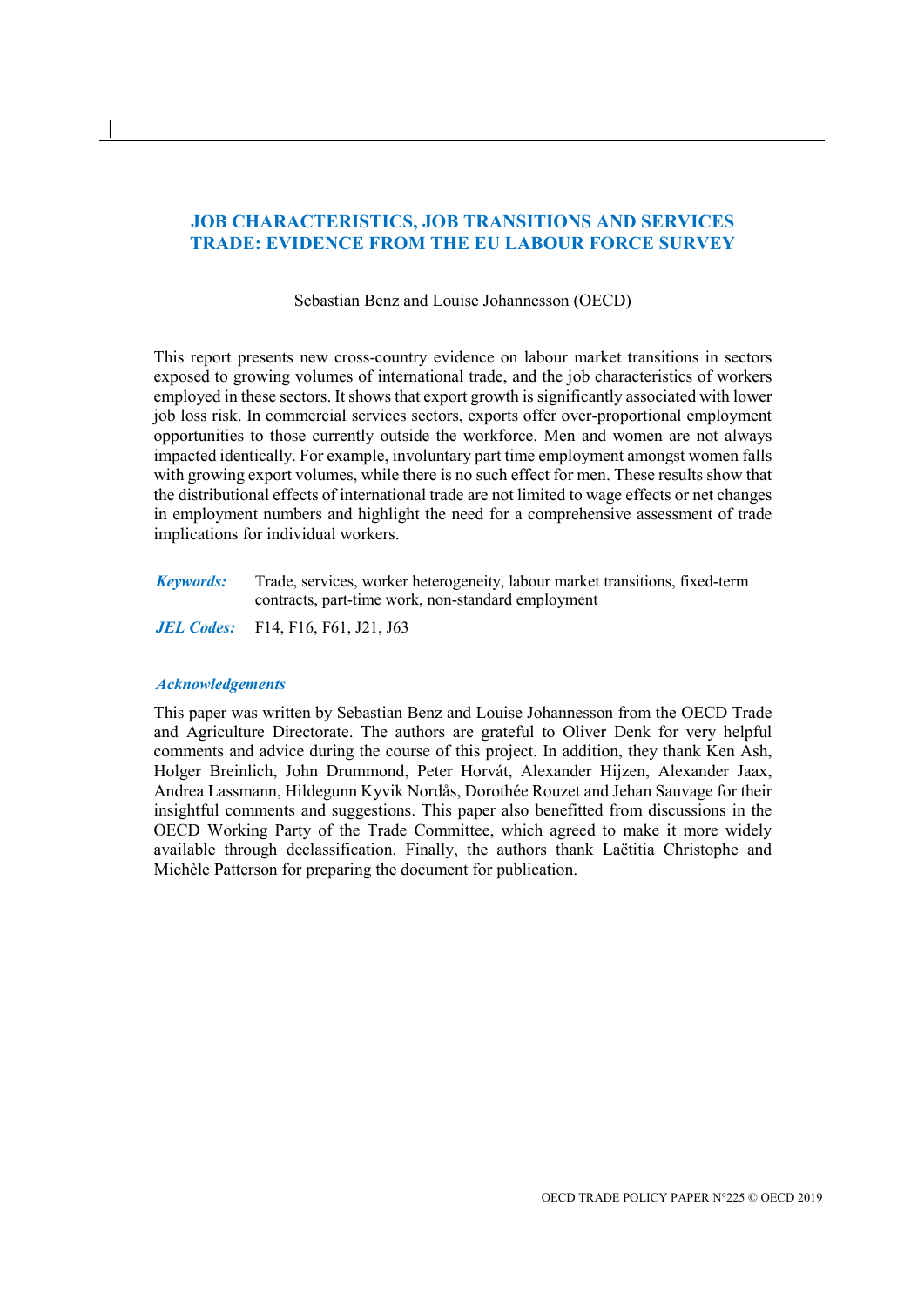# Table of contents

# **Tables**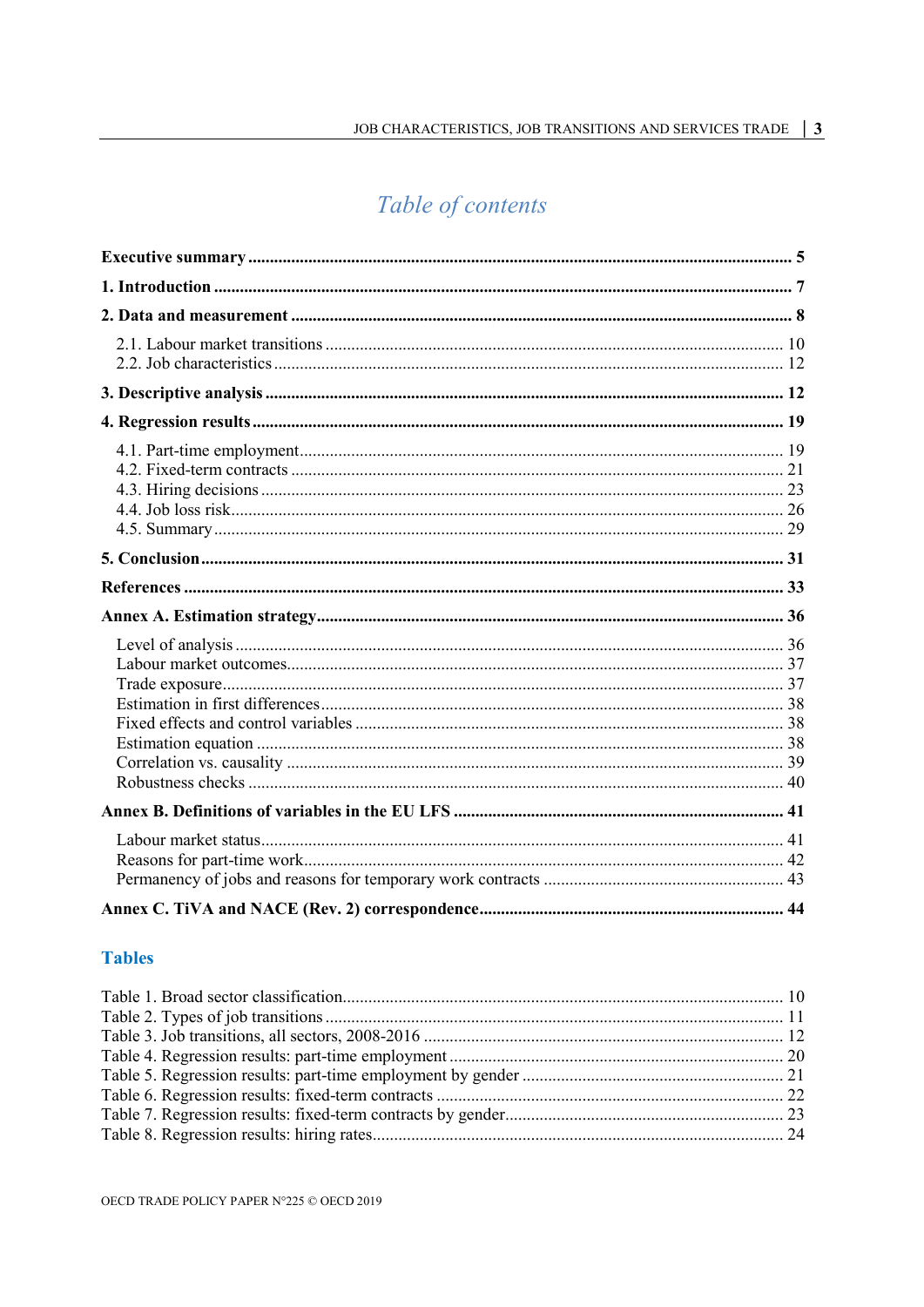# **4 │** JOB CHARACTERISTICS, JOB TRANSITIONS AND SERVICES TRADE

# **Figures**

<span id="page-4-0"></span>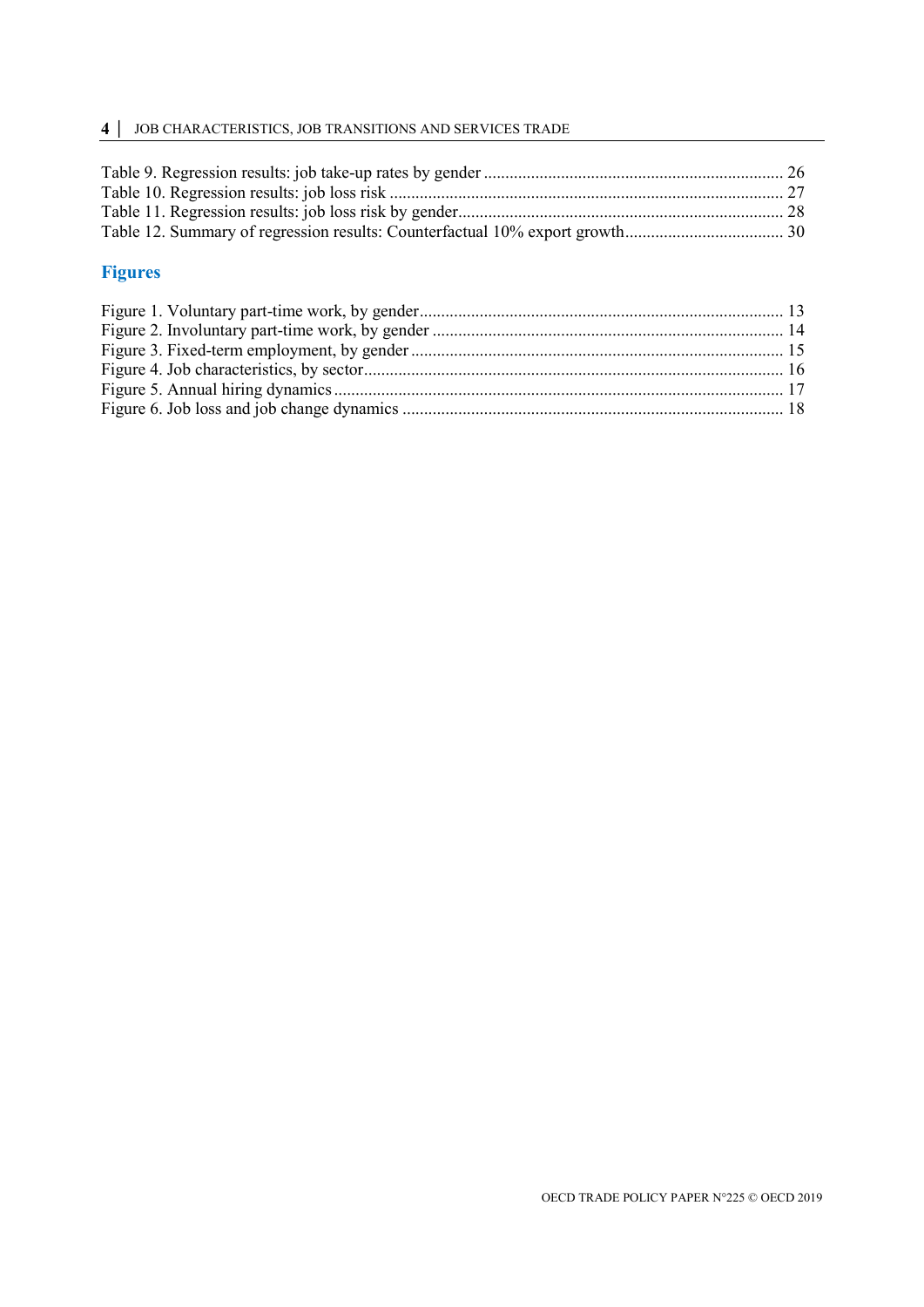# *Executive summary*

This report is part of the project on *Services trade policy, structural transformation and labour market adjustments*, the objective of which is to support policy makers in designing service sector reforms that produce economy-wide gains and ensure that the benefits are widely shared. It uses OECD Trade in Value Added (TiVA) data and microdata from the European Union Labour Force Survey (EU LFS) in order to analyse patterns of job characteristics and job transitions. It highlights significant differences across sectors and countries and assesses the impact of international trade on European labour markets.

The report explores the relationship between trade exposure and certain labour market outcomes such as part-time employment, fixed term contracts, hiring decisions and job loss risk. Measures of trade exposure include export performance, import competition and offshoring. The difference between imports and offshoring is that imports compete directly with local firms in the end user market, while offshoring refers to imports of intermediate inputs, which may enhance the competitiveness of the importing sector. To the extent possible, the analysis differentiates between male and female workers, highlighting that they are not always identically affected by changes in trade exposure. The main objective is to shed light on the distribution effects of trade integration, while the methodology does not allow to analyse economy-wide effects of trade.

The following findings emerge.

- Working in sectors with strong export performance brings an extra benefit to female workers. A 10% export growth is associated with a reduction in the share of women in involuntary part-time work of almost 1%. By contrast, trade exposure is unrelated to the share of men in part-time work.
- Export growth is linked to a higher share of fixed-term contracts in a sector. Overall, export growth of 10% corresponds to a 1% increase in fixed-term employment. However, there exist strong differences in the composition of this effect along the gender dimension. For men, such growth in fixed-term employment is entirely due to rising shares of apprenticeships, while involuntary fixed-term employment is unaffected by trade exposure. By contrast, growth of female fixedterm employment in export-oriented sectors is mostly due to an increase in involuntary fixed-term contracts.
- Growth of commercial services exports is associated with increased hiring rates for workers in unemployment or inactivity, thereby offering new opportunities to those currently without employment. Hiring rates for these workers could increase by 1.6% after an export growth of 10%. This effect cannot be identified for other sectors, including manufacturing.
- Export growth is also a key factor for reducing workers' job loss risk, defined as the risk of losing a job without finding employment in the subsequent year. Job security of workers in sectors with dynamic export performance is 0.7% higher than that of workers in other sectors. When only considering services, the increase amounts to 1%. The beneficial effect on job security associated with exports exists in similar magnitudes for both, men and women.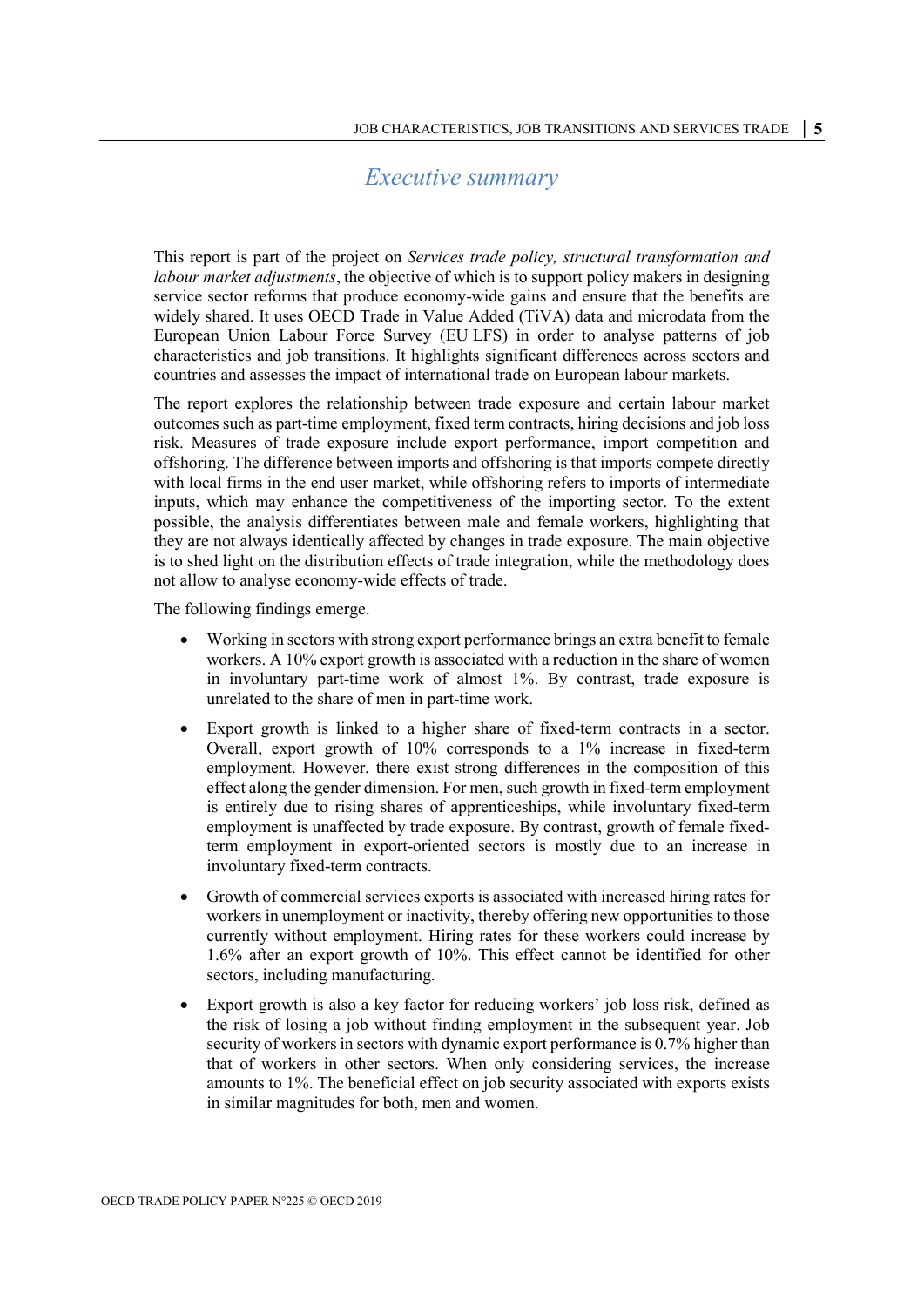#### **6 │** JOB CHARACTERISTICS, JOB TRANSITIONS AND SERVICES TRADE

- Hiring rates remain unaffected when imports or offshoring grow in parallel with domestic production. Unsurprisingly, workers are less likely to be hired in sectors where the ratio of imports relative to domestic output increases. This effect reflects the transition of workers towards more productive sectors, allowing for gains from trade to materialise.
- There is no evidence of a relationship between a sector's trade exposure and the rate at which workers quit jobs in order to take up other employment. However, the probability of losing a job without finding employment in the subsequent year is relatively higher for workers in sectors with rising imports of intermediate inputs. This correlation is more pronounced for men than it is for women.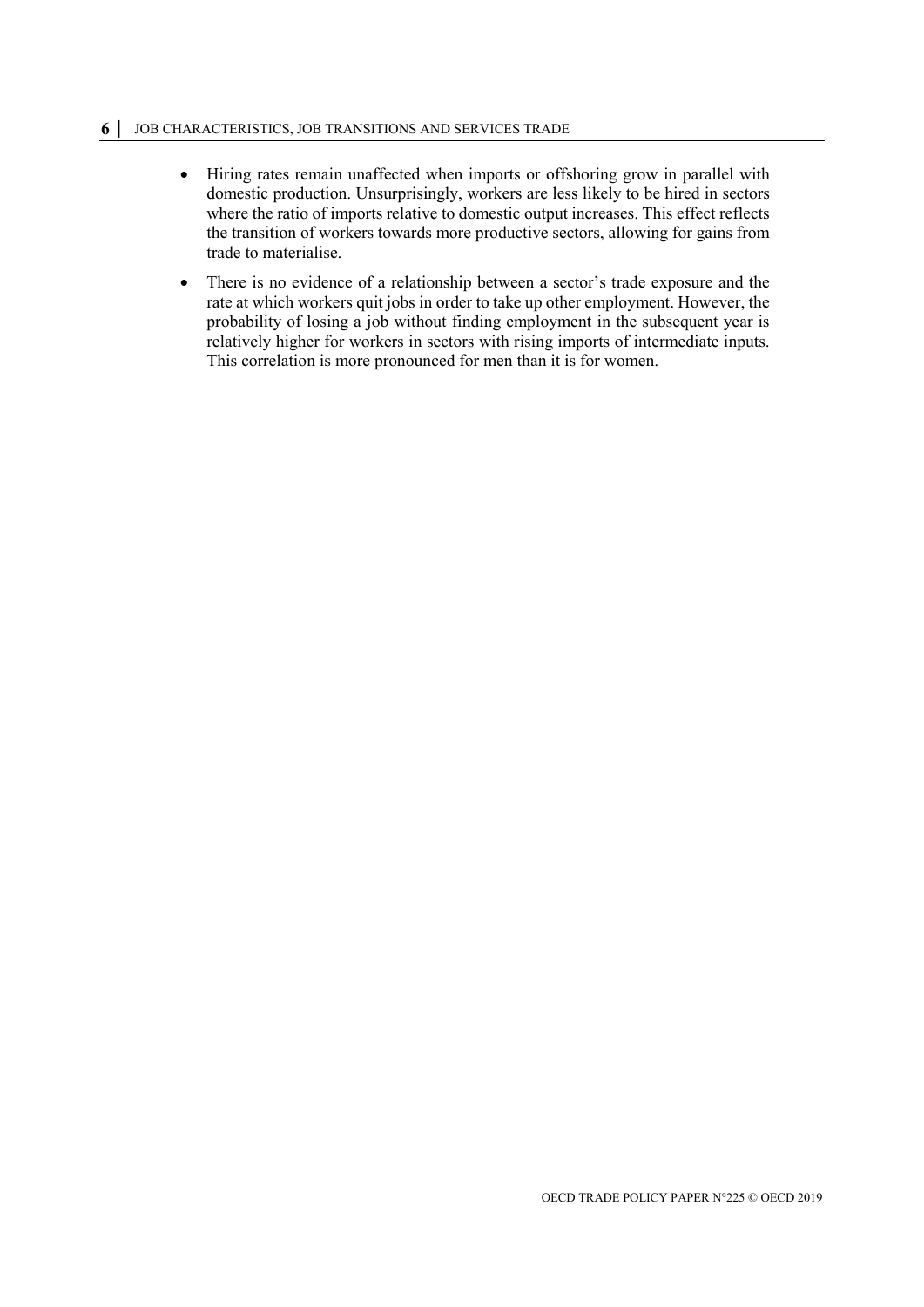# <span id="page-7-0"></span>**1. Introduction**

In the last decades, advanced economies have experienced significant structural change. Today, services account for more than 70% of employment in OECD countries and in the European Union. This development has been supported by growing international trade in services. In 20 years, the European Union increased its share of cross-border services exports in GDP from less than  $5\%$  (1995) to around 13% (2016).

To date, however, there is only little evidence on employment effects of increasing international trade in services. Among the few exceptions, Crinò  $(2010<sub>[1]</sub>)$  finds that services offshoring increases employment in more skilled occupations relative to less skilled occupations.<sup>[1](#page-7-1)</sup> In line with recent findings for manufacturing, OECD (2017<sub>[2]</sub>) provides evidence that it is not the low-skilled but rather middle-skilled workers who are most affected. Offshoring in non-manufacturing sectors is correlated with increasing demand for low-skilled workers relative to middle-skilled workers. Ornaghi, Beveren and Vanormelingen  $(2017_{[3]})$  argue that services offshoring has a negative effect on employment growth among highly educated workers, whereas the impact of goods offshoring is positive.

This report contributes to understanding the distribution of economic benefits across different groups within each country's population by looking at non-standard forms of employment and labour market transitions. First, the study explores how trade exposure is related to the prevalence of part-time employment and fixed-term work contracts. These specifications are especially interesting from a gender perspective, as there is a persistent difference between part-time employment shares of men and women of around 23 percentage points. In addition, the study considers how trade integration affects firms' willingness to train and hire workers, measured by the incidence of fixed-term contracts related to apprenticeships and probationary periods.

A second focus of this study is on labour market transitions. In this context, a labour market transition means either a job change, a switch from employment to unemployment or inactivity, or a switch from unemployment or inactivity to employment. Such labour market transitions are of utmost relevance for workers' well-being. For example, exposure to job loss risk may deter workers' from daily consumption spending, major life decisions(Lozza, Castiglioni and Bonanomi,  $2017_{[4]}$ ) such as having children (Golsch,  $2003_{[5]}$ ; Bernardi, Klärner and von der Lippe, 2007 $_{[6]}$ ; Hofmann and Hohmeyer, 2013 $_{[7]}$ ) and increased stress levels, even though their present income remains unaffected. At the same time, voluntary job changes are an important source of individual-level wage growth and allocative efficiency in times of trade liberalisation or structural change. The impact of trade on gross job turnover can, thus, give a more precise picture of its employment impact than focusing exclusively on net changes in employment numbers.

The relationship between trade exposure, labour market transitions and non-standard employment is likely to vary significantly between male and female workers. For example, it is well-know that women are over-represented in part-time jobs. For this reason, an important objective of this study is to identify the differential effect of trade integration by gender. Distinguishing between men and women in this analysis can inform policy makers

<span id="page-7-1"></span><sup>&</sup>lt;sup>1</sup> In subsequent work Crinò (2012<sub>[28]</sub>) analyses the channels of this effect, showing that services offshoring is skill-based due to a complementarity between imported services and domestic skills, while material offshoring is skill-biased due to a substitution of low-skilled labour.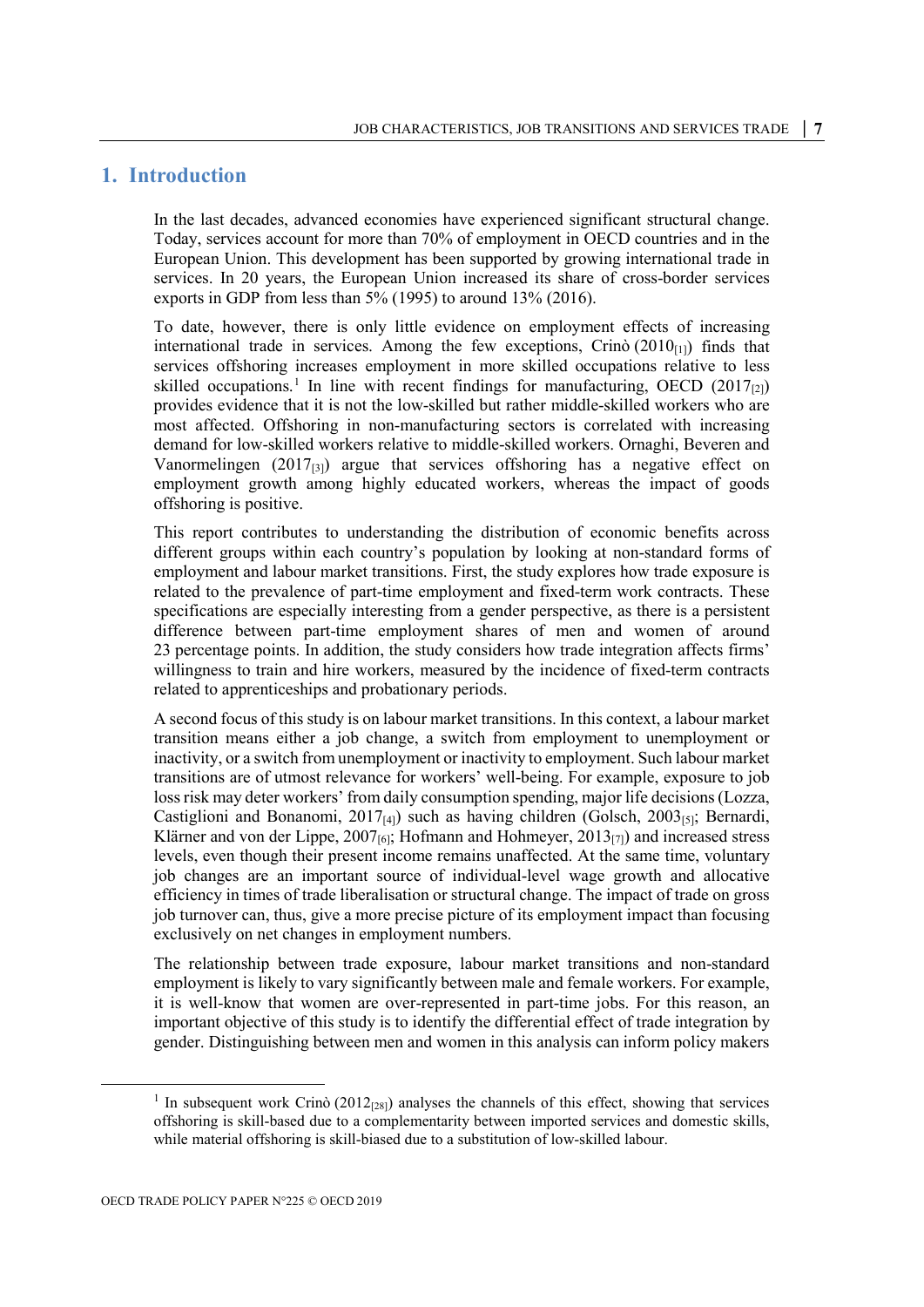about specific requirements for labour market adjustment policies in order to ensure that all workers can benefit from globalisation.

Some authors have already identified effects of international trade on job loss risk. Kletzer  $(2004_{[8]})$  shows that re-employment rates are significantly lower for displaced workers from industries with high import penetration. Munch  $(2010_{[9]})$  finds that international outsourcing slightly increases the risk of becoming unemployed, especially for low-skilled workers. Stone, Sourdin and Legendre  $(2013<sub>[10]</sub>)$  establish that exports can reduce the probability of unemployment, while imports increase unemployment risk and there is mixed evidence for offshoring. Görg and Görlich  $(2015<sub>[111]</sub>)$  identify lower job loss risk in sectors with high offshoring rates. However, since exports are positively correlated with offshoring, it could be exports rather than offshoring driving the results.

For Mexico's maquiladora industry, there is evidence that this production structure may help to mitigate employment volatility in the United States but increase employment volatility in Mexico (Bergin, Feenstra and Hanson, 2009<sub>[12]</sub>). Moreover, there is evidence that the switching of sectors in reaction to a trade shock is not costless. Estimates for Brazil suggest that the aggregate switching costs range from 1.4 to 2.7 times annual wages, with higher costs falling on female, less-educated, and older workers (Dix-Carneiro,  $2014_{[13]}$ ). High-wage workers are more likely to move out of the manufacturing sector in the face of import competition (Autor et al.,  $2014_{[14]}$ ).

# <span id="page-8-0"></span>**2. Data and measurement**

The analysis in this study mainly uses individual-level survey data from the European Labour Force Survey (EU LFS), combined with export and import data from the OECD Trade in Value Added (TiVA) database. The TiVA database measures the flows of goods and services in 63 economies and 34 unique industrial sectors. TiVA now-cast estimates reports data until  $2014<sup>2</sup>$ . The rest of this section will present the EU LFS and describe the construction of relevant labour market indicators.

The EU LFS is a large household sample survey providing annual results on labour participation and persons outside the labour force. Data used in this study include all 28 members of the European Union (EU), and three members of the European Free Trade Association (EFTA) and cover the period 2008–2016. [3](#page-8-2) Each participating country is

<span id="page-8-1"></span><sup>&</sup>lt;sup>2</sup> One advantage of TiVA is the availability of data on the use of imported intermediate inputs by sector, which can be used as a proxy for offshoring. More details are provided in [Annex A.](#page-36-0)

<span id="page-8-2"></span><sup>&</sup>lt;sup>3</sup> The European Union includes: Austria, Belgium, Bulgaria, Croatia, Cyprus<sup>\*\*\*</sup>, Czech Republic, Denmark, Estonia, Finland, France, Germany, Greece, Hungary, Ireland, Italy, Latvia, Lithuania, Luxembourg, Malta, Netherlands, Poland, Portugal, Romania, Slovak Republic, Slovenia, Spain, Sweden, United Kingdom. EFTA includes: Norway, Iceland, Switzerland.

<sup>\*</sup> Note by Turkey: The information in this document with reference to "Cyprus" relates to the southern part of the Island. There is no single authority representing both Turkish and Greek Cypriot people on the Island. Turkey recognises the Turkish Republic of Northern Cyprus (TRNC). Until a lasting and equitable solution is found within the context of the United Nations, Turkey shall preserve its position concerning the "Cyprus issue".

<sup>\*\*</sup>Note by all the European Union Member States of the OECD and the European Union: The Republic of Cyprus is recognised by all members of the United Nations with the exception of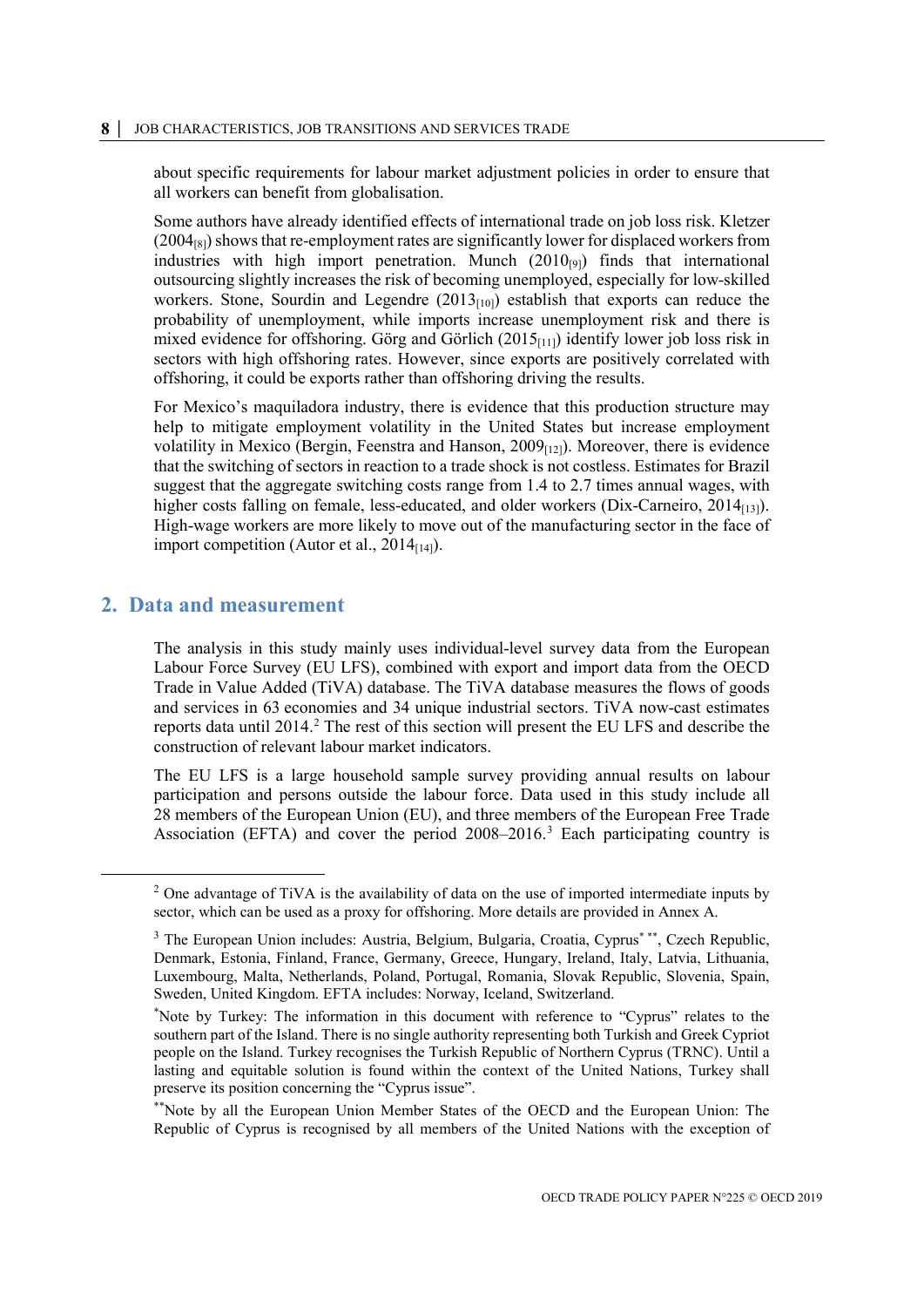responsible for the data collection, but the final EU LFS is harmonised so as to ensure comparability across all participating countries. [4](#page-9-0) The sample is a yearly cross-section, thus individuals are not followed over years. In 2016 the quarterly sample size was around 1.5 million. [5](#page-9-1) Representativeness is achieved by using sampling weights.

Individuals are identified as *employed*, *unemployed* or *inactive* persons, where a person has to work at least one hour per week for pay or profit to be regarded as employed. The purpose of such a broad definition is to include all types of jobs, apart from full-time employment, such as part-time, temporary, odd jobs, seasonal, as well as self-employment. The *labour force* consists of employed and unemployed persons. Unemployed persons are defined as persons not employed but looking for a job. For this analysis, the sample is limited to persons between 15–74 years old living in private households.<sup>[6](#page-9-2)</sup> Using this definition, the sample represents nearly all (99.8 %) of the people in the labour force in 2016, se[e Annex](#page-41-0) B for more details.

If a person is not included in the labour force, they count as economically *inactive persons*, which are either in retirement, permanently disabled, other inactive (person), fulfilling domestic tasks, or students. Throughout this report, the sum of unemployed and inactive persons will also be called persons without employment.

Sectors are classified into three broad sector categories: all sectors, all services sectors and commercial services sectors (see [Table](#page-10-1) 1 for further details). Within NACE divisions, public utilities (D and E) as well as professional and administrative services (M and N) were treated as one sector to allow for the merge of the EU LFS data with TiVA. Arts and recreation was merged with other services (R+S).

<span id="page-9-1"></span><span id="page-9-0"></span>1

Turkey. The information in this document relates to the area under the effective control of the Government of the Republic of Cyprus.

 $4$  Further details can be found in EUROSTAT (2016 $_{[26]}$ ).

<sup>5</sup> [https://ec.europa.eu/eurostat/statistics-explained.](https://ec.europa.eu/eurostat/statistics-explained) 

<span id="page-9-2"></span> $6$  An individual's age is provided as 5-year interval age groups and individuals whose subsistence and shelter is provided for by an institution, such as those in military services, are excluded.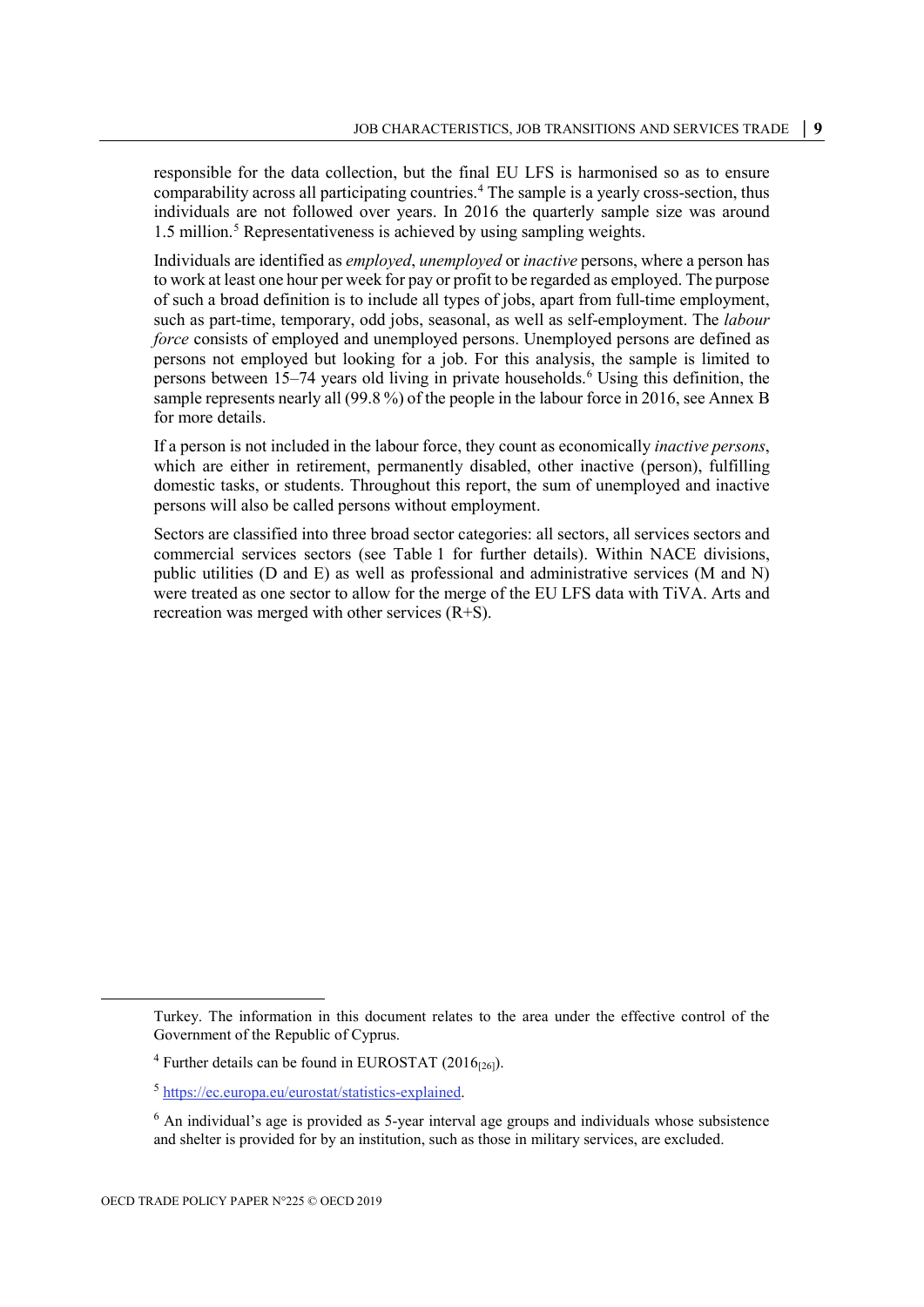<span id="page-10-1"></span>

| <b>Commercial</b><br>services | <b>Services</b> | <b>Division</b> | <b>NACE descriptions</b>                                                                                                      |
|-------------------------------|-----------------|-----------------|-------------------------------------------------------------------------------------------------------------------------------|
|                               |                 | A               | Agriculture, forestry and fishing                                                                                             |
|                               |                 | B               | Mining and quarrying                                                                                                          |
|                               |                 | C               | Manufacturing                                                                                                                 |
|                               |                 | $D+E$           | Electricity, gas, steam and air conditioning supply; Water supply; sewerage, waste<br>management and remediation activities   |
| $\checkmark$                  | $\checkmark$    | F.              | Construction                                                                                                                  |
| ✓                             |                 | G               | Wholesale and retail trade; repair of motor vehicles and motorcycles                                                          |
| $\checkmark$                  |                 | H.              | Transportation and storage                                                                                                    |
| $\checkmark$                  |                 |                 | Accommodation and food service activities                                                                                     |
| $\checkmark$                  | ✓               |                 | Information and communication                                                                                                 |
| $\checkmark$                  |                 | K               | Financial and insurance activities                                                                                            |
| $\checkmark$                  | $\checkmark$    |                 | Real estate activities                                                                                                        |
| $\checkmark$                  |                 | M+N             | Professional, scientific and technical activities; Administrative and support service activities                              |
|                               | $\checkmark$    | $\Omega$        | Public administration and defence; compulsory social security                                                                 |
|                               | ✓               | P               | Education                                                                                                                     |
|                               | ✓               | $\Omega$        | Human health and social work activities                                                                                       |
|                               |                 | $R + S$         | Other service activities, incl. arts, entertainment and recreation                                                            |
|                               | ✓               | Τ               | Activities of households as employers; undifferentiated goods- and services-producing<br>activities of households for own use |

#### **Table 1. Broad sector classification**

*Note*: NACE division U, Activities of extraterritorial organisations and bodies, is excluded.

#### <span id="page-10-0"></span>**2.1. Labour market transitions**

Following the methodology of Haltiwanger and Vodopivec  $(2002_{[15]})$  and Davis and Haltiwanger (1998<sub>[16]</sub>),<sup>[7](#page-10-2)</sup> labour market transitions are defined as changes over time in the activity status of individuals (employed, unemployed and inactive) and of job changes of employed persons. These different types of transitions between a year *t-1* and a year *t* are summarised in [Table](#page-11-0) 2.

Frequencies for all types of transitions can be calculated from the employee-level data in the EU LFS. For example, job accession between two years corresponds to the number of persons who report being in employment in one year but have been unemployed in the previous year.[8](#page-10-3) One focus of this report is on the distinction between hiring workers from within an existing employment relationship (churning) and workers who have previously not been employed (accession or entry). Likewise, there is an important distinction between workers leaving employment but able to find other employment elsewhere and workers tumbling into unemployment or inactivity by losing their jobs (separation and exit).

<span id="page-10-2"></span><sup>&</sup>lt;sup>7</sup> Davis and Haltiwanger (1998 $_{[16]}$ ) calculate labour market transition rates for several western economies. Haltiwanger and Vodopivec  $(2002<sub>[15]</sub>)$  study labour market dynamics in Estonia during the transition period of the early 1990s. Using data from the EU LFS, patterns of labour market dynamics have been shown in Ward-Warmedinger and Macchiarelli (2014 $_{[27]}$ ). None of these studies relates labour market dynamics to trade exposure.

<span id="page-10-3"></span><sup>8</sup> Using this definition, all workers can only experience a single transition in each year. It is not possible to distinguish workers who first access the labour force and subsequently switch employers in the same year, from those workers who access the labour force and work for one employer continuously. Thus, this measure of labour market churning is a lower bound. Likewise, the number of separations per year is a lower bound.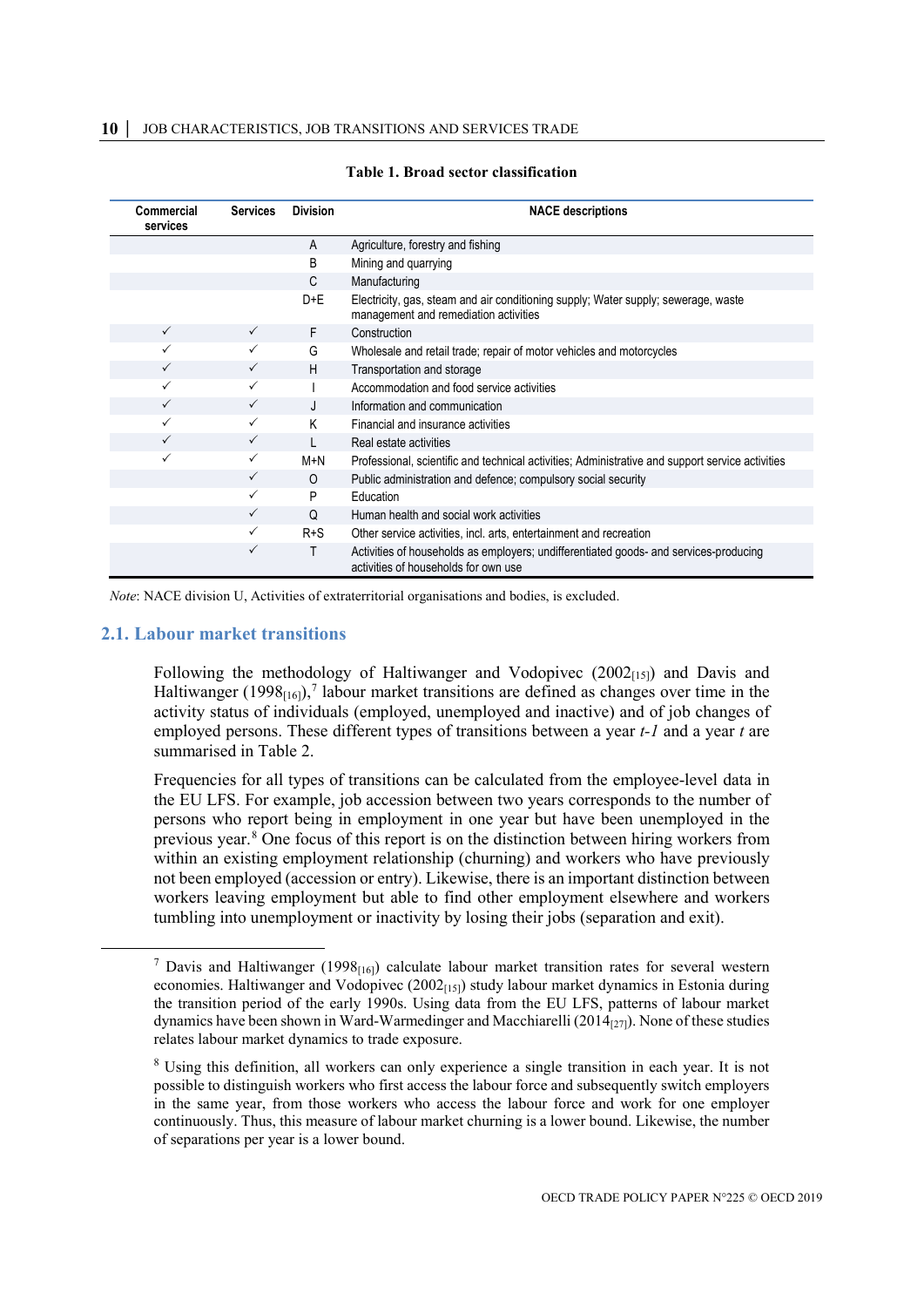<span id="page-11-0"></span>

|       |                            |                        | t                       |                                   |                                    |
|-------|----------------------------|------------------------|-------------------------|-----------------------------------|------------------------------------|
|       |                            | Employed at $x$        | Employed at $y$         | Unemployed                        | Out of the labour<br>force         |
|       | Employed at $x$            | $e^x e_t^x$            | $e^x e_t^y$ (Churning)  | $s_t$ (Separation)                | $eo_t$ (Exit)                      |
| $t-1$ | Employed at $y$            | $e^y e_t^x$ (Churning) | $e^y e_t^y = e^x e_t^x$ | $s_t$ (Separation)                | $eo_t$ (Exit)                      |
|       | Unemployed                 | $a_t$ (Accession)      | $a_t$ (Accession)       | $uu_t$                            | $uo_t$ (Exit from<br>unemployment) |
|       | Out of the labour<br>force | $oe_t$ (Entry)         | $oe_t$ (Entry)          | $ou_t$ (Entry to<br>unemployment) | $oo_t$                             |

**Table 2. Types of job transitions**

*Source*: Own elaboration based on Haltiwanger and Vodopivec (2002[15]).

Following the literature, transition numbers are normalised with the number of employed persons in the previous year  $(e_{t-1})$  to calculate transition rates between two years. Emphasising the distinction made in the previous paragraph, the number of accessions and entries relative to employment is called job take-up rate (*jtr*), while the number of churning relative to employment is called job change rate. Similarly, the number of separations and exits relative to employment is called job loss rate (*jlr*). It is also possible to calculate transition rates conditional on certain worker characteristics, such as gender, education or occupation.<sup>[9](#page-11-1)</sup> Summarising, it means, that the job take up rate in country *i* and sector  $k$  at time *t* and the job loss rate in country *i* and sector *k* at time *t* can be written as:

$$
jtr_{ikt} = \frac{a_{ikt} + oe_{ikt}}{e_{ikt-1}},
$$

$$
jlr_{ikt} = \frac{s_{ikt} + eo_{ikt}}{e_{ikt-1}}.
$$

[Table](#page-12-2) 3 presents descriptive statistics on job transition rates. More than 85% of all employed in the period 2008 to 2016 stay with their employer for at least two consecutive years. Around 6% of currently employed workers have changed their employer during the last 12 months, 3.2% have found a job coming from unemployment and 4% recently entered the labour force. The majority of the last group (almost 85%) are former students and individuals who completed military service or fulfilled domestic duties.

Persistent unemployment is high, corresponding to around 7% of the labour force and almost 60% of all unemployed. Around 25% of the currently unemployed have been separated from employment during the last 12 months, 14% entered the labour force without being able to find a job. Again, the vast majority (over 80%) are former students or individuals having stayed at home fulfilling domestic duties.

<span id="page-11-1"></span> <sup>9</sup> The analysis in Section [4](#page-19-0) exploits this possibility, analysing how trade exposure influences labour market outcomes by gender.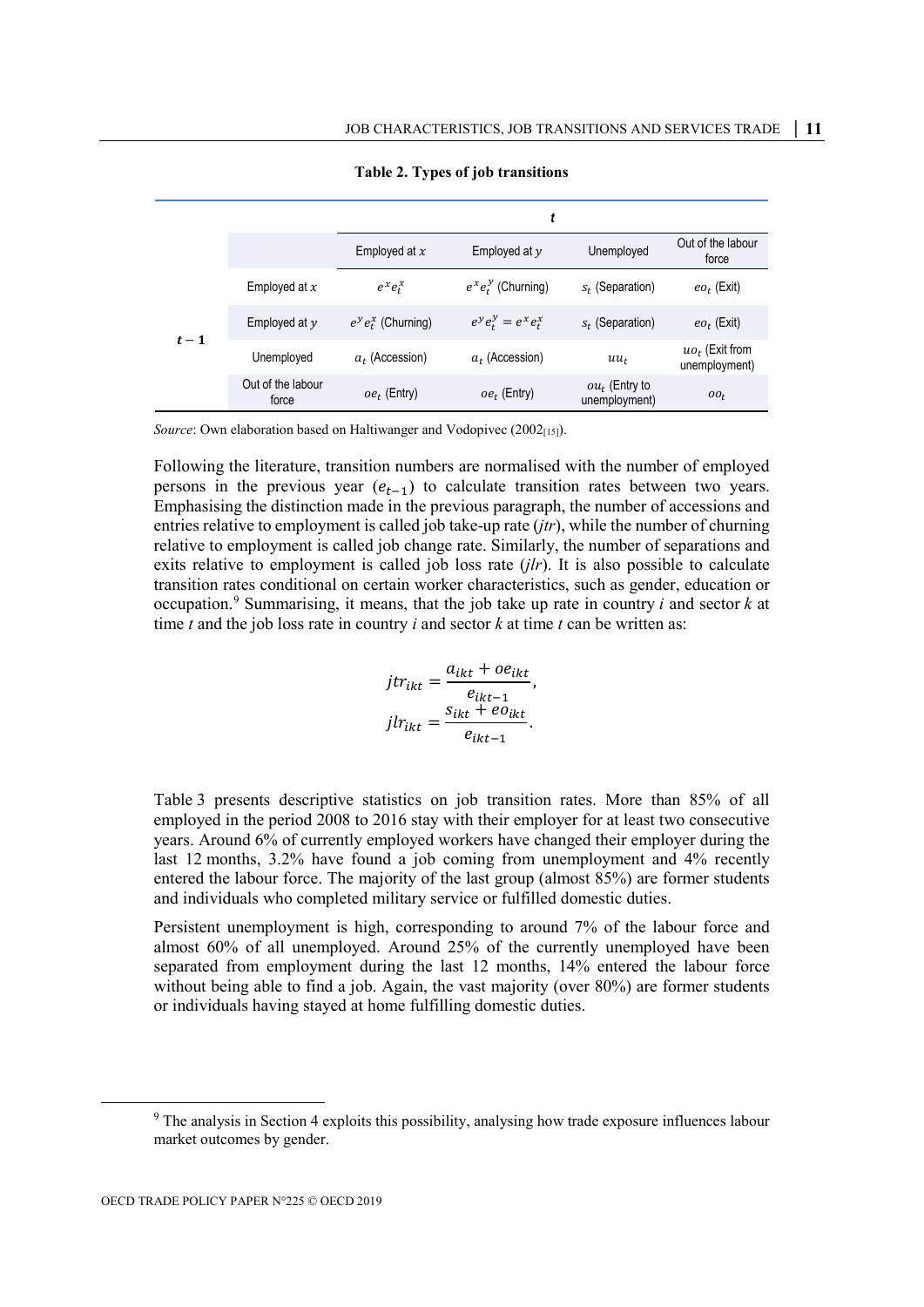<span id="page-12-2"></span>

| Current status | Previous status                   | Transition               | Weighted total<br>observations (in<br>thousands) | Share of<br>current status | Share of<br>labour force | Share of 15-74<br>in private<br>households |
|----------------|-----------------------------------|--------------------------|--------------------------------------------------|----------------------------|--------------------------|--------------------------------------------|
| Employed       | Employed at the same<br>employer  | No transition            | 1.511.228                                        | 85.7%                      | 75.4%                    | 47.9%                                      |
| Employed       | Employed at different<br>employer | Churning                 | 122.893                                          | 7.0%                       | 6.1%                     | 3.9%                                       |
| Employed       | Unemployed                        | Accession                | 57.473                                           | 3.3%                       | 2.9%                     | 1.8%                                       |
| Employed       | Inactive                          | Entry                    | 72.138                                           | 4.1%                       | 3.6%                     | 2.3%                                       |
| Unemployed     | Employed                          | Separation               | 61.819                                           | 25.7%                      | 3.1%                     | 2.0%                                       |
| Unemployed     | Unemployed                        | No transition            | 143,656                                          | 59.6%                      | 7.2%                     | 4.6%                                       |
| Unemployed     | Inactive                          | Entry to<br>Unemployment | 35,489                                           | 14.7%                      | 1.8%                     | 1.1%                                       |

| Table 3. Job transitions, all sectors, 2008-2016 |  |  |  |
|--------------------------------------------------|--|--|--|
|--------------------------------------------------|--|--|--|

*Note:* All numbers are based on individuals in the EU LFS adjusted with yearly weighting factors. They refer to the sum over the period 2008-2016. Share of current status refers to the group in the first column; share of labour force refers to the sum of employed and unemployed; share of 15-74 in private households refers to the sum of employed, unemployed and inactive.

*Source*: Own calculations based on EU LFS.

#### <span id="page-12-0"></span>**2.2. Job characteristics**

Several types of job characteristics are of interest in this report. Specifically, voluntary and involuntary part-time employment, where the former is defined as part-time employment related to the personal situation of a worker. In the EU LFS, this is indicated by the answers (i)"Person is undergoing school education or training", (ii) "Of own illness or disability", (iii) "Looki ng after children or incapacitated adults", (iv) "Other family or personal reasons". Involuntary part-time employment, on the other hand, is characterised by the fact that the respondent was not able to find full-time work. Additional job characteristics of interest include the prevalence of fixed-term employment, distinguishing whether such employment is involuntary ("person could not find a permanent job") or whether the fixedterm contract covers a period of apprenticeship. Further details on the measurement of these characteristics can be found i[n Annex B.](#page-41-0)

# <span id="page-12-1"></span>**3. Descriptive analysis**

[Figure](#page-13-0) 1 shows that countries in the EU LFS differ substantially with respect to the prevalence of voluntary part-time employment in their respective economies. The lowest share of voluntary part-time work over the period 2008–2016 can be found in Bulgaria with around 1%. By contrast, 65% of women and 15% of men are in voluntary part-time arrangements in the Netherlands. In general, part-time work seems to be less common in Eastern Europe than in Western Europe. Moreover, the ratio of men and women in voluntary part-time work is more balanced in Eastern European countries, shown by their proximity to the line that indicates equal ratios of male and female part-time work. Countries with the largest gender gap in voluntary part-time employment are Austria and Luxembourg. The overall share of part-time workers has risen from 16.5% to 17.2% between 2008 and 2016.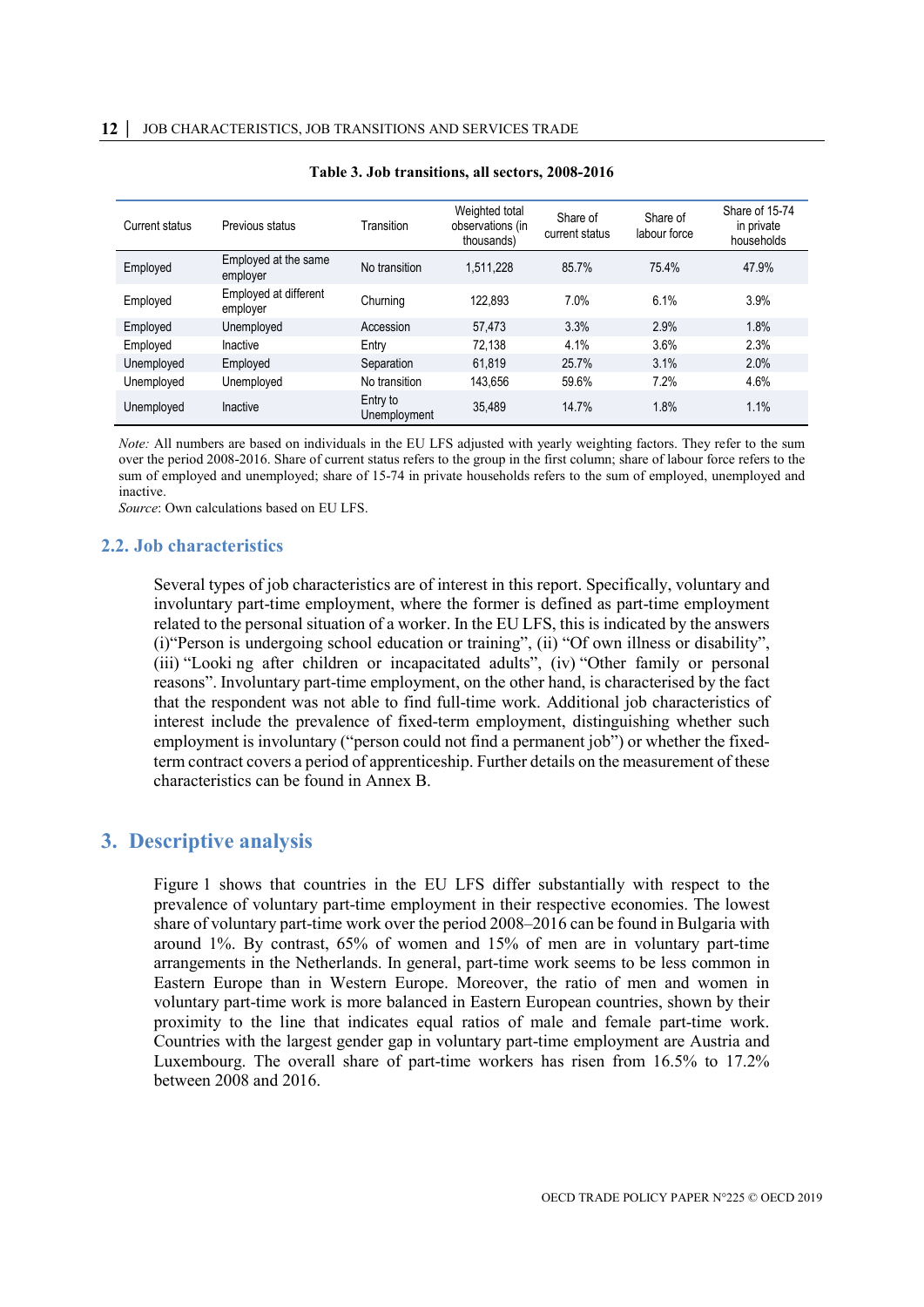

<span id="page-13-0"></span>

Averages 2008-2016

*Note:* Numbers show voluntary part-time employment as a share of total employment by gender. The grey line indicates equal shares of men and women in part-time work. *Source*: Own calculations based on EU LFS.

Involuntary part-time employment is substantially less frequent than voluntary part-time work [\(Figure](#page-14-0) 2). It is most prevalent in Italy and Spain, where roughly 8% of the workforce is in involuntary part-time arrangements. Gender differences are less pronounced with respect to involuntary part-time work than they are with respect to voluntary part-time employment. Nonetheless, Romania is the only country where men are more affected by involuntary part-time employment than women, shown by its location to the left of the line that indicates equal ratios of male and female part-time work. Recent evidence shows an upsurge of involuntary part-time work in many countries (OECD,  $2018_{[17]}$ ).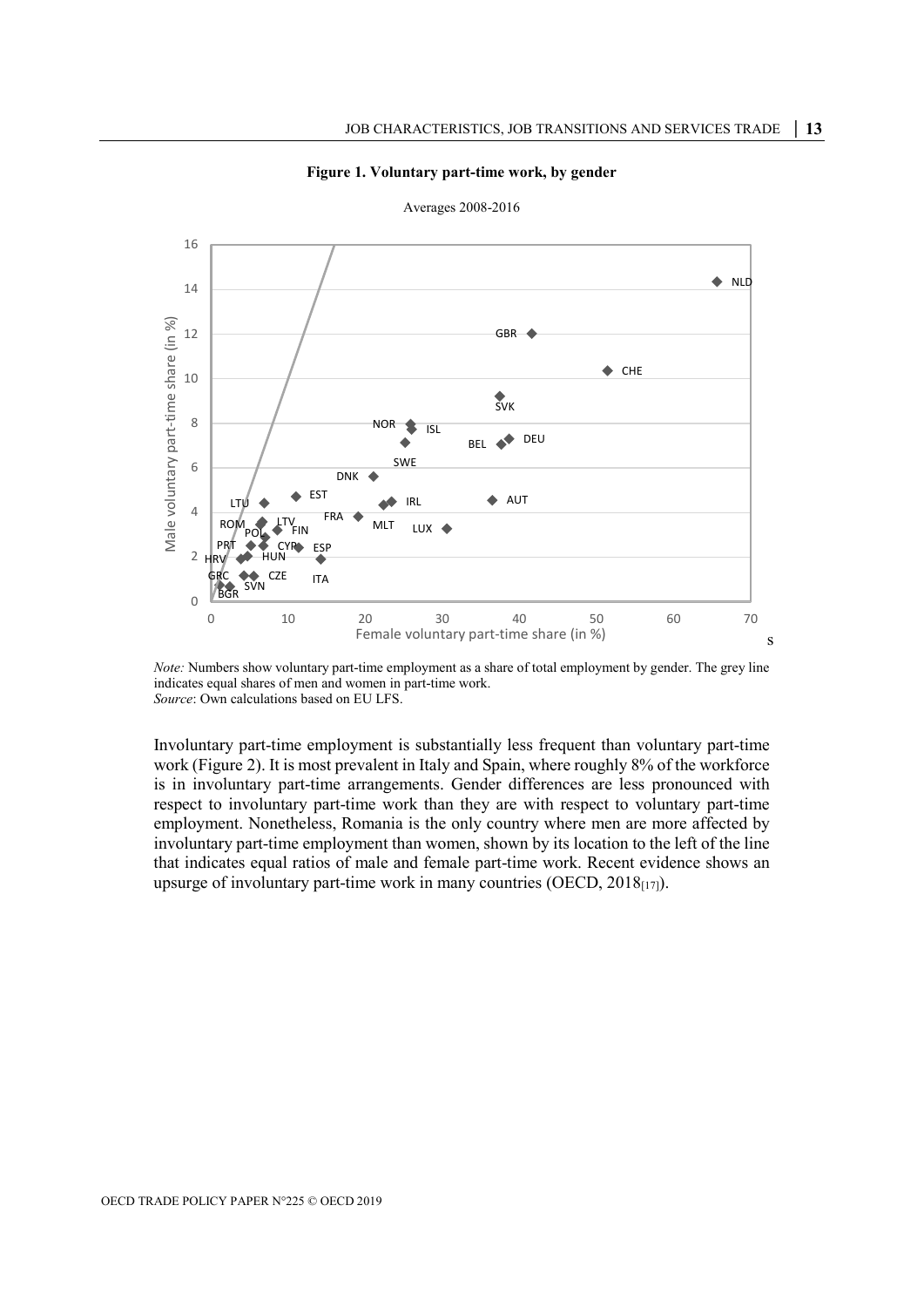<span id="page-14-0"></span>

#### **Figure 2. Involuntary part-time work, by gender**

Averages 2008-2016

*Note:* Numbers show involuntary part-time employment as a share of total employment by gender. The grey line indicates equal shares of men and women in part-time work. *Source*: Own calculations based on EU LFS.

Shares of fixed-term employment are relatively similar for men and women, as shown in [Figure](#page-15-0) 3. Nonetheless, differences across countries are substantial. The share of workers on fixed-term contracts varies between only 1.3% in Romania and 27% in Poland. In this figure, fixed-term employment includes all types of fixed-term contracts, including apprenticeships and probationary periods.

An important explanation of these differences in job characteristics are structural differences across countries, such as sector composition of the economy, age and gender structure of workers, employment law, but also workers' preferences for part-time jobs. Since these aspects account for the dominant share of variation across countries, it is important to control for such factors when trying to identify the trade impact on job characteristics. However, this does not rule out that trade exposure plays a role in the determination of job characteristics across countries.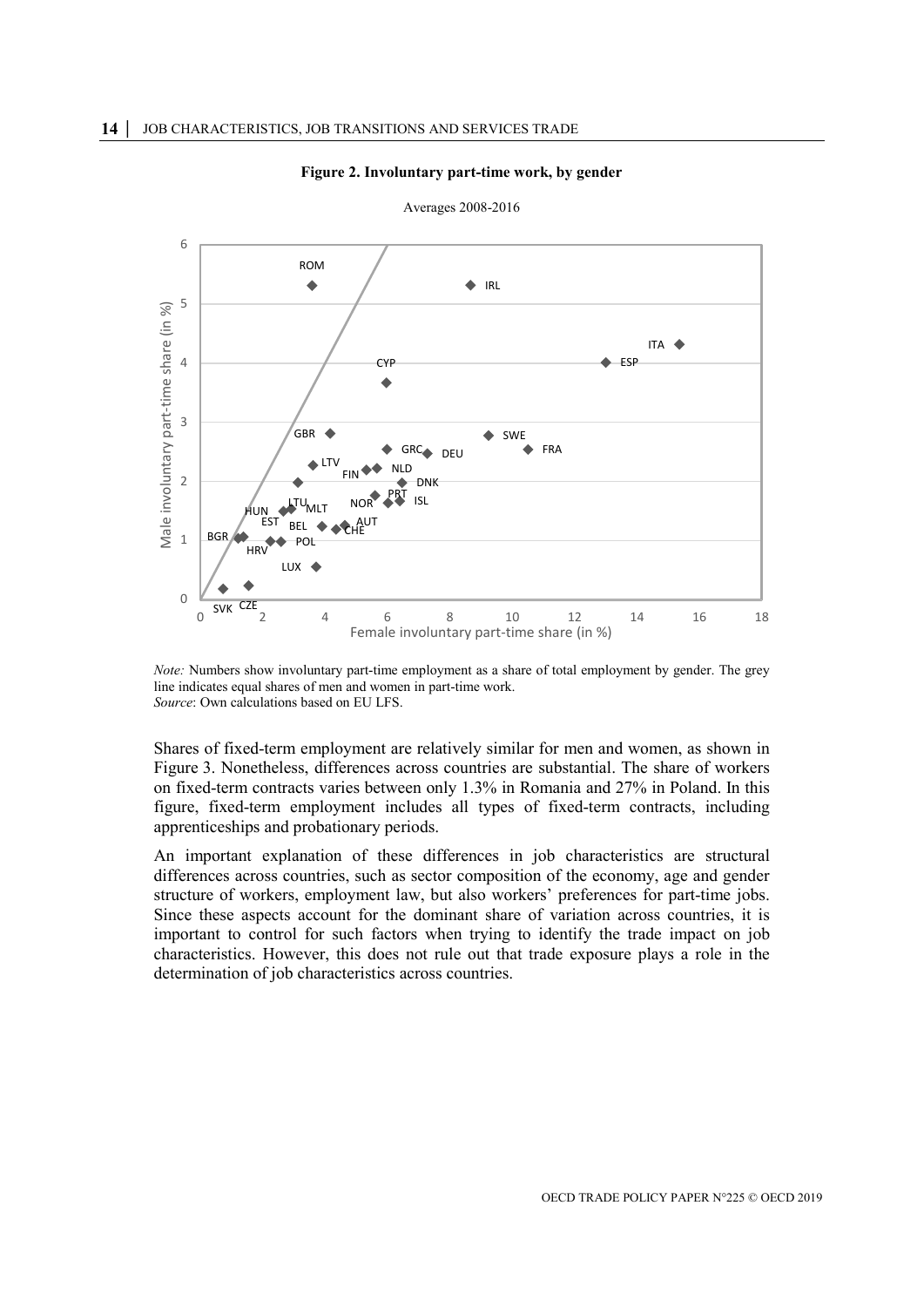

<span id="page-15-0"></span>

Averages 2008-2016.

*Note:* Numbers show employment on fixed-term contracts as a share of total employment by gender. The grey line indicates equal shares of men and women in fixed-term contracts. *Source:* Own calculations based on EU LFS.

When looking at differences across sectors [\(Figure](#page-16-0) 4), it becomes clear that part-time work is significantly more prevalent in services than in other sectors. Within services, part-time employment is particularly frequent in those that are not classified as commercial services, with a spike in *Activities of households as employers*. Also *Health*, as well as *Arts, recreation and entertainment* are characterised by high part-time shares. Part-time employment is least frequent in manufacturing and other non-services sectors. In contrast, the prevalence of fixed-term contracts seems to be relatively similar in commercial services, other services and all other sectors, even though the variance is larger in nonservices sectors.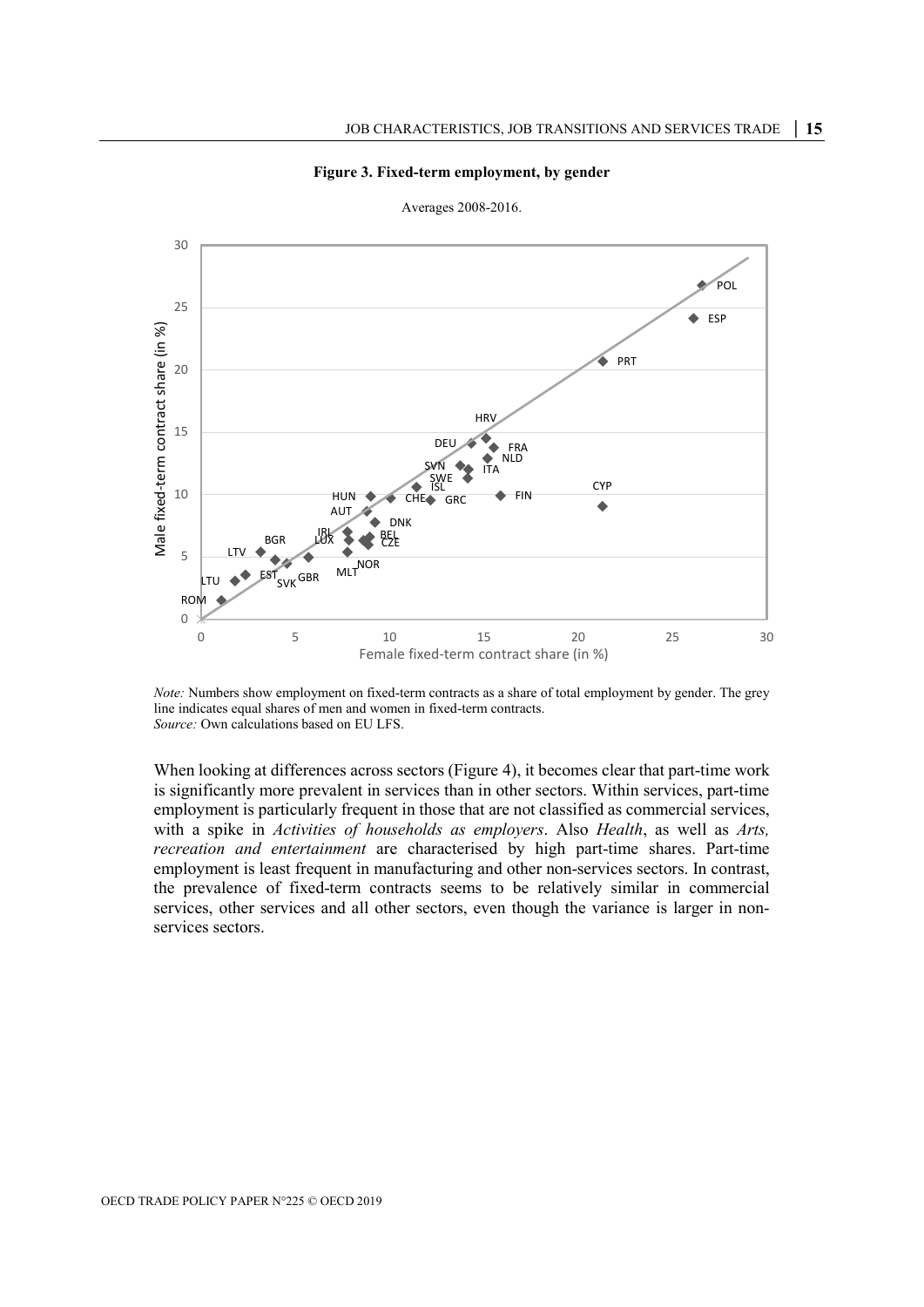

<span id="page-16-0"></span>60 50 40  $30$  $20$ 10

Averages 2008-2016 over all countries in the EU LFS.

*Note*: Commercial services include NACE Rev. 2 Sections F-N; other services include NACE Rev. 2 Sections O-T; other sectors include NACE Rev. 2 Sections A-E.

■ Commercial services ■ Other services ■ Other sectors

Fixed-term contract share (in %)

*Source*: Own calculations based on EU LFS.

Part-time share (in %)

 $\mathbf 0$ 

Countries do not only differ with respect to the prevalence of part-time work and fixedterm contracts. There are substantial differences with respect to labour market dynamics across countries. [Figure](#page-17-0) 5 shows that labour markets in Nordic countries and the United Kingdom are the most dynamic of all countries in the EU LFS. For example, in Iceland, at any point in time, 8% of all workers changed their employer within the last 12 months, 6% of all workers used to be outside the labour force (entry rate) and 1.5% of all workers used to be without employment in the previous year (accession rate). In contrast, labour market dynamics in South-East European countries such as Greece and Romania are much lower.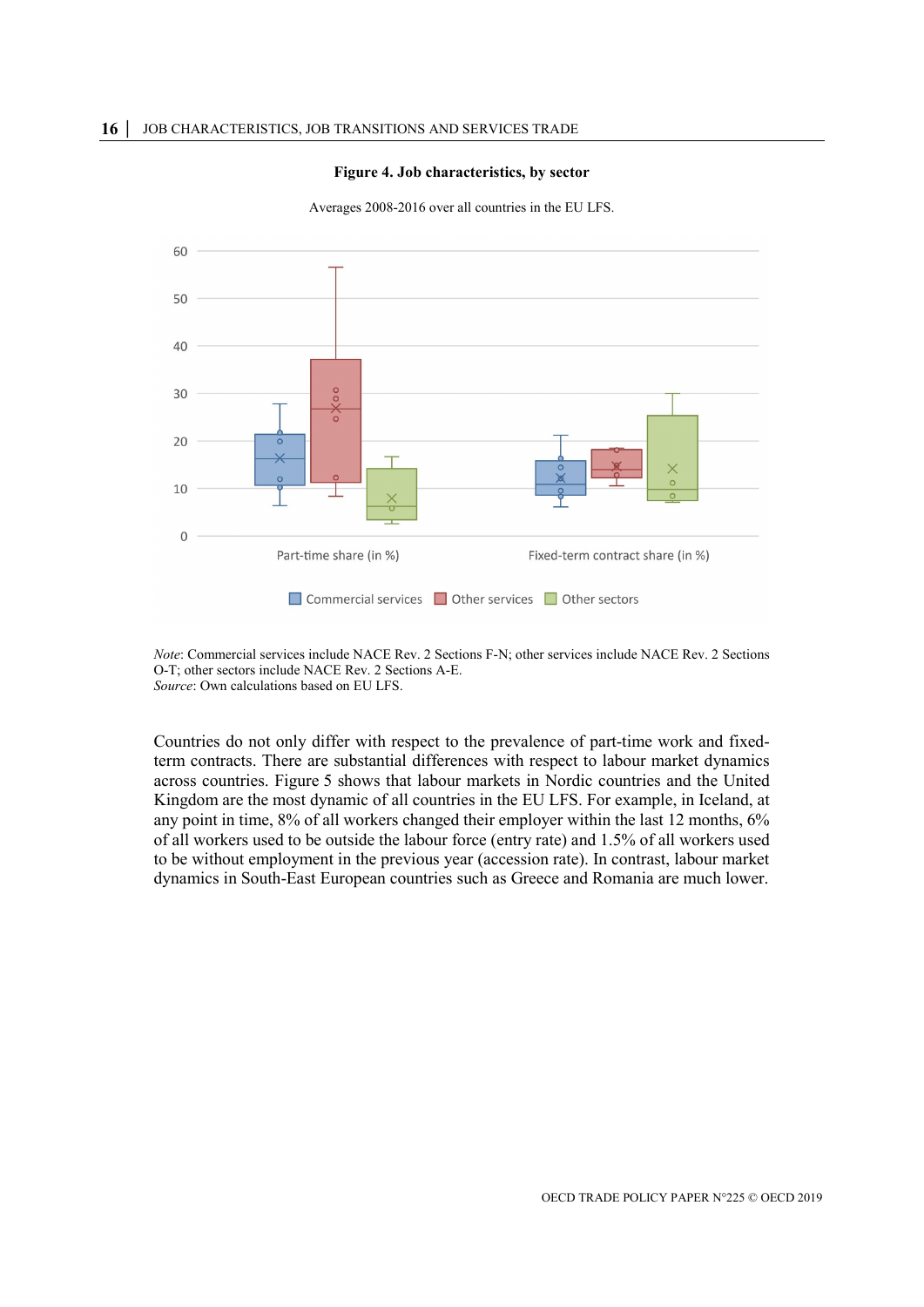<span id="page-17-0"></span>

#### **Figure 5. Annual hiring dynamics**

*Source*: Own calculations based on EU LFS.

[Figure](#page-18-0) 6 shows annual job loss rates and job change rates by sector and over time for all major services and the manufacturing sector. Data are shown for all years from 2008 to 2016. There are striking differences across sectors, but dynamics over time in all sectors are relatively similar. More specifically, job loss risk and job change rates are highest in the *Accommodation and food services* sector. Also the labour markets in other services sectors, such as *Construction*, are more dynamic than the labour market for manufacturing workers, which serves as a benchmark.<sup>[10](#page-17-1)</sup> Unsurprisingly, the labour market in the *Public administration* is least dynamic. Also *Health*, *Education* and *Finance* are characterised by low labour market dynamics.<sup>[11](#page-17-2)</sup>

Moreover, the graph shows that some sectors are characterised by relatively high job security, given their level of labour market dynamics. For example, the *ICT* sector seems to be relatively dynamic in terms of job churning. Each year, the share of workers changing employers in the *ICT* sector is around 20% higher than this share in the *Distribution* sector. Nonetheless, job loss risk in the *Distribution* sector is almost 50% higher than it is for *ICT* workers. [12](#page-17-3)

<span id="page-17-1"></span> $10$  As discussed above, job loss and job change are calculated over 12-month periods. Intermittent job losses during a 12-month period are not captured. For this reason, seasonality of sectors should not be a main factor for these results.

<span id="page-17-2"></span><sup>&</sup>lt;sup>11</sup> Low rates of job losses in *Finance* during the time of the global financial crisis may seem surprising at first view. One possible explanation is the relatively higher number of employees in classical brick-and-mortar banks which got through the crisis fairly well.

<span id="page-17-3"></span><sup>12</sup> The difference in labour market dynamics between sectors such as *Distribution* and *ICT* might also be due to differences in the market concentration in these sectors.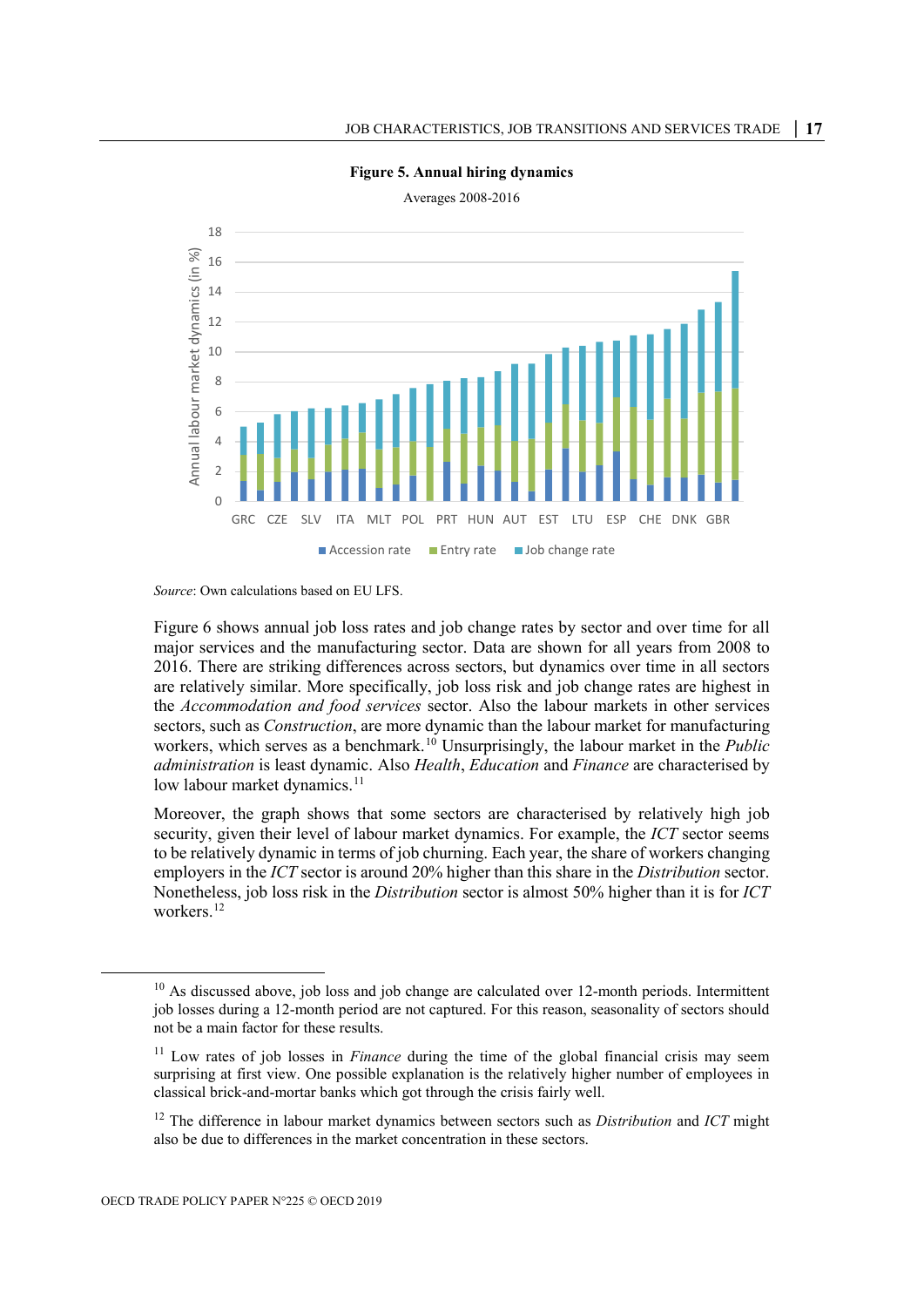<span id="page-18-0"></span>

#### **Figure 6. Job loss and job change dynamics**

By sector and over time, 2008–2016, averages over all countries

*Source*: Own calculations based on EU LFS.

In addition to structural differences across sectors, [Figure](#page-18-0) 6 shows trends over time. In all sectors, labour markets in 2008 exhibited relatively low job loss risk and high job change rates. For each sector, a large square indicates the year 2007. Job loss risk increased during the global financial crisis, while the rate of job changes declined at the same time, making job loss more likely than a successful move from one job to another. The increase in job loss risk was especially pronounced in the construction sector. Obviously, the increase in job loss risk is also reflected in higher unemployment rates during those years.

Recovery has accelerated after 2013 and job loss risk in 2016 is already back to 2008-levels in almost all sectors. However, it is noteworthy that the rate of job changes has not yet recovered to pre-crisis levels in most sectors. In fact, almost all sectors are characterised by a lower rate of job changes than they were in 2008. This observation is consistent with a reduction in the number of business start-ups during the same time period, documented by (Calvino, Criscuolo and Menon,  $2015_{[18]}$ ). Unfortunately, data for more recent years are not available yet. Thus, it remains unclear whether lower dynamics is a characterising feature of current labour markets or whether the recovery to pre-crisis levels will continue.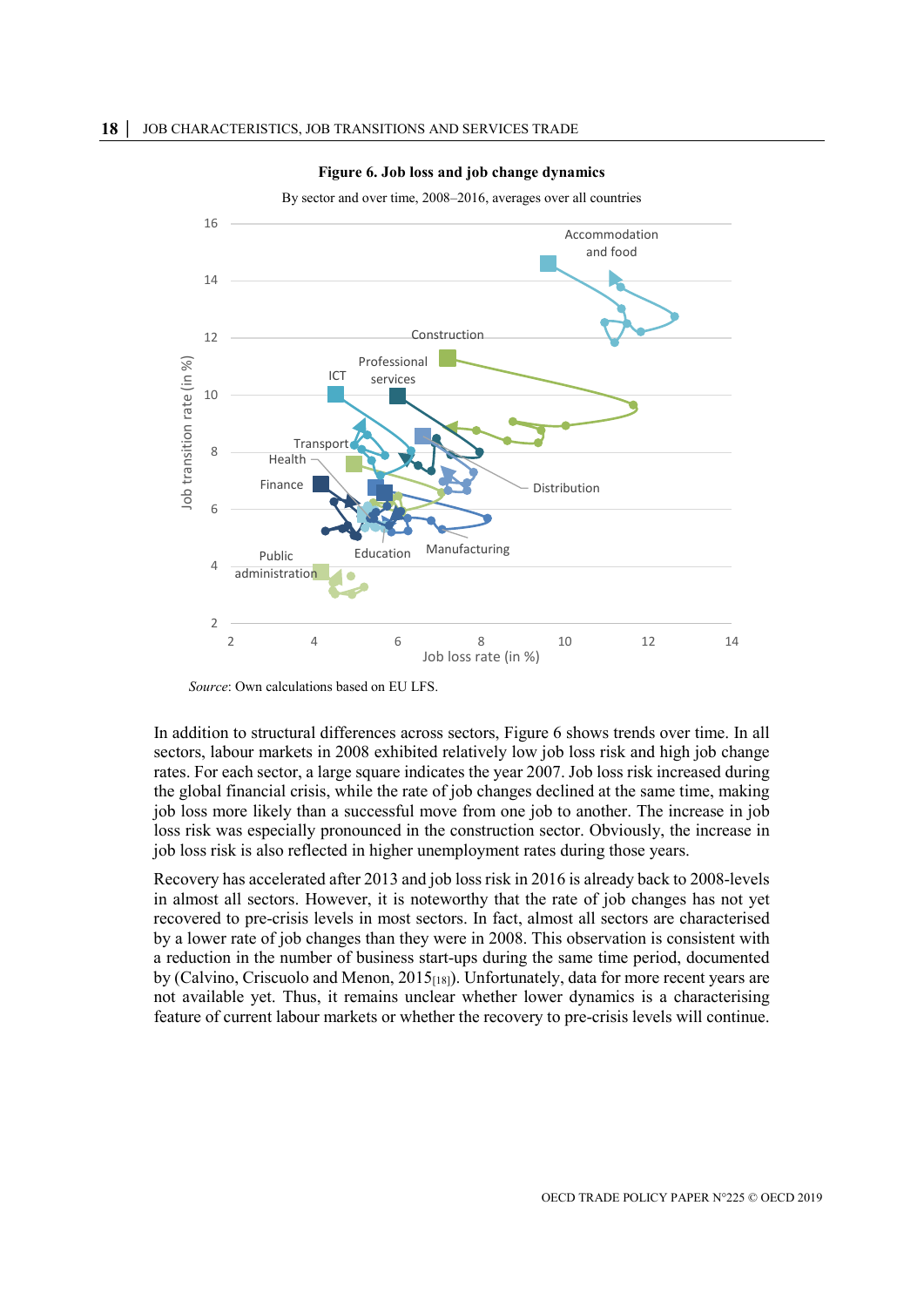# <span id="page-19-0"></span>**4. Regression results**

This section summarises the main findings of the report, identified from regression analysis on labour market outcomes and trade exposure. In all specifications, labour market outcomes are left-hand side variables of a regression, while trade exposure is on the righthand side. Several control variables and fixed effects are used to take into account observable and unobservable differences across countries and sectors. Detailed information on the estimation strategy can be found in [Annex A.](#page-36-0)

#### <span id="page-19-1"></span>**4.1. Part-time employment**

*There is no evidence that offshoring or imports affect involuntary part-time employment, but they do seem to play a role for the prevalence of voluntary part-time work.*

A growing share of imported intermediate inputs is associated with lower rates of voluntary part-time work. This definition includes all cases where the initiative for part-time work comes from the employee, not the employer. [13](#page-19-2) As can be seen in [Table](#page-20-0) 4, the effect is particularly strong for commercial services. Assuming a 10% increase of offshoring in one commercial services sector, the share of part-time workers in this sector should fall by 5.7%, relative to other commercial services sectors.[14](#page-19-3) Considering not only commercial services but the entire economy, the corresponding decline of voluntary part-time work is around half as large.

At the same time, there is evidence that voluntary part-time work becomes more likely with growing import competition makes. If import shares in a sector grow by 10% it could raise the share of part-time workers by 1.7% relative to sectors where imports remain constant. Because the reasons for this type of part-time work lie exclusively outside the firm, is does not seem plausible that employee requests for part-time work are affected by trade exposure. A more convincing explanation is that firms in offshoring sectors are less likely to grant part-time work to workers asking for it, while those in sectors with larger import competition are more tolerant in that regard. Nevertheless, the reasons for this change in employer behaviour remain unclear. It could reflect an attempt to cut cost or the need for increasing flexibility, but might also be related to organisational restructuring in sectors competing more intensively with foreign providers or to changes in the occupation structure of workers in a sector.

Among the group of control variables, a growing share of male workers in a sector implies a significant reduction of voluntary part-time employment, confirming that men are less likely to work part-time than women are, as shown in [Figure](#page-13-0) 1. However, there is no significant effect of the gender composition on involuntary part-time work, in line with the more balanced gender composition of involuntary part-time employment in [Figure](#page-14-0) 2. Also trade exposure does not seem to affect involuntary part-time work.

<span id="page-19-2"></span><sup>&</sup>lt;sup>13</sup> Voluntary part-time work is defined as reasons given for part-time work being "Person is undergoing school education or training", "Of own illness or disability", "Looking after children or incapacitated adults", "Other family or personal reasons". More details can be found in [Annex B.](#page-41-0)

<span id="page-19-3"></span><sup>&</sup>lt;sup>14</sup> The numbers in this hypothetical experiment are based on the regression coefficient for offshoring in column (1), panel (c) of Table 3.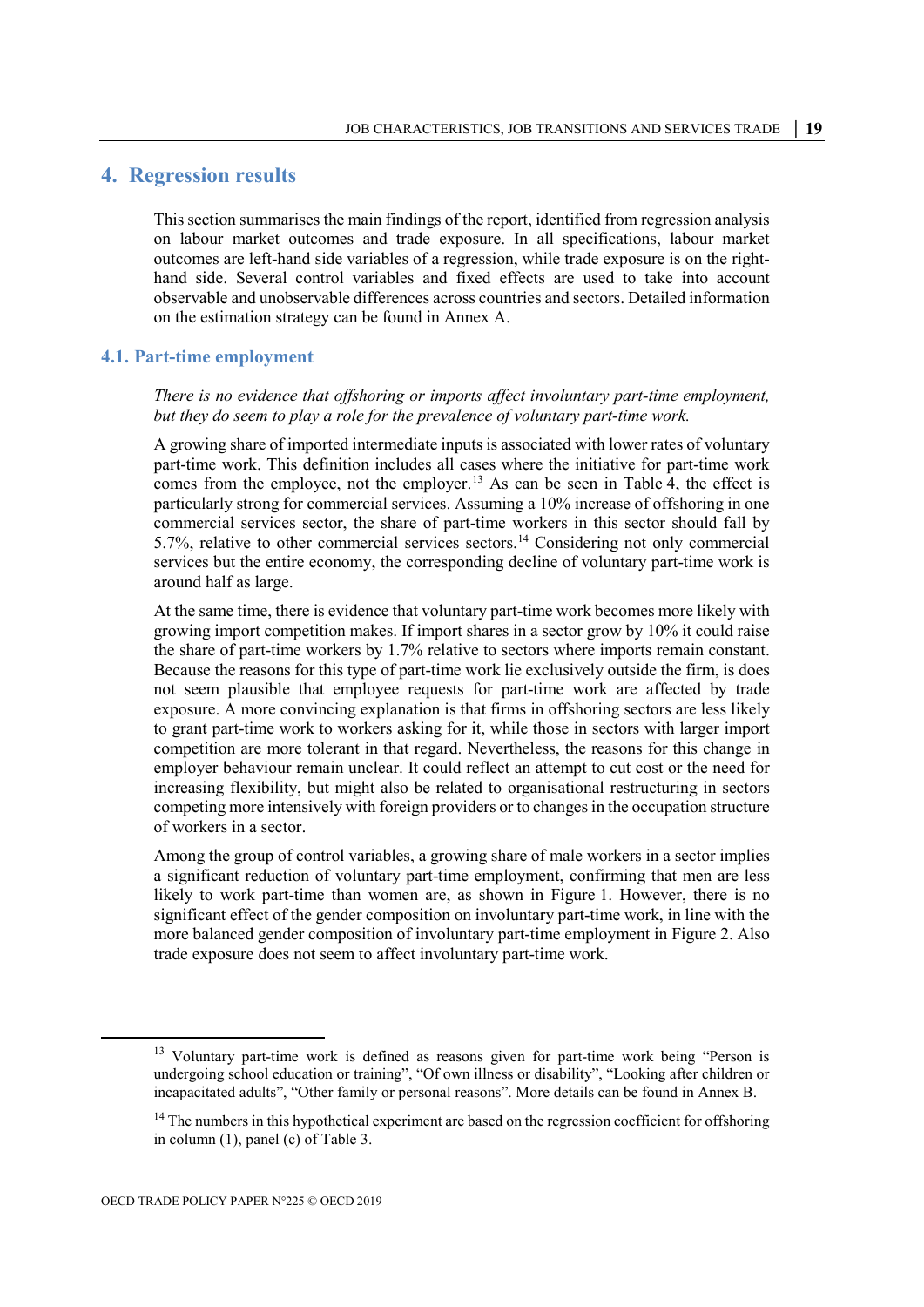<span id="page-20-0"></span>

|                         | (1)         | (2)         | (3)              | (4)              | (5)              | (6)         |
|-------------------------|-------------|-------------|------------------|------------------|------------------|-------------|
| (a) All sectors         | voluntary   | involuntary | voluntary        | involuntary      | voluntary        | involuntary |
|                         |             | Value       |                  | Value per worker | Value per output |             |
| $\Delta$ Exports        | 0.030       | $-0.016$    | 0.050            | $-0.014$         | 0.034            | $-0.007$    |
|                         | (0.052)     | (0.038)     | (0.051)          | (0.039)          | (0.051)          | (0.038)     |
| $\Delta$ Imports        | 0.120       | $-0.011$    | $0.169**$        | $-0.006$         | $0.170**$        | 0.012       |
|                         | (0.075)     | (0.098)     | (0.074)          | (0.098)          | (0.083)          | (0.104)     |
| ∆ Offshoring            | $-0.307**$  | 0.013       | $-0.194*$        | 0.024            | $-0.288*$        | $-0.007$    |
|                         | (0.128)     | (0.109)     | (0.114)          | (0.102)          | (0.169)          | (0.160)     |
| Observations            | 1381        | 1 3 8 5     | 1 3 8 1          | 1 3 8 5          | 1 3 8 1          | 1 3 8 5     |
| R-squared               | 0.336       | 0.453       | 0.331            | 0.453            | 0.334            | 0.453       |
| (b) Services            | voluntary   | involuntary | voluntary        | involuntary      | voluntary        | involuntary |
|                         | Value       |             | Value per worker |                  | Value per output |             |
| $\Delta$ Exports        | 0.027       | $-0.015$    | 0.047            | $-0.010$         | 0.036            | 0.002       |
|                         | (0.055)     | (0.039)     | (0.055)          | (0.040)          | (0.055)          | (0.039)     |
| $\Delta$ Imports        | 0.110       | $-0.078$    | $0.195*$         | $-0.064$         | $0.201*$         | $-0.029$    |
|                         | (0.112)     | (0.116)     | (0.108)          | (0.113)          | (0.115)          | (0.117)     |
| ∆ Offshoring            | $-0.324**$  | 0.018       | $-0.205$         | 0.047            | $-0.238$         | 0.127       |
|                         | (0.146)     | (0.101)     | (0.130)          | (0.100)          | (0.196)          | (0.141)     |
| Observations            | 1 0 8 7     | 1 0 8 8     | 1 0 8 7          | 1 0 8 8          | 1 0 8 7          | 1 0 8 8     |
| R-squared               | 0.325       | 0.442       | 0.318            | 0.442            | 0.322            | 0.442       |
| (c) Commercial services | voluntary   | involuntary | voluntary        | involuntary      | voluntary        | involuntary |
|                         | Value       |             | Value per worker |                  | Value per output |             |
| $\Delta$ Exports        | $-0.047$    | 0.001       | $-0.016$         | $-0.000$         | $-0.045$         | 0.019       |
|                         | (0.060)     | (0.066)     | (0.055)          | (0.066)          | (0.057)          | (0.069)     |
| $\Delta$ Imports        | 0.078       | $-0.033$    | 0.169            | $-0.035$         | 0.225            | $-0.016$    |
|                         | (0.140)     | (0.150)     | (0.140)          | (0.149)          | (0.153)          | (0.162)     |
| $\Delta$ Offshoring     | $-0.567***$ | 0.103       | $-0.387**$       | 0.094            | $-0.687***$      | 0.321       |
|                         | (0.178)     | (0.167)     | (0.161)          | (0.161)          | (0.244)          | (0.257)     |
| <b>Observations</b>     | 792         | 785         | 792              | 785              | 792              | 785         |
| R-squared               | 0.393       | 0.500       | 0.383            | 0.500            | 0.388            | 0.502       |

#### **Table 4. Regression results: part-time employment**

*Note*: Model is estimated in first differences. Country-year FE, sector-year FE and country-sector FE included in all specifications. Robust standard errors in parentheses: \*\*\* p<0.01, \*\* p<0.05, \* p<0.1. Dependent variables: natural logarithm of voluntary and involuntary part-time employment. All trade variables in natural logarithms. Control variables: log total employment, log share of male workers, log fixed-term share, log fixed-term share (involuntary), shares of high, medium and lower education workers; employment shares in six firm size categories.

#### *Exports support full-time employment for women*

Based on the observation that changes in part-time employment are associated with changes in trade patterns and knowing that rates of part-time work are higher among women than among men, it seems crucial to ask whether the link between trade exposure and part-time work is equally strong for men and women. For voluntary part-time work, the analysis shows that this is indeed the case.

However, things are different when looking at involuntary part-time employment. While there was no significant relationship between trade exposure and involuntary part-time work, a strong export performance can contribute to a reduction of involuntary part-time employment amongst women. This effect holds for the entire economy and also when only considering services, but is not significant when only looking at the group of commercial services sectors. A 10% increase in export shares would reduce the number of women in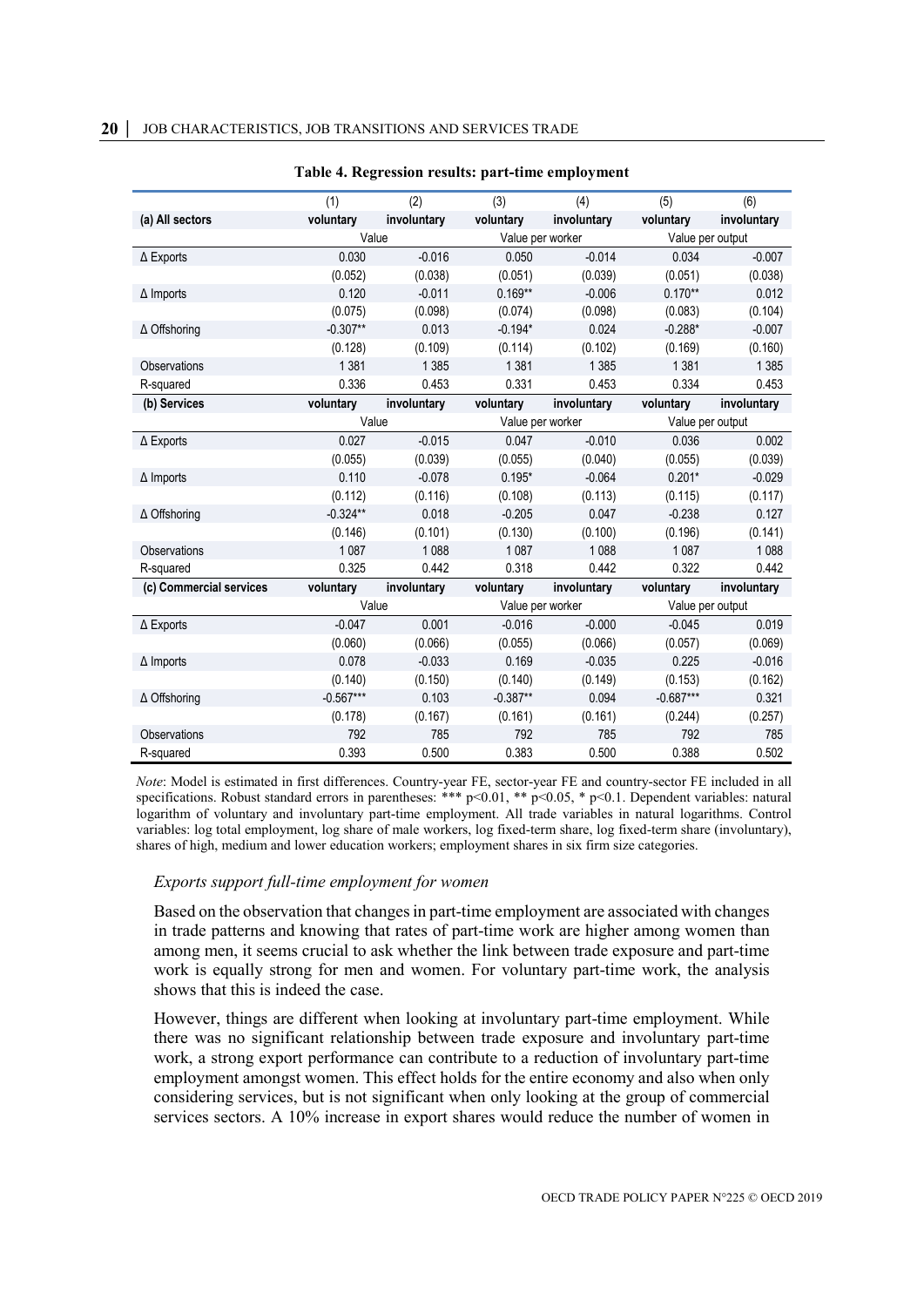involuntary part-time work by almost 1%. By contrast, export expansion has no significant effect on the number of men in part-time work.

<span id="page-21-1"></span>

|                                     | (1)         | (2)       | (3)      | (4)       | (5)      | (6)                 |
|-------------------------------------|-------------|-----------|----------|-----------|----------|---------------------|
| Involuntary part-time<br>employment | Men         | Women     | Men      | Women     | Men      | Women               |
|                                     | All sectors |           | Services |           |          | Commercial services |
| $\Delta$ Exports                    | $-0.022$    | $-0.094*$ | $-0.001$ | $-0.093*$ | $-0.038$ | $-0.020$            |
|                                     | (0.062)     | (0.052)   | (0.068)  | (0.054)   | (0.090)  | (0.086)             |
| $\Delta$ Imports                    | $-0.148$    | 0.060     | $-0.270$ | $-0.126$  | $-0.173$ | $-0.219$            |
|                                     | (0.152)     | (0.148)   | (0.180)  | (0.164)   | (0.245)  | (0.332)             |
| ∆ Offshoring                        | $-0.064$    | $-0.126$  | 0.129    | $-0.188$  | $-0.011$ | $-0.172$            |
|                                     | (0.348)     | (0.181)   | (0.391)  | (0.183)   | (0.390)  | (0.382)             |
|                                     |             |           |          |           |          |                     |
| Observations                        | 1.240       | 1.253     | 957      | 1.012     | 707      | 694                 |
| R-squared                           | 0.399       | 0.376     | 0.401    | 0.420     | 0.444    | 0.458               |

**Table 5. Regression results: part-time employment by gender**

*Note*: Model is estimated in first differences. Country-year FE, sector-year FE and country-sector FE included in all specifications. Robust standard errors in parentheses: \*\*\* p<0.01, \*\* p<0.05, \* p<0.1. Dependent variables: natural logarithm of involuntary part-time employment. All trade variables in natural logarithms. Control variables: log total employment, log fixed-term share, log fixed-term share (involuntary), shares of high, medium and lower education workers; employment shares in six firm size categories.

#### <span id="page-21-0"></span>**4.2. Fixed-term contracts**

#### *Export growth is linked to a higher share of fixed-term contracts*

Firms in sectors with growing export shares are increasingly likely to offer fixed-term employment contracts. The magnitude of the coefficient in column (1) of panel (a) of [Table](#page-22-0) 6 suggests that a sector's export growth of 10% could lead to an increase in fixedterm employment in this sector of 0.8%, relative to sectors where exports remain constant. The effect seems to be strongest when considering the entire economy. Within the group of commercial services sectors, there is no statistically robust evidence even though coefficients have a similar magnitude, probably due to the lower number of observations in these specifications. [Table](#page-22-0) 6 shows results for trade exposure measured by value and by value per output, but results are basically identical when trade exposure is measured by value per worker.

Both total fixed-term employment and involuntary fixed-term employment<sup>[15](#page-21-2)</sup> are positively correlated with export performance. One explanation for this finding is that temporary foreign demand spikes are covered with temporary workers, resulting in a positive correlation between export growth and changes in the shares of fixed-term employment.

#### *Men tend to take-up apprenticeships in exporting sectors*

In addition to involuntary fixed-term contracts, apprenticeships are included in this analysis as a special form of fixed-term contract. Involuntary fixed-term contracts and apprenticeships in exporting sectors are not distributed evenly across men and women. Looking at both genders individually reveals that young men benefit disproportionately from an expansion in the number of apprenticeships in exporting sectors. The coefficients

<span id="page-21-2"></span><sup>&</sup>lt;sup>15</sup> The definition of involuntary fixed-term employment includes cases where the question on the reason of fixed-term work was answered with "person could not find a permanent job".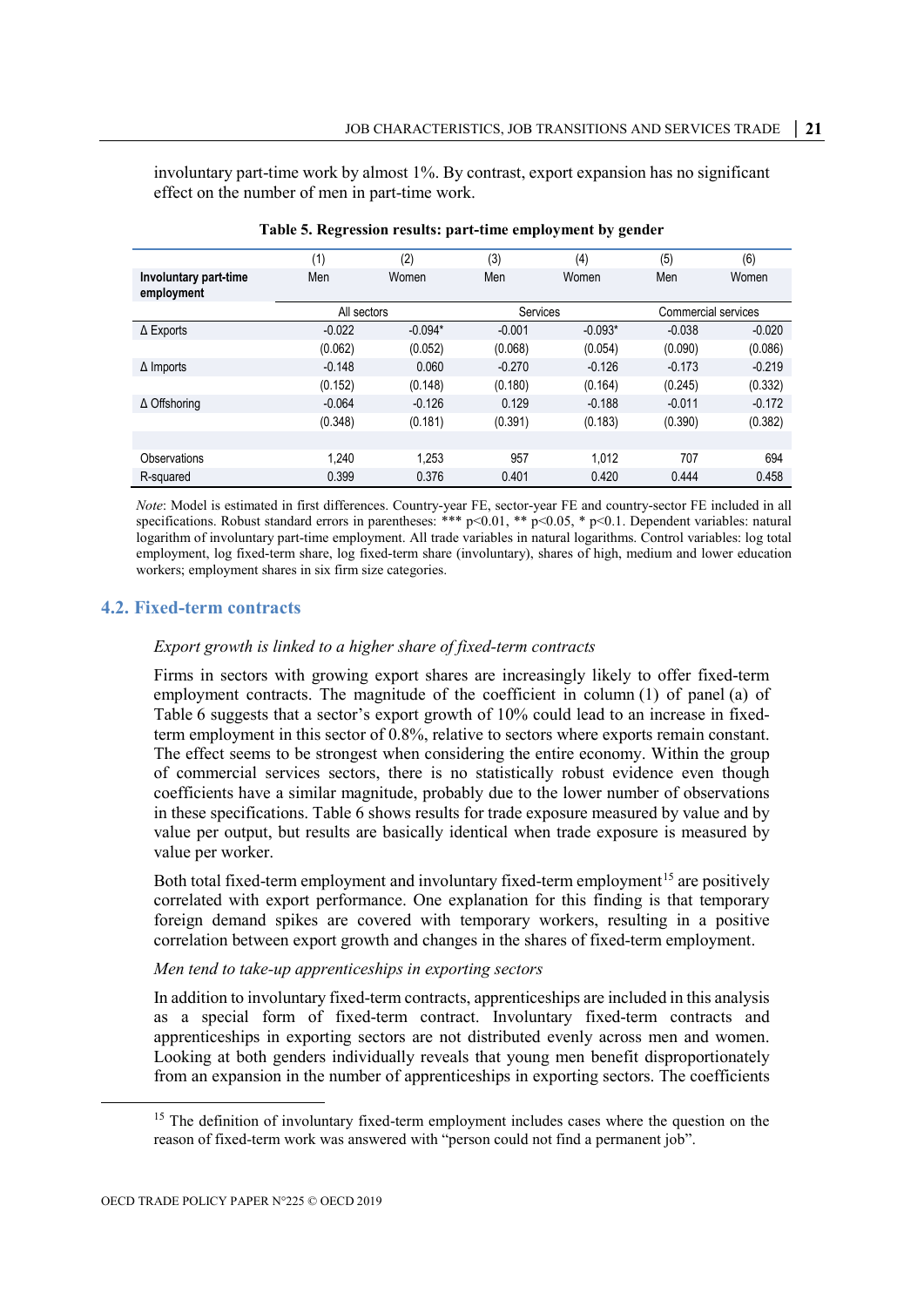#### **22 │** JOB CHARACTERISTICS, JOB TRANSITIONS AND SERVICES TRADE

in [Table](#page-23-1) 7 indicate that growing rates of fixed-term employment among men in sectors with strong export performance can be explained entirely by an inflow of male apprentices into these sectors.

By contrast, women do not seem to discriminate between sectors with strong export performance and domestically oriented sectors when seeking apprenticeships. Instead, the rate of women in fixed-term employment grows with export performance because involuntary fixed-term contracts become more prevalent. This analysis can be seen as evidence that in cases where temporary demand spikes from abroad require additional fixed-term workers, it is mostly women who step up. This pattern is shown for the services sectors based on one single specification in [Table](#page-23-1) 7 but it holds for all groups of sectors and all specifications.

<span id="page-22-0"></span>

|                         | (1)       | (2)         | (3)        | (4)        | (5)              | (6)        |
|-------------------------|-----------|-------------|------------|------------|------------------|------------|
| (a) All sectors         | Total     | Involuntary | Apprentice | Total      | Involuntary      | Apprentice |
|                         |           | Value       |            |            | Value per output |            |
| $\Delta$ Exports        | $0.081**$ | $0.105**$   | 0.145      | $0.094***$ | $0.114**$        | 0.149      |
|                         | (0.033)   | (0.052)     | (0.147)    | (0.036)    | (0.053)          | (0.147)    |
| $\Delta$ Imports        | 0.085     | 0.091       | $-0.056$   | 0.128      | 0.141            | $-0.109$   |
|                         | (0.066)   | (0.085)     | (0.211)    | (0.078)    | (0.094)          | (0.214)    |
| $\Delta$ Offshoring     | $-0.108$  | 0.087       | $-0.089$   | 0.120      | 0.230            | $-0.056$   |
|                         | (0.121)   | (0.115)     | (0.274)    | (0.119)    | (0.159)          | (0.352)    |
| Observations            | 1514      | 1494        | 1 1 1 4    | 1514       | 1494             | 1 1 1 4    |
| R-squared               | 0.392     | 0.337       | 0.316      | 0.395      | 0.341            | 0.316      |
| (b) Services            | Total     | Involuntary | Apprentice | Total      | Involuntary      | Apprentice |
|                         |           | Value       |            |            | Value per output |            |
| $\Delta$ Exports        | $0.066**$ | $0.100*$    | 0.135      | $0.072**$  | $0.102*$         | 0.144      |
|                         | (0.031)   | (0.054)     | (0.145)    | (0.033)    | (0.054)          | (0.144)    |
| $\Delta$ Imports        | 0.001     | 0.018       | $-0.129$   | 0.026      | 0.037            | $-0.107$   |
|                         | (0.072)   | (0.102)     | (0.224)    | (0.081)    | (0.106)          | (0.230)    |
| $\Delta$ Offshoring     | $-0.074$  | 0.120       | $-0.110$   | 0.060      | 0.203            | $-0.087$   |
|                         | (0.115)   | (0.110)     | (0.264)    | (0.120)    | (0.163)          | (0.353)    |
| Observations            | 1 1 8 6   | 1 1 6 7     | 894        | 1 1 8 6    | 1 1 6 7          | 894        |
| R-squared               | 0.425     | 0.361       | 0.339      | 0.426      | 0.361            | 0.339      |
| (c) Commercial services | Total     | Involuntary | Apprentice | Total      | Involuntary      | Apprentice |
|                         |           | Value       |            |            | Value per output |            |
| $\Delta$ Exports        | 0.049     | 0.097       | 0.146      | 0.060      | 0.075            | 0.165      |
|                         | (0.045)   | (0.093)     | (0.180)    | (0.054)    | (0.093)          | (0.182)    |
| $\Delta$ Imports        | 0.098     | 0.179       | $-0.279$   | 0.168      | $0.264**$        | $-0.233$   |
|                         | (0.099)   | (0.123)     | (0.307)    | (0.108)    | (0.132)          | (0.349)    |
| ∆ Offshoring            | $-0.179$  | 0.069       | 0.020      | 0.084      | 0.236            | $-0.221$   |
|                         | (0.152)   | (0.179)     | (0.419)    | (0.202)    | (0.285)          | (0.630)    |
| Observations            | 862       | 843         | 626        | 862        | 843              | 626        |
| R-squared               | 0.462     | 0.394       | 0.444      | 0.464      | 0.398            | 0.445      |

#### **Table 6. Regression results: fixed-term contracts**

*Note*: Model is estimated in first differences. Country-year FE, sector-year FE and country-sector FE included in all specifications. Robust standard errors in parentheses: \*\*\* p<0.01, \*\* p<0.05, \* p<0.1. Dependent variables: natural logarithm of share of total fixed-term contracts, natural logarithm of share of involuntary fixed-term contracts and natural logarithm of share of apprenticeships. All trade variables in natural logarithms. Additional control variables: log total employment, log share of male workers, log part-time share, log part-time share (involuntary), shares of high, medium and lower education among workers; employment shares in six firm size categories.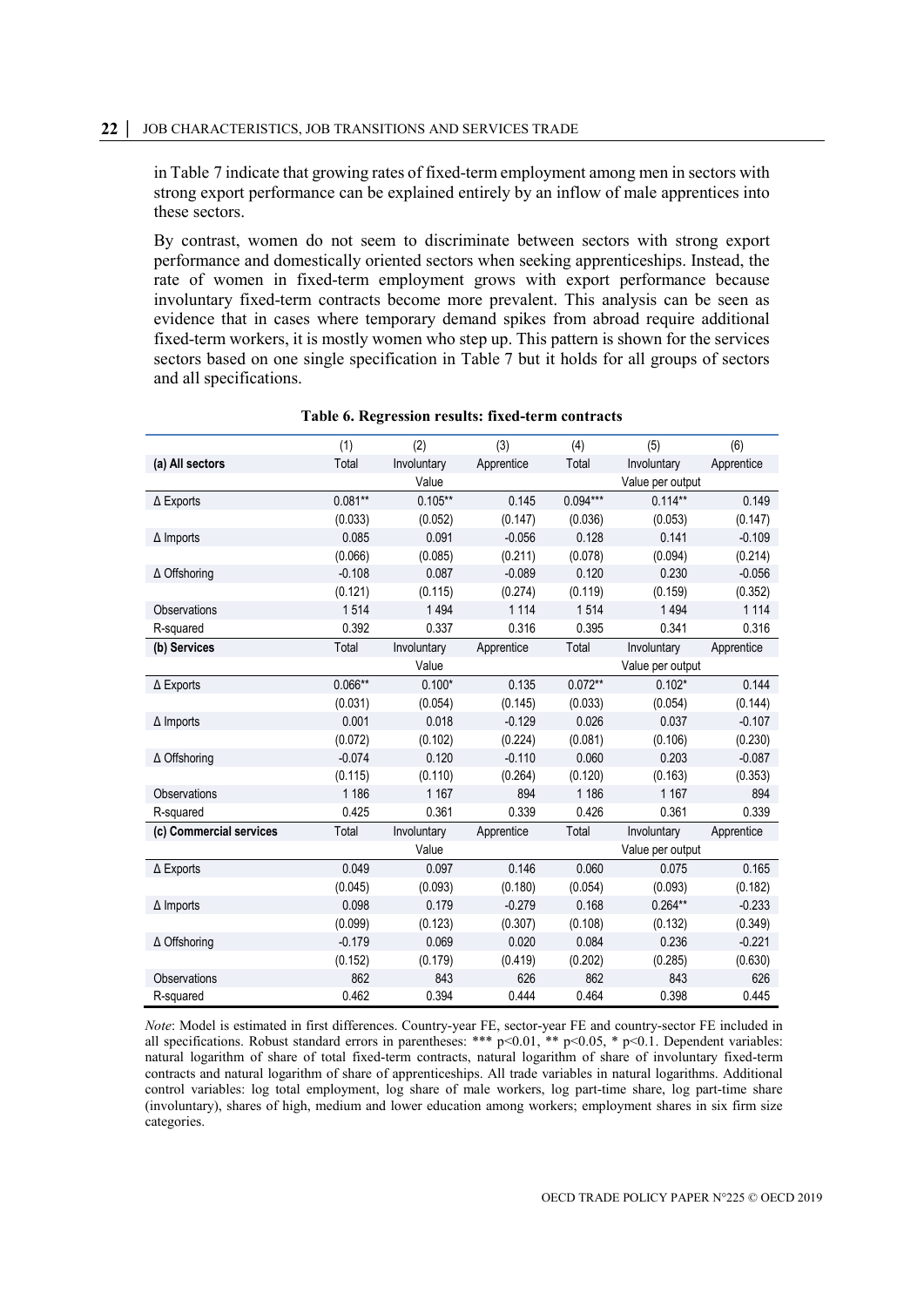<span id="page-23-1"></span>

|                  | (1)      | (2)      | (3)         | (4)      | (5)        | (6)      |
|------------------|----------|----------|-------------|----------|------------|----------|
|                  | Total    |          | Involuntary |          | Apprentice |          |
| <b>Services</b>  | Men      | Women    | Men         | Women    | Men        | Women    |
| $\Delta$ Exports | 0.025    | 0.044    | 0.003       | $0.111*$ | $0.234**$  | $-0.002$ |
|                  | (0.050)  | (0.046)  | (0.049)     | (0.058)  | (0.112)    | (0.132)  |
| $\Delta$ Imports | 0.115    | $-0.105$ | $-0.083$    | $-0.265$ | $-0.021$   | $-0.156$ |
|                  | (0.150)  | (0.109)  | (0.173)     | (0.161)  | (0.258)    | (0.279)  |
| ∆ Offshoring     | $-0.022$ | 0.154    | 0.049       | 0.106    | 0.231      | $-0.420$ |
|                  | (0.149)  | (0.096)  | (0.138)     | (0.157)  | (0.297)    | (0.316)  |
| Observations     | 976      | 1031     | 957         | 1.012    | 699        | 665      |
| R-squared        | 0.431    | 0.405    | 0.424       | 0.378    | 0.439      | 0.431    |

#### **Table 7. Regression results: fixed-term contracts by gender**

*Note*: Trade exposure measured as trade value per worker. Model is estimated in first differences. Country-year FE, sector-year FE and country-sector FE included in all specifications. Robust standard errors in parentheses: \*\*\* p<0.01, \*\* p<0.05, \* p<0.1. Dependent variables: natural logarithm of share of total fixed-term contracts, natural logarithm of share of involuntary fixed-term contracts and natural logarithm of share of apprenticeships. All trade variables in natural logarithms. Additional control variables: log total employment, log part-time share, log part-time share (involuntary), shares of high, medium and lower education among workers; employment shares in six firm size categories.

#### <span id="page-23-0"></span>**4.3. Hiring decisions**

#### *Growth of commercial services exports offers opportunities to those without employment*

Growing focus of commercial services towards export markets represents opportunities of persons who are currently not in employment. Panel (c) in [Table](#page-24-0) 8 shows that such individuals have disproportionally high chances of finding jobs in commercial services sectors with strong export performance. While there is a positive correlation of export growth and the hiring of recruits coming out of unemployment or inactivity, there is no significant effect on the hiring of workers with existing employment relationships. In other words, commercial services exports tend to create jobs for workers with interrupted employment trajectories or for those taking up their very first job.

The coefficients indicate a certain importance of export performance to hiring rates. If export shares in a commercial services sector grow by 10% the hiring rate of workers without current employment could increase by 1.6% relative to sectors with constant export shares. Such a positive and significant effect can only be identified for commercial services exports. When considering the entire economy, all coefficients are insignificant and close to zero. When studying all services there is a tendency in favour of hiring workers currently not in employment. However, it results from a negative effect of export growth on the hiring rates of workers in existing employment relationships, while those currently without employment remain unaffected.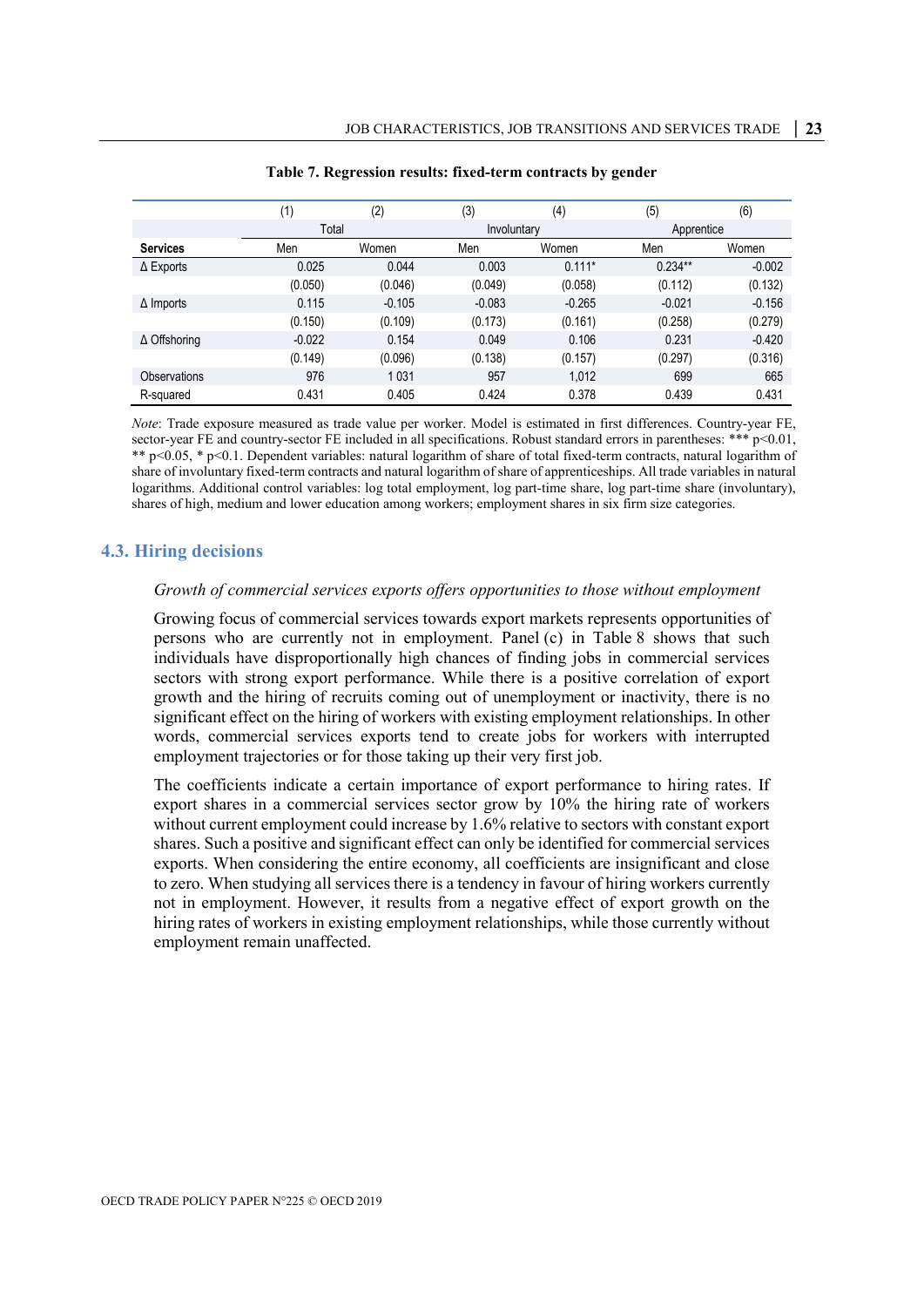<span id="page-24-0"></span>

|                         | (1)         | (2)        | (3)         | (4)              | (5)         | (6)              |  |
|-------------------------|-------------|------------|-------------|------------------|-------------|------------------|--|
| (a) All sectors         | Job take-up | Job change | Job take-up | Job change       | Job take-up | Job change       |  |
|                         | Value       |            |             | Value per worker |             | Value per output |  |
| $\Delta$ Exports        | 0.012       | $-0.008$   | $-0.001$    | $-0.006$         | 0.010       | $-0.026$         |  |
|                         | (0.022)     | (0.026)    | (0.023)     | (0.026)          | (0.022)     | (0.025)          |  |
| $\Delta$ Imports        | $-0.040$    | $-0.069$   | $-0.067$    | $-0.063$         | $-0.051$    | $-0.196***$      |  |
|                         | (0.051)     | (0.064)    | (0.049)     | (0.063)          | (0.049)     | (0.055)          |  |
| ∆ Offshoring            | 0.022       | 0.023      | $-0.039$    | 0.036            | $-0.050$    | $-0.094$         |  |
|                         | (0.058)     | (0.064)    | (0.052)     | (0.057)          | (0.078)     | (0.086)          |  |
| Observations            | 1 3 8 9     | 1 3 8 9    | 1 3 8 9     | 1 3 8 9          | 1 3 8 9     | 1 3 8 9          |  |
| R-squared               | 0.618       | 0.452      | 0.615       | 0.452            | 0.618       | 0.464            |  |
| (b) Services            | Job take-up | Job change | Job take-up | Job change       | Job take-up | Job change       |  |
|                         | Value       |            |             | Value per worker |             | Value per output |  |
| $\Delta$ Exports        | 0.025       | $-0.026$   | 0.020       | $-0.029$         | 0.018       | $-0.059*$        |  |
|                         | (0.031)     | (0.033)    | (0.031)     | (0.033)          | (0.032)     | (0.032)          |  |
| $\Delta$ Imports        | $-0.066$    | $-0.047$   | $-0.074$    | $-0.051$         | $-0.082$    | $-0.222***$      |  |
|                         | (0.062)     | (0.093)    | (0.060)     | (0.090)          | (0.058)     | (0.064)          |  |
| $\Delta$ Offshoring     | $-0.061$    | $-0.028$   | $-0.078$    | $-0.036$         | $-0.165*$   | $-0.195**$       |  |
|                         | (0.067)     | (0.072)    | (0.063)     | (0.068)          | (0.084)     | (0.098)          |  |
|                         |             |            |             |                  |             |                  |  |
| Observations            | 970         | 970        | 970         | 970              | 970         | 970              |  |
| R-squared               | 0.630       | 0.464      | 0.630       | 0.464            | 0.632       | 0.482            |  |
| (c) Commercial services | Job take-up | Job change | Job take-up | Job change       | Job take-up | Job change       |  |
|                         | Value       |            |             | Value per worker |             | Value per output |  |
| $\Delta$ Exports        | $0.160**$   | $-0.034$   | $0.130*$    | $-0.029$         | $0.159**$   | $-0.090$         |  |
|                         | (0.066)     | (0.064)    | (0.067)     | (0.063)          | (0.073)     | (0.066)          |  |
| $\Delta$ Imports        | $-0.104$    | 0.043      | $-0.113$    | 0.044            | $-0.146*$   | $-0.188**$       |  |
|                         | (0.082)     | (0.123)    | (0.081)     | (0.122)          | (0.082)     | (0.081)          |  |
| ∆ Offshoring            | $-0.026$    | $-0.114$   | $-0.097$    | $-0.101$         | $-0.222$    | $-0.381**$       |  |
|                         | (0.126)     | (0.128)    | (0.115)     | (0.116)          | (0.161)     | (0.177)          |  |
| Observations            | 667         | 667        | 667         | 667              | 667         | 667              |  |
| R-squared               | 0.669       | 0.516      | 0.667       | 0.516            | 0.672       | 0.534            |  |

#### **Table 8. Regression results: hiring rates**

*Note*: Model is estimated in first differences. Country-year FE, sector-year FE and country-sector FE included in all specifications. Robust standard errors in parentheses: \*\*\* p<0.01, \*\* p<0.05, \* p<0.1. Dependent variables: natural logarithm of job change rate and natural logarithm of entry + accession rate. All trade variables in natural logarithms. Additional control variables: log total employment, log share of male workers, log part-time share, log part-time share (involuntary), log fixed-term share, log fixed-term share (involuntary), shares of high, medium and lower education among workers; employment shares in six firm size categories.

By contrast, there is weak evidence that growing rates of import competition and offshoring are associated with lower hiring rates in a sector. Correlations are only significantly negative when both are measured by the value of imports relative to domestic output in a sector. In other words, if import competition or imports of intermediate inputs rise faster than output in a sector, hiring rates are likely to fall. If domestic output grows at the same speed as imports or imported intermediate inputs, hiring rates remain unaffected. A 10% increase in the ratio of imports relative to domestic output could suppress hiring rates in a commercial services sector by somewhat more than 1% relative to commercial services sectors where import shares remain constant. The effect is slightly stronger for workers currently employed elsewhere (1.9%) than workers currently without employment (1.5%).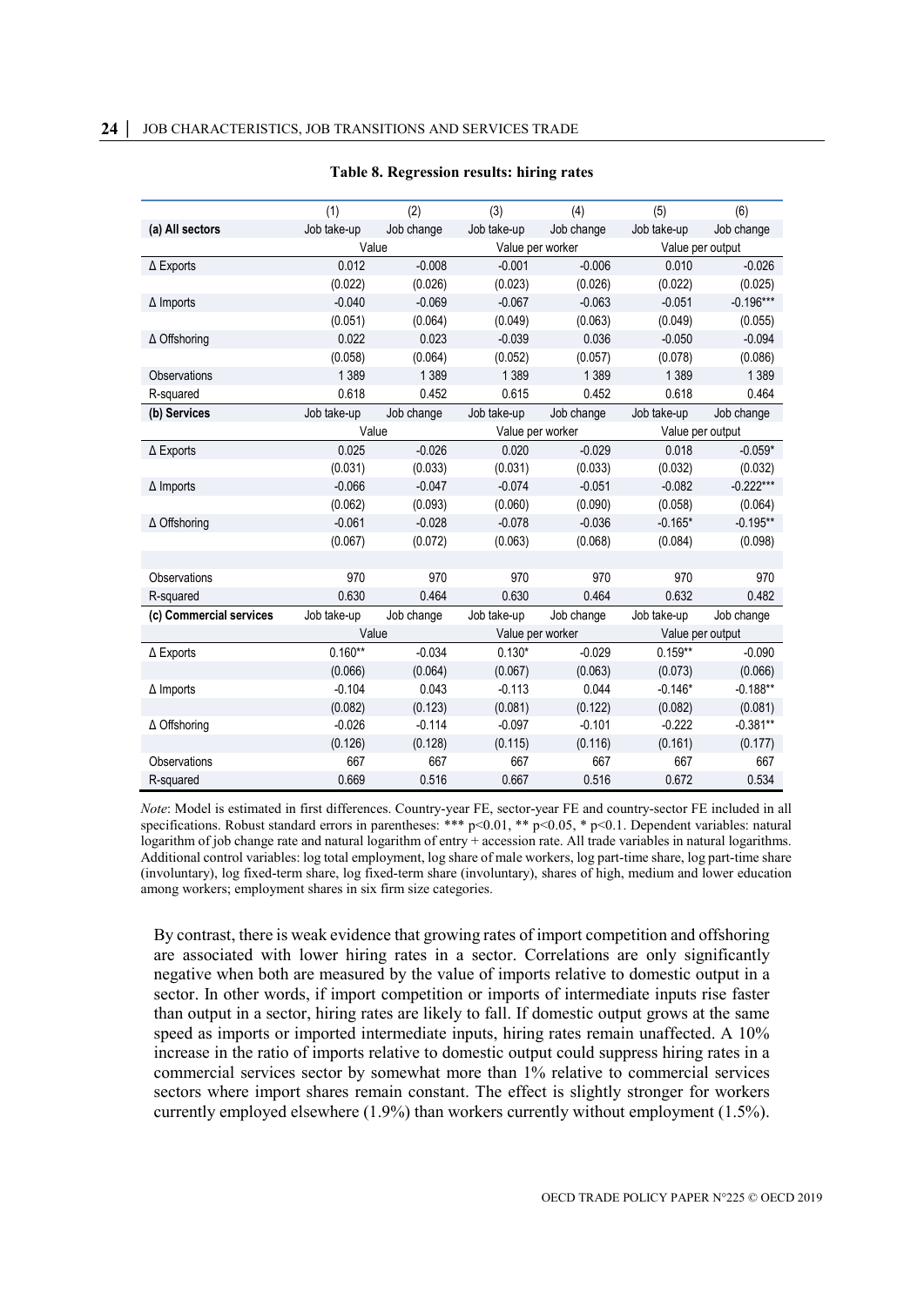Also when considering the entire economy or all services sectors, rates of incoming job changers and hiring of workers without current employment fall with rising import competition. In all specifications, the effect is stronger for workers with existing employment relationships. However, it is not necessarily the labour demand side driving this phenomenon. An alternative explanation is that workers in employment are little fond of moving to sectors with growing import competition or offshoring in the anticipation of future negative effects on wages or employment prospects.

These results reflect the transition of workers across sectors. A reduction of hiring rates in shrinking sectors allows for employment growth in more competitive sectors where workers can be more productive. This reallocation is necessary for the expansion of output and materialisation of gains from trade on the production side. It complements gains from trade through the availability of cheaper and better products and services (Breinlich, Dhingra and Ottaviano,  $2016_{[19]}$ ; De Loecker et al.,  $2016_{[20]}$ ; Amiti et al.,  $2017_{[21]}$ ; Berlingieri, Breinlich and Dhingra, 2018<sup>[22]</sup>).

#### *Import competition affects hiring prospects of women currently out of the workforce*

The relationship between import competition and hiring rates of workers who are currently employed elsewhere is very similar for men and women. Depending on the specification, the probability of being hired in a sector following a 10% increase in the ratio of imports relative to domestic output is between 1% and 3% lower than in sectors where import competition remains constant. However, this relationship is not statistically significant in all specifications.

When considering only unemployed or inactive individuals, women are more affected by import competition than men. In fact, there is no significant correlation between import exposure and the rates at which men find their first employment after at least one year in unemployment or inactivity. By contrast, import competition is associated with fading prospects of women to find new employment. The relevant coefficient is significantly negative in all specifications when looking at the entire economy but also when focusing on services and indicates a reduction in hiring rates between 1.3% and 1.9%, assuming an import growth of 10%.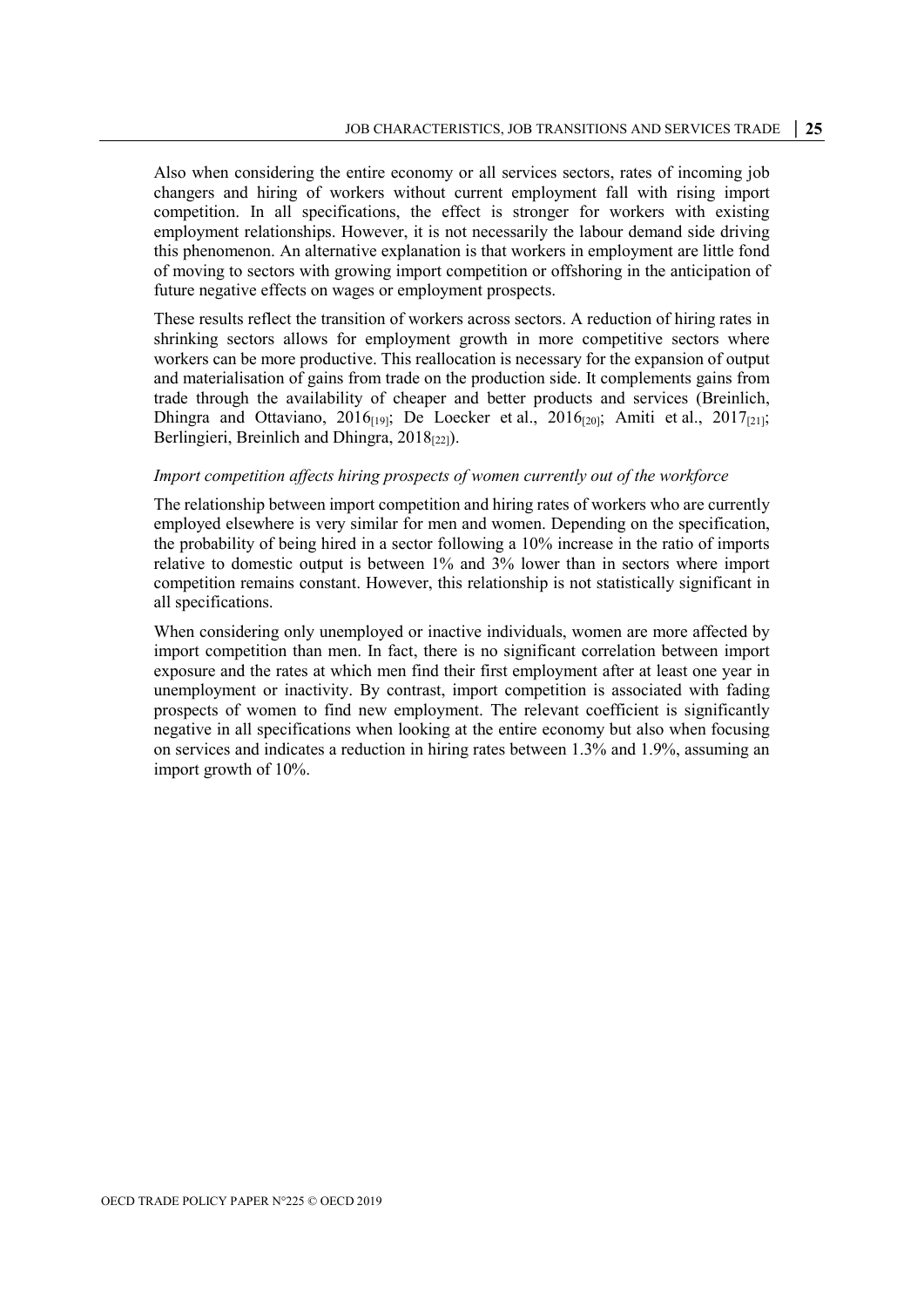<span id="page-26-1"></span>

|                     | (1)      | (2)        | (3)              | (4)        | (5)              | (6)       |  |
|---------------------|----------|------------|------------------|------------|------------------|-----------|--|
| (a) All sectors     | Men      | Women      | Men              | Women      | Men              | Women     |  |
|                     | Value    |            | Value per worker |            | Value per output |           |  |
| $\Delta$ Exports    | $-0.010$ | $-0.017$   | $-0.023$         | $-0.002$   | $-0.006$         | $-0.006$  |  |
|                     | (0.037)  | (0.031)    | (0.037)          | (0.033)    | (0.038)          | (0.032)   |  |
| $\Delta$ Imports    | $-0.059$ | $-0.170**$ | $-0.099$         | $-0.133*$  | $-0.053$         | $-0.151*$ |  |
|                     | (0.073)  | (0.076)    | (0.073)          | (0.071)    | (0.077)          | (0.082)   |  |
| $\Delta$ Offshoring | 0.065    | $-0.014$   | $-0.019$         | 0.048      | 0.052            | $-0.103$  |  |
|                     | (0.092)  | (0.086)    | (0.083)          | (0.084)    | (0.135)          | (0.116)   |  |
| <b>Observations</b> | 1 2 4 8  | 1 2 6 4    | 1 2 4 8          | 1 2 6 4    | 1 2 4 8          | 1 2 6 4   |  |
| R-squared           | 0.587    | 0.544      | 0.585            | 0.543      | 0.587            | 0.544     |  |
| (b) Services        | Men      | Women      | Men              | Women      | Men              | Women     |  |
|                     | Value    |            | Value per worker |            | Value per output |           |  |
| $\Delta$ Exports    | 0.003    | $-0.011$   | 0.011            | $-0.003$   | $-0.004$         | $-0.004$  |  |
|                     | (0.051)  | (0.047)    | (0.050)          | (0.048)    | (0.054)          | (0.047)   |  |
| $\Delta$ Imports    | $-0.116$ | $-0.191**$ | $-0.094$         | $-0.169**$ | $-0.126$         | $-0.160*$ |  |
|                     | (0.094)  | (0.086)    | (0.094)          | (0.076)    | (0.090)          | (0.086)   |  |
| $\Delta$ Offshoring | $-0.079$ | $-0.076$   | $-0.041$         | $-0.050$   | $-0.199$         | $-0.149$  |  |
|                     | (0.109)  | (0.091)    | (0.095)          | (0.086)    | (0.157)          | (0.126)   |  |
| <b>Observations</b> | 855      | 905        | 855              | 905        | 855              | 905       |  |
| R-squared           | 0.604    | 0.578      | 0.604            | 0.577      | 0.551            | 0.606     |  |

#### **Table 9. Regression results: job take-up rates by gender**

*Note*: Model is estimated in first differences. Country-year FE, sector-year FE and country-sector FE included in all specifications. Robust standard errors in parentheses: \*\*\* p<0.01, \*\* p<0.05, \* p<0.1. Dependent variables: natural logarithm of job change rate and natural logarithm of entry + accession rate. All trade variables in natural logarithms. Additional control variables: log total employment, log part-time share, log part-time share (involuntary), log fixedterm share, log fixed-term share (involuntary), shares of high, medium and lower education among workers; employment shares in six firm size categories.

#### <span id="page-26-0"></span>**4.4. Job loss risk**

#### *Export growth is associated with lower job loss risk, while offshoring has the opposite effect*

Strong export performance is negatively correlated with job loss risk. Workers in sectors with faster export growth are less likely to end up in unemployment or inactivity in the next year. This effect holds when considering the entire economy or when only looking at services sectors. In the former case, a sector with an export growth of 10% could exhibit a job loss risk that is 0.7% lower than in other sectors, while for services sectors the difference is even 1%. Regression coefficients are insignificant when only considering the group of commercial services sectors.

Growing use of imported intermediate inputs in a sector is associated with higher risk that workers from this sector end up in unemployment or inactivity in the subsequent year. This pattern holds for the entire economy and all services sectors but it is most pronounced when only considering commercial services. The numbers in [Table](#page-27-0) 10 indicate that the risk of job loss without finding subsequent employment is 3.2% higher in commercial services sectors, 2.2% higher for all services together and 1.6% higher when considering the entire economy after a 10% increase in the share of imported intermediates.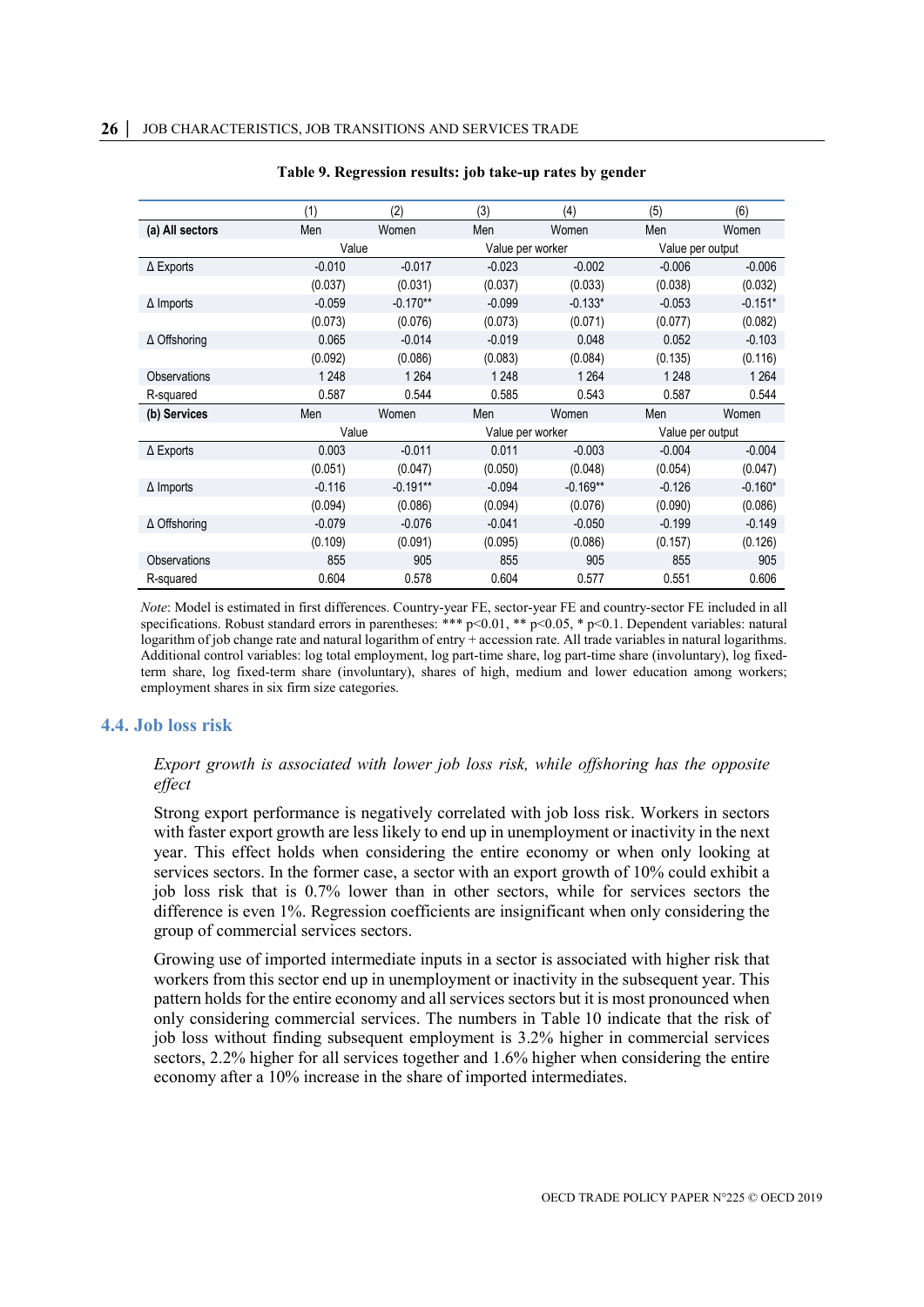<span id="page-27-0"></span>

|                         | (1)         | (2)        | (3)              | (4)        | (5)              | (6)        |
|-------------------------|-------------|------------|------------------|------------|------------------|------------|
| (a) All sectors         | Job loss    | Job change | Job loss         | Job change | Job loss         | Job change |
|                         | Value       |            | Value per worker |            | Value per output |            |
| $\Delta$ Exports        | $-0.074**$  | 0.007      | $-0.057**$       | 0.018      | $-0.058**$       | 0.010      |
|                         | (0.029)     | (0.027)    | (0.028)          | (0.027)    | (0.027)          | (0.028)    |
| $\Delta$ Imports        | $-0.021$    | 0.044      | 0.041            | 0.088      | $-0.011$         | $0.116*$   |
|                         | (0.052)     | (0.068)    | (0.054)          | (0.066)    | (0.060)          | (0.066)    |
| $\Delta$ Offshoring     | $0.136*$    | $-0.134$   | $0.230***$       | $-0.067$   | $0.162*$         | 0.004      |
|                         | (0.070)     | (0.083)    | (0.066)          | (0.075)    | (0.092)          | (0.103)    |
|                         |             |            |                  |            |                  |            |
| Observations            | 1 1 4 7     | 1 1 4 7    | 1 1 4 7          | 1 1 4 7    | 1 1 4 7          | 1 1 4 7    |
| R-squared               | 0.696       | 0.449      | 0.689            | 0.444      | 0.695            | 0.450      |
| (b) Services            | Job loss    | Job change | Job loss         | Job change | Job loss         | Job change |
|                         | Value       |            | Value per worker |            | Value per output |            |
| $\Delta$ Exports        | $-0.099***$ | 0.019      | $-0.081**$       | 0.031      | $-0.077**$       | 0.025      |
|                         | (0.032)     | (0.041)    | (0.033)          | (0.039)    | (0.031)          | (0.041)    |
| $\Delta$ Imports        | $-0.007$    | 0.034      | 0.057            | 0.079      | 0.023            | 0.110      |
|                         | (0.060)     | (0.094)    | (0.058)          | (0.089)    | (0.072)          | (0.085)    |
| $\Delta$ Offshoring     | $0.152*$    | $-0.036$   | $0.230***$       | 0.018      | $0.216**$        | 0.115      |
|                         | (0.082)     | (0.092)    | (0.073)          | (0.084)    | (0.100)          | (0.120)    |
| Observations            | 804         | 804        | 804              | 804        | 804              | 804        |
| R-squared               | 0.745       | 0.455      | 0.740            | 0.451      | 0.744            | 0.458      |
| (c) Commercial services | Job loss    | Job change | Job loss         | Job change | Job loss         | Job change |
|                         | Value       |            | Value per worker |            | Value per output |            |
| $\Delta$ Exports        | 0.016       | $-0.015$   | 0.056            | 0.056      | 0.083            | 0.010      |
|                         | (0.062)     | (0.073)    | (0.059)          | (0.077)    | (0.059)          | (0.079)    |
| $\Delta$ Imports        | $-0.094$    | $-0.071$   | $-0.062$         | $-0.015$   | $-0.130$         | 0.043      |
|                         | (0.083)     | (0.125)    | (0.081)          | (0.121)    | (0.086)          | (0.120)    |
| ∆ Offshoring            | 0.211       | $-0.052$   | $0.317**$        | 0.135      | $0.319*$         | 0.233      |
|                         | (0.135)     | (0.142)    | (0.123)          | (0.133)    | (0.164)          | (0.216)    |
| Observations            | 555         | 555        | 555              | 555        | 555              | 555        |
| R-squared               | 0.793       | 0.522      | 0.790            | 0.510      | 0.794            | 0.523      |

#### **Table 10. Regression results: job loss risk**

*Note*: Model is estimated in first differences. Country-year FE, sector-year FE and country-sector FE included in all specifications. Robust standard errors in parentheses: \*\*\* p<0.01, \*\* p<0.05, \* p<0.1. Dependent variables: natural logarithm of job change rate and natural logarithm of separation + exit rate. All trade variables in natural logarithms. Additional control variables: log total employment, log share of male workers, log part-time share, log part-time share (involuntary), log fixed-term share, log fixed-term share (involuntary), shares of high, medium and lower education among workers; employment shares in six firm size categories.

Offshoring is linked to higher unemployment risk in a sector even when imports of intermediate inputs lead to proportional output growth in the domestic economy. In this case, there is evidence of a higher risk of falling into unemployment or inactivity when losing employment. By contrast, the number of those quitting a job with the prospect of new employment is lower.<sup>[16](#page-27-1)</sup> Hence, while the total number of people losing their jobs remains fairly constant, a significantly higher share of those laid off do not find employment in the subsequent year.

<span id="page-27-1"></span><sup>&</sup>lt;sup>16</sup> The coefficient has a p-value of 0.107. In other words, it is almost significant at the 10% level.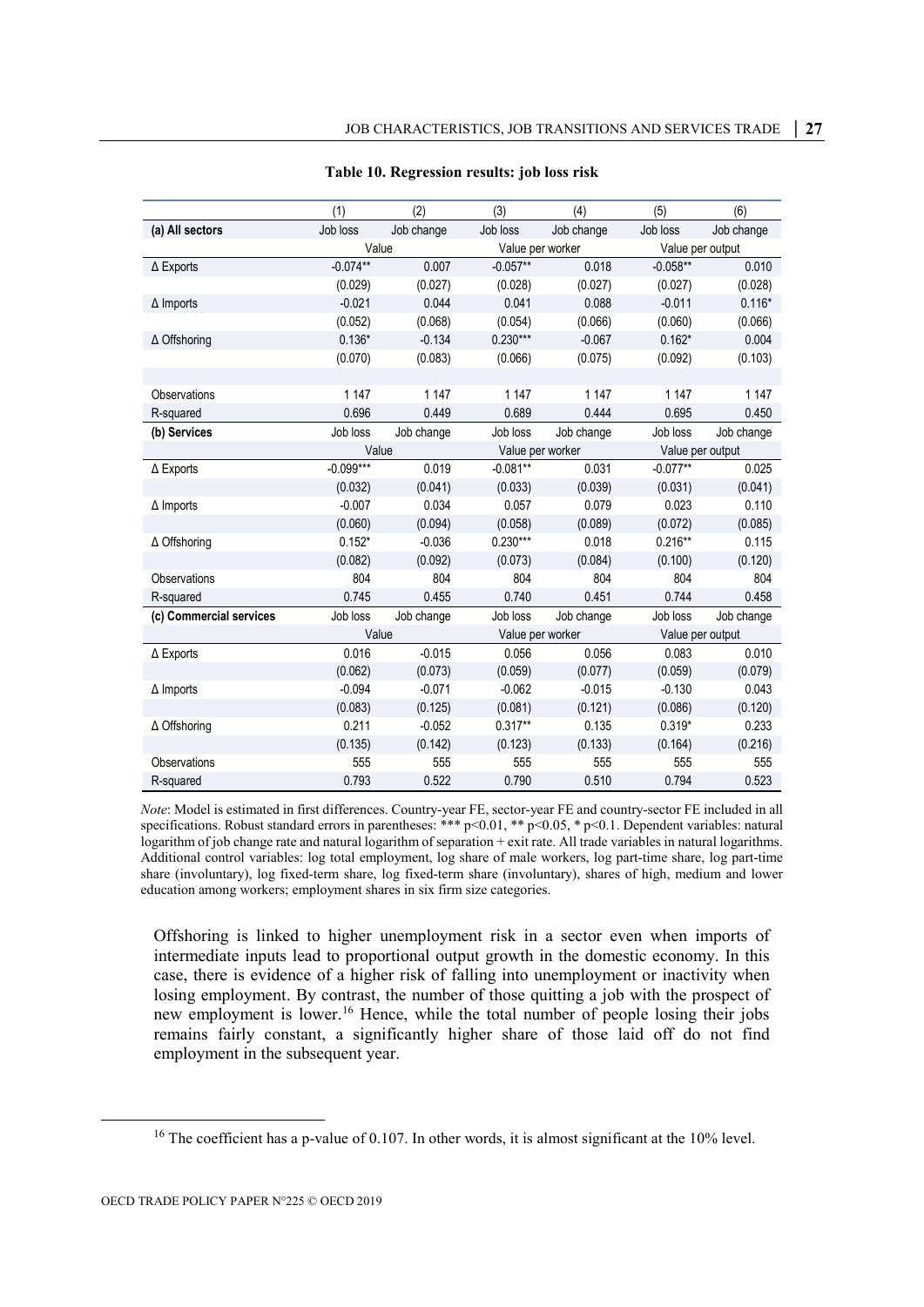<span id="page-28-0"></span>

|                     | (1)        | (2)         | (3)              | (4)        | (5)              | (6)        |  |
|---------------------|------------|-------------|------------------|------------|------------------|------------|--|
| (a) All sectors     | Men        | Women       | Men              | Women      | Men              | Women      |  |
|                     | Value      |             | Value per worker |            | Value per output |            |  |
| $\Delta$ Exports    | $-0.086*$  | $-0.073**$  | $-0.053$         | $-0.039$   | $-0.072$         | $-0.064*$  |  |
|                     | (0.047)    | (0.037)     | (0.049)          | (0.036)    | (0.047)          | (0.036)    |  |
| $\Delta$ Imports    | $-0.056$   | $-0.009$    | 0.067            | 0.140      | $-0.029$         | 0.039      |  |
|                     | (0.070)    | (0.074)     | (0.075)          | (0.088)    | (0.077)          | (0.077)    |  |
| $\Delta$ Offshoring | $0.204**$  | 0.024       | $0.407***$       | $0.231***$ | $0.274**$        | $-0.150$   |  |
|                     | (0.097)    | (0.097)     | (0.103)          | (0.087)    | (0.129)          | (0.122)    |  |
| <b>Observations</b> | 1018       | 1034        | 1018             | 1 0 3 4    | 1018             | 1 0 3 4    |  |
| R-squared           | 0.646      | 0.612       | 0.630            | 0.592      | 0.645            | 0.612      |  |
| (b) Services        | Men        | Women       | Men              | Women      | Men              | Women      |  |
|                     | Value      |             | Value per worker |            | Value per output |            |  |
| $\Delta$ Exports    | $-0.117**$ | $-0.119***$ | $-0.073$         | $-0.093**$ | $-0.095*$        | $-0.109**$ |  |
|                     | (0.051)    | (0.044)     | (0.058)          | (0.045)    | (0.052)          | (0.043)    |  |
| $\Delta$ Imports    | $-0.071$   | 0.052       | 0.111            | $0.211**$  | $-0.014$         | 0.066      |  |
|                     | (0.096)    | (0.089)     | (0.100)          | (0.083)    | (0.096)          | (0.088)    |  |
| $\Delta$ Offshoring | $0.221*$   | 0.099       | $0.442***$       | $0.238**$  | $0.373**$        | $-0.052$   |  |
|                     | (0.116)    | (0.114)     | (0.111)          | (0.095)    | (0.154)          | (0.135)    |  |
| Observations        | 697        | 740         | 697              | 740        | 697              | 740        |  |
| R-squared           | 0.693      | 0.656       | 0.674            | 0.646      | 0.694            | 0.655      |  |

#### **Table 11. Regression results: job loss risk by gender**

*Note*: Model is estimated in first differences. Country-year FE, sector-year FE and country-sector FE included in all specifications. Robust standard errors in parentheses: \*\*\* p<0.01, \*\* p<0.05, \* p<0.1. Dependent variables: natural logarithm of job change rate and natural logarithm of separation + exit rate. All trade variables in natural logarithms. Additional control variables: log total employment, log part-time share, log part-time share (involuntary), log fixedterm share, log fixed-term share (involuntary), shares of high, medium and lower education among workers; employment shares in six firm size categories.

Jobs of men are more likely to be substituted by offshore workers than those of women. When being exposed to identical changes in offshoring exposure, job loss risk for men increases much more than that of women. In fact, several specifications do not capture any significant effect of offshoring on women's job loss risk.

Offshoring is linked to higher unemployment risk in a sector even when imports of intermediate inputs lead to proportional output growth in the domestic economy. In this case, there is evidence of a higher risk of falling into unemployment or inactivity when losing employment. By contrast, the number of those quitting a job with the prospect of new employment is lower. Hence, while the total number of people losing their jobs remains fairly constant, it means that a significantly higher share of those laid off do not find employment in the subsequent year.

[Table](#page-28-0) 11 shows that the effect holds for the entire economy but also when only considering services sectors. For example, a 10% increase in the value of imported intermediate inputs relative to domestic output would increase job loss risk of male workers by almost 4%, while there is no significant effect on the job loss risk of female workers.

By contrast, the reduction of job loss risk in sectors with strong export performance is very similar for male and female workers. Depending on the specification, a 10% increase would reduce job loss risk by between 0.5% and 1.2% for men and between 0.4% and 1.2% for women, in line with the effects identified when considering all employees jointly.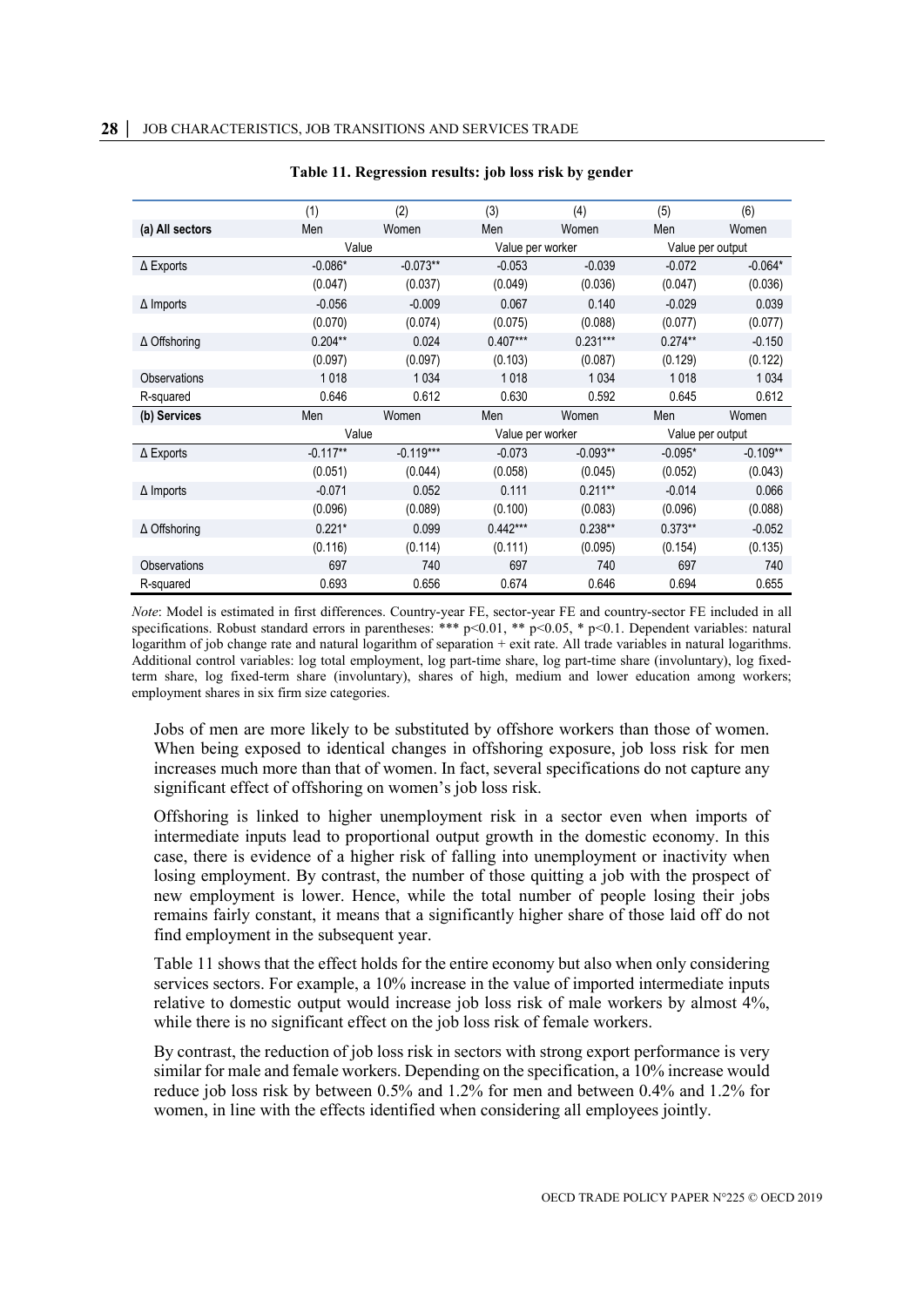As mentioned above, the resulting patterns of hiring and job loss reflect a re- allocation of workers from shrinking to expanding sectors within an economy. Reacting to import competition and export opportunities, adjustment takes place in order to employ resources most efficiently. However, this adjustment may be hindered by a variety of factors, including the lack of necessary skills (Ashournia,  $2018_{[23]}$ ; Autor et al.,  $2014_{[14]}$ ), geographic mobility or start-up funding for entrepreneurial activities (Dix-Carneiro and Kovak,  $2017_{[24]}$ ). Facing one or several of these challenges, workers may be left behind unable to reap the gains from trade. The analysis in this report can help to identify vulnerable workers in order to implement appropriate policies that may help to facilitate their adjustment process.

#### <span id="page-29-0"></span>**4.5. Summary**

[Table](#page-30-0) 12 summarises the most important findings from the regressions discussed in this section. These findings represent the results of a counterfactual simulation, assuming that exports in a sector grow by 10%. Based on the stocks and flows of workers, it is possible to quantify the number of employees who benefit from export growth in each sector.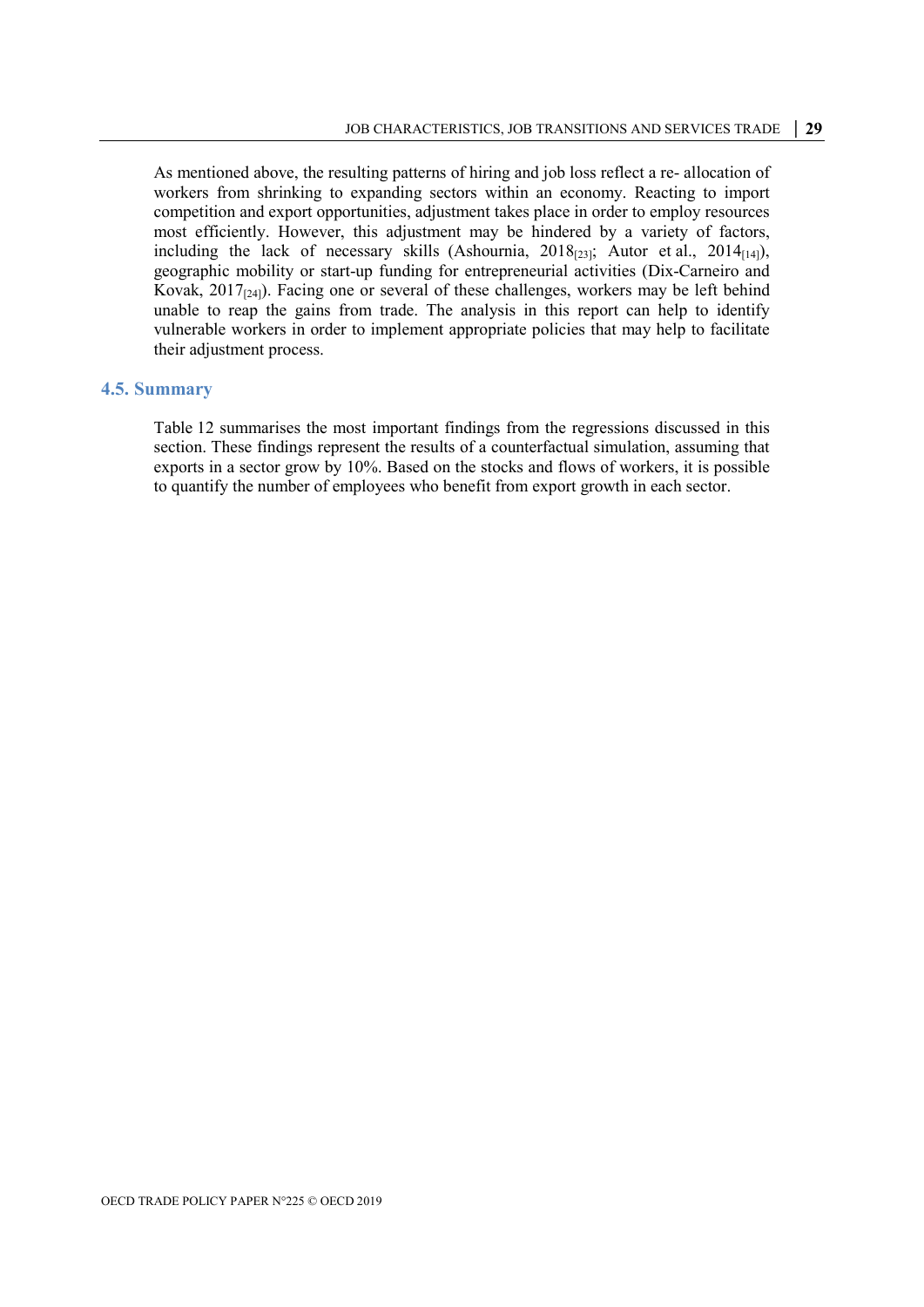#### **30 │** JOB CHARACTERISTICS, JOB TRANSITIONS AND SERVICES TRADE

| <b>NACE</b><br>Section | Sector                                                                                                                           | Female<br>involuntary<br>part-time work<br>2016<br>(in thousands) | Change after<br>10% export<br>growth (in<br>thousands) | Job loss with<br>subsequent<br>unemploymen<br>t or inactivity<br>(in thousands) | Change after<br>10% export<br>growth (in<br>thousands) | Hiring from<br>previous<br>unemploymen<br>t or inactivity<br>(in thousands) | Change after<br>10% export<br>growth<br>(in thousands) | Male<br>apprentice-<br>ships<br>(in thousands) | Change after<br>10% export<br>growth<br>(in thousands) |
|------------------------|----------------------------------------------------------------------------------------------------------------------------------|-------------------------------------------------------------------|--------------------------------------------------------|---------------------------------------------------------------------------------|--------------------------------------------------------|-----------------------------------------------------------------------------|--------------------------------------------------------|------------------------------------------------|--------------------------------------------------------|
| A                      | Agriculture, forestry and fishing                                                                                                | 200                                                               | $-1.9$                                                 | 844                                                                             | $-6.2$                                                 |                                                                             |                                                        |                                                |                                                        |
| B                      | Mining and quarrying                                                                                                             | $\overline{2}$                                                    | 0.0                                                    | 54                                                                              | $-0.4$                                                 |                                                                             |                                                        |                                                |                                                        |
| C                      | Manufacturing                                                                                                                    | 236                                                               | $-2.2$                                                 | 1486                                                                            | $-11.0$                                                |                                                                             |                                                        |                                                |                                                        |
| $D+E$                  | Electricity, gas, steam and air conditioning<br>supply; Water supply; sewerage, waste<br>management and remediation activities   | 16                                                                | $-0.1$                                                 | 129                                                                             | $-1.0$                                                 |                                                                             |                                                        |                                                |                                                        |
| F                      | Construction                                                                                                                     | 51                                                                | $-0.5$                                                 | 864                                                                             | $-6.4$                                                 | 843                                                                         | 13.5                                                   | 55                                             | 1.3                                                    |
| G                      | Wholesale and retail trade; repair of motor<br>vehicles and motorcycles                                                          | 1146                                                              | $-10.8$                                                | 1720                                                                            | $-12.7$                                                | 2050                                                                        | 32.8                                                   | 46                                             | 1.1                                                    |
| H                      | Transportation and storage                                                                                                       | 109                                                               | $-1.0$                                                 | 539                                                                             | $-4.0$                                                 | 537                                                                         | 8.6                                                    | 11                                             | 0.3                                                    |
|                        | Accommodation and food service activities                                                                                        | 719                                                               | $-6.8$                                                 | 938                                                                             | $-6.9$                                                 | 1273                                                                        | 20.4                                                   | 11                                             | 0.2                                                    |
| J                      | Information and communication                                                                                                    | 57                                                                | $-0.5$                                                 | 281                                                                             | $-2.1$                                                 | 344                                                                         | 5.5                                                    | $\overline{7}$                                 | 0.2                                                    |
| Κ                      | Financial and insurance activities                                                                                               | 48                                                                | $-0.4$                                                 | 269                                                                             | $-2.0$                                                 | 232                                                                         | 3.7                                                    | 5                                              | 0.1                                                    |
|                        | Real estate activities                                                                                                           | 52                                                                | $-0.5$                                                 | 92                                                                              | $-0.7$                                                 | 97                                                                          | 1.6                                                    | $\mathbf{0}$                                   | 0.0                                                    |
| $M+N$                  | Professional, scientific and technical activities;<br>Administrative and support service activities                              | 924                                                               | $-8.7$                                                 | 1004                                                                            | $-7.4$                                                 | 1329                                                                        | 21.3                                                   | 19                                             | 0.4                                                    |
| 0                      | Public administration and defence; compulsory<br>social security                                                                 | 282                                                               | $-2.7$                                                 | 579                                                                             | $-4.3$                                                 |                                                                             |                                                        |                                                | 0.2                                                    |
| P                      | Education                                                                                                                        | 709                                                               | $-6.7$                                                 | 727                                                                             | $-5.4$                                                 |                                                                             |                                                        | 13                                             | 0.3                                                    |
| Q                      | Human health and social work activities                                                                                          | 1233                                                              | $-11.6$                                                | 1118                                                                            | $-8.3$                                                 |                                                                             |                                                        | 13                                             | 0.3                                                    |
|                        | Activities of households as employers;<br>undifferentiated goods- and services-producing<br>activities of households for own use | 757                                                               | $-7.1$                                                 | 202                                                                             | $-1.5$                                                 |                                                                             |                                                        |                                                |                                                        |
|                        | <b>SUM</b>                                                                                                                       | 6541                                                              | $-61.5$                                                | 10845                                                                           | $-80.3$                                                | 6705                                                                        | 107.3                                                  | 186                                            | 4.3                                                    |

#### **Table 12. Summary of regression results: Counterfactual 10% export growth**

<span id="page-30-0"></span>*Source*: Own calculations based on EU LFS.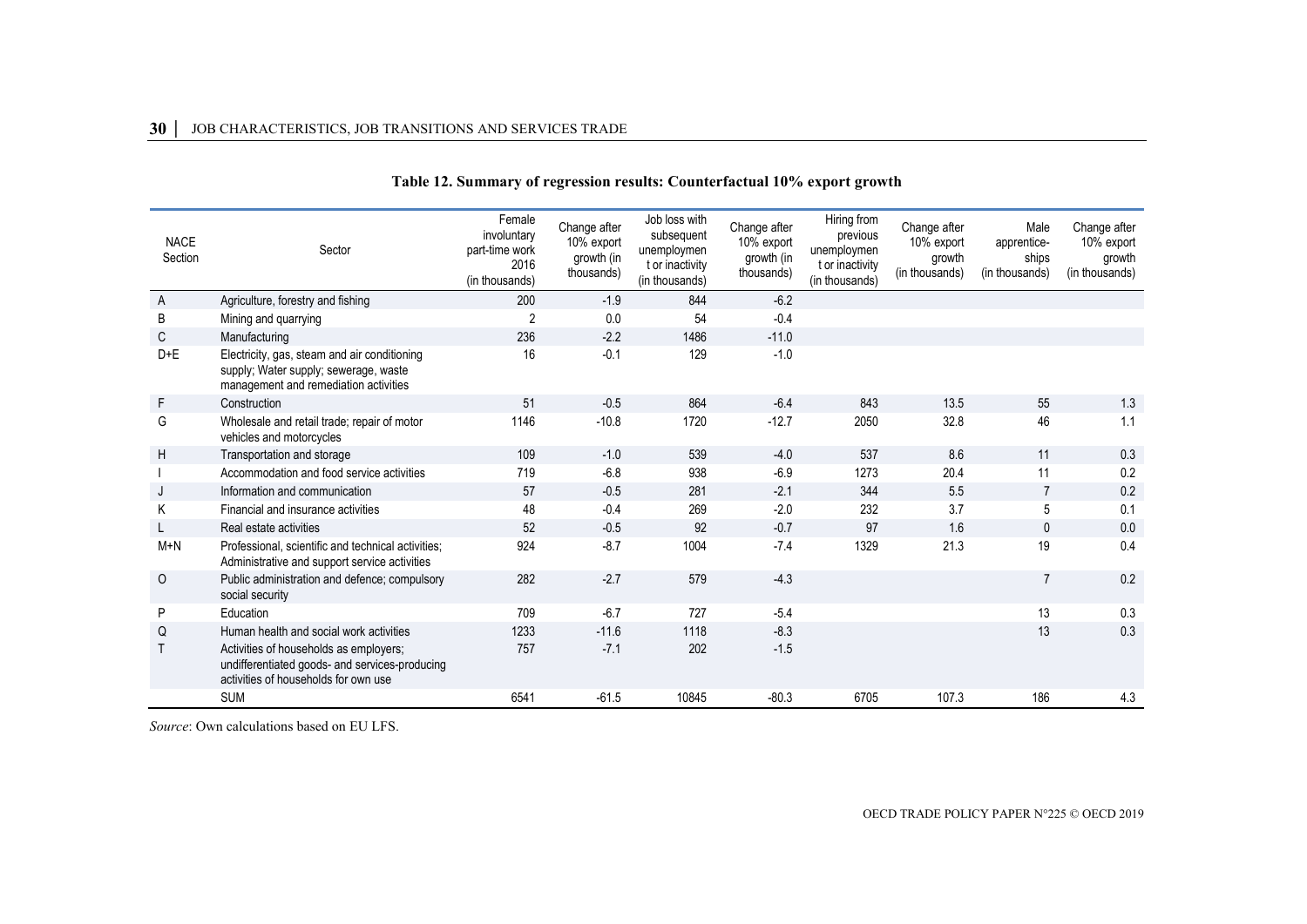# <span id="page-31-0"></span>**5. Conclusion**

This report draws on detailed individual-level data to analyse the importance of trade exposure for job characteristics and job transition probabilities. It shows that export growth is a key factor for workers' job loss risk. An additional 10% export growth is associated with a reduction of job insecurity by 0.7%. When only considering services, the magnitude of the effect rises to 1%. This correlation between exports on job security exists in similar magnitudes for both, men and women.

In commercial services sectors, export growth offers employment opportunities to those outside the workforce. Hiring rates for workers in unemployment or inactivity are 1.6% higher following a 10% increase in commercial services exports. This effect cannot be identified for other sectors, including manufacturing.

While export growth is associated with lower job loss risk and better hiring opportunities, it is also linked to a rising share of fixed-term contracts in a sector. Overall, sectors with export growth of 10% could experience an increase in the number of fixed-term employment by 1%, relative to other sectors. However, there exist strong differences in the composition of this effect along the gender dimension. For men, growth in fixed-term employment in export sectors is entirely due to rising shares of apprenticeships, indicating that export growth provides opportunities specifically to recent male high school graduates. In contrast, the growth of female fixed-term employment in export-oriented sectors seems to be mostly due to an increase in the prevalence of involuntary fixed-term work.

While women do not seem to find apprenticeships in exporting sectors, they do obtain an extra benefit from working in sectors with a strong export performance. A 10% export growth is associated with a reduction in the number of women in involuntary part-time work by almost 1%. Export expansion has no significant effect on the number of men in part-time work.

By contrast, in sectors with strong growth of imported intermediate inputs (offshoring) it is less likely to observe voluntary part-time employment. Part-time shares in sectors with offshoring growth of 10% fall by 5.7%, relative to other sectors where the volume of imported intermediate inputs remains constant.

Workers are less likely to be hired in sectors with offshoring growth and rising import competition. The effect is stronger for workers currently employed elsewhere than for those currently in unemployment or inactivity. This could reflect that those without employment are more likely to accept job offers in all sectors. By contrast, workers in existing employment relationship might have a preference of moving towards sectors with lower growth of offshoring or import competition, in the anticipation of future negative effects on wages or employment prospects. Among those who are currently without employment, women tend to be particularly affected. Female workers are between 1.3% and 1.9% less likely to find employment in sectors where imports grow by 10% compared to sectors where imports remain constant.

At the same time, sectors with rising imports of intermediate inputs exhibit higher job loss rates than other sectors. Working in a commercial services sector with an offshoring growth of 10% can raise job loss risk by 3% relative to other commercial services sectors. This mechanism tends to work against male workers, who are 4% more likely to lose their jobs when working in sectors with offshoring growth than when working in other sectors, whereas the effect for women is in the range of 2% or even insignificant.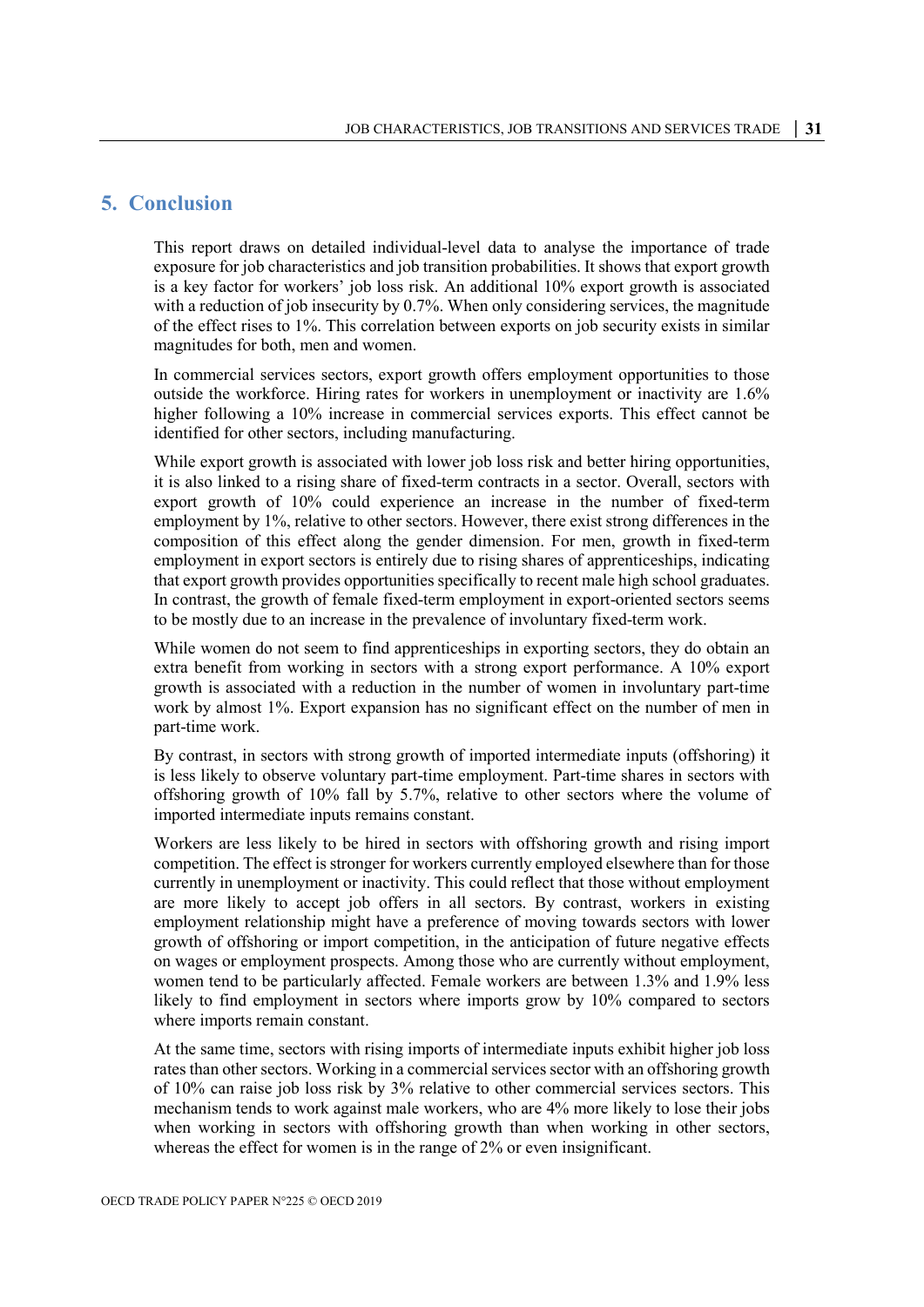#### **32 │** JOB CHARACTERISTICS, JOB TRANSITIONS AND SERVICES TRADE

These findings provide new cross-country evidence on hiring and firing patterns in sectors exposed to growing volumes of international trade, and the job characteristics of workers employed in these sectors. They highlight that the distributional effects of international trade are not limited to wage effects or net changes in employment numbers. Changes in objective levels of job loss risk or changes in the ability to work part-time can have substantial impact on workers well-being and life satisfaction. Taking into account these aspects could imply substantial progress towards a more comprehensive way of assessing the impacts of international trade on individual workers and would be an important step in order to ensure that the benefits of globalisation can be more widely shared.

Subsequent studies could extend this analysis in several directions. First, trade exposure could have a differential impact on workers with different characteristics. In addition to the gender dimension analysed in this study, these characteristics include their age, education and occupation. It seems likely that exposure to trade would affect job characteristics and job transition probabilities in some of these groups more severely than in others. Second, emphasis could be put on cross-country heterogeneity. It is possible that different labour market institutions could mitigate the negative effects of trade exposure on job characteristics and job flows, or reinforce its positive impact. Taking into account heterogeneous effects across countries could shed light on this question. Third, the analysis of part-time work could be refined by taking into account information on the number of hours actually worked.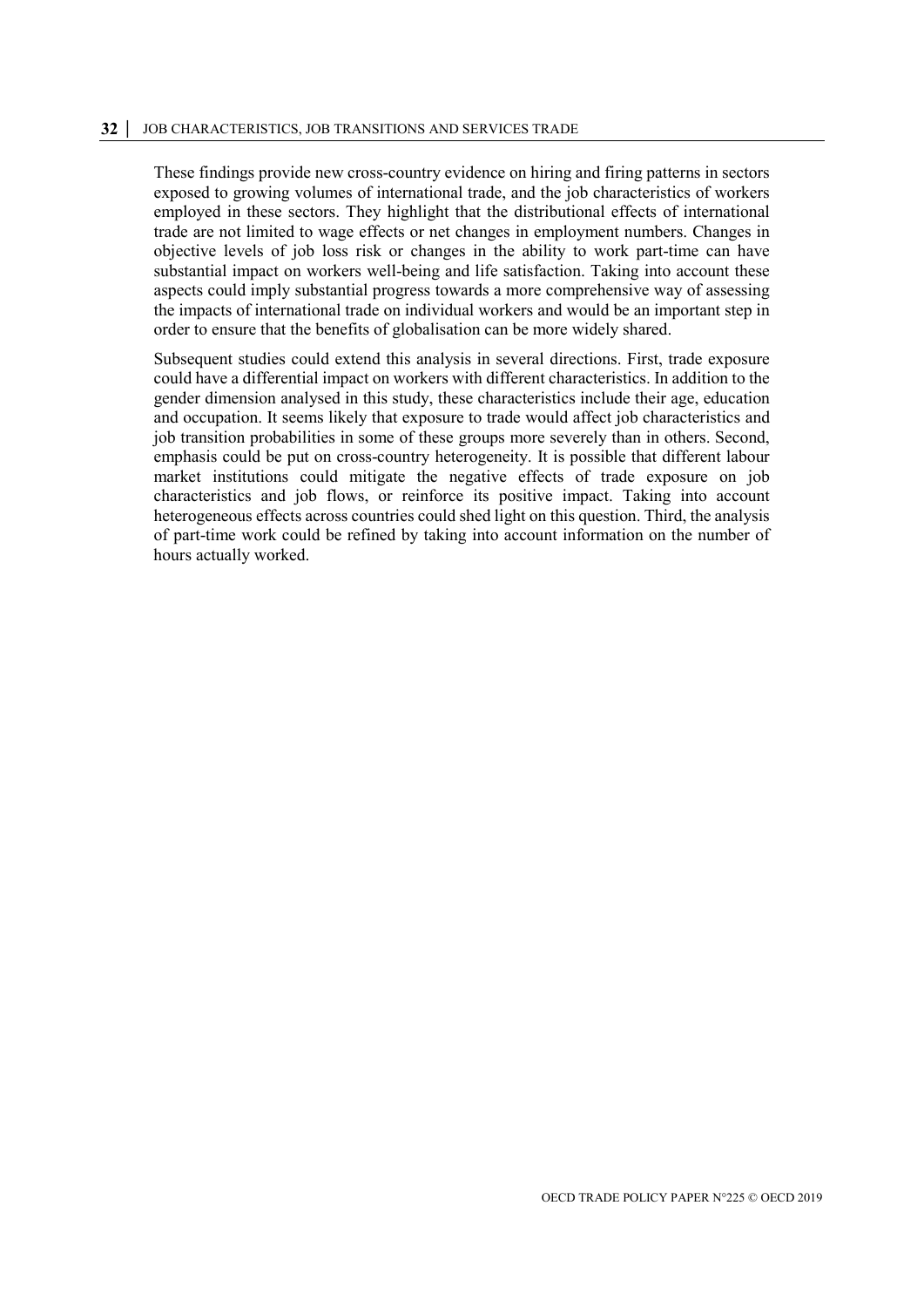# <span id="page-33-0"></span>**References**

| Amiti, M. et al. (2017), <i>How Did China's WTO Entry Benefit U.S. Consumers?</i> , National Bureau<br>of Economic Research, Cambridge, MA, http://dx.doi.org/10.3386/w23487.                                                                                                                                  | $[21]$ |
|----------------------------------------------------------------------------------------------------------------------------------------------------------------------------------------------------------------------------------------------------------------------------------------------------------------|--------|
| Ashournia, D. (2018), "Labour Market Effects of International Trade When Mobility is Costly",<br>The Economic Journal, Vol. 128/616, pp. 3008-3038.                                                                                                                                                            | $[23]$ |
| Autor, D., D. Dorn and G. Hanson (2013), "The China syndrome: Local labor market effects of<br>import competition in the United States", American Economic Review,<br>http://dx.doi.org/10.1257/aer.103.6.2121.                                                                                                | $[30]$ |
| Autor, D. et al. (2014), "Trade adjustment: Worker-level evidence", Quarterly Journal of<br><i>Economics</i> , $\frac{http://dx.doi.org/10.1093/qje/qju026}$ .                                                                                                                                                 | $[14]$ |
| Bergin, P., R. Feenstra and G. Hanson (2009), "Offshoring and volatility: Evidence from<br>Mexico's maquiladora industry", American Economic Review,                                                                                                                                                           | $[12]$ |
| Berlingieri, G., H. Breinlich and S. Dhingra (2018), "The Impact of Trade Agreements on<br>Consumer Welfare—Evidence from the EU Common External Trade Policy", Journal of the<br>European Economic Association, http://dx.doi.org/10.1093/jeea/jvx053.                                                        | $[22]$ |
| Bernardi, L., A. Klärner and H. von der Lippe (2007), "Job Insecurity and the Timing of<br>Parenthood: A Comparison between Eastern and Western Germany", European Journal of<br>Population / Revue européenne de Démographie, Vol. 24/3, pp. 287-313,<br>http://dx.doi.org/10.1007/s10680-007-9127-5.         | [6]    |
| Breinlich, H., S. Dhingra and G. Ottaviano (2016), "How Have EU's Trade Agreements<br>Impacted Consumers?", CEP Discussion Paper 1417, http://www.lse.ac.uk/business-and-<br>consultancy/consulting/assets/documents/how-have-eus-trade-agreements-impacted-<br>consumers.pdf (accessed on 24 September 2018). | $[19]$ |
| Calvino, F., C. Criscuolo and C. Menon (2015), "Cross-country evidence on start-up dynamics",<br>OECD Science, Technology and Industry Working Papers, No. 2015/6, OECD Publishing,<br>Paris, http://dx.doi.org/10.1787/5jrxtkb9mxtb-en.                                                                       | $[18]$ |
| Crinò, R. (2012), "Service offshoring and the skill composition of labour demand", Oxford<br>Bulletin of Economics and Statistics, http://dx.doi.org/10.1111/j.1468-0084.2010.00634.x.                                                                                                                         | $[28]$ |
| Crinò, R. (2010), "Service Offshoring and White-Collar Employment", Review of Economic<br>Studies, Vol. 77, pp. 595-632, http://dx.doi.org/10.1111/j.1467-937X.2009.00586.x.                                                                                                                                   | $[1]$  |
| Dauth, W., S. Findeisen and J. Suedekum (2014), "The rise of the east and the far east: German<br>labor markets and trade integration", Journal of the European Economic Association,<br>$\frac{http://dx.doi.org/10.1111/jeea.12092.}{http://dx.doi.org/10.1111/jeea.12092.}$                                 | $[29]$ |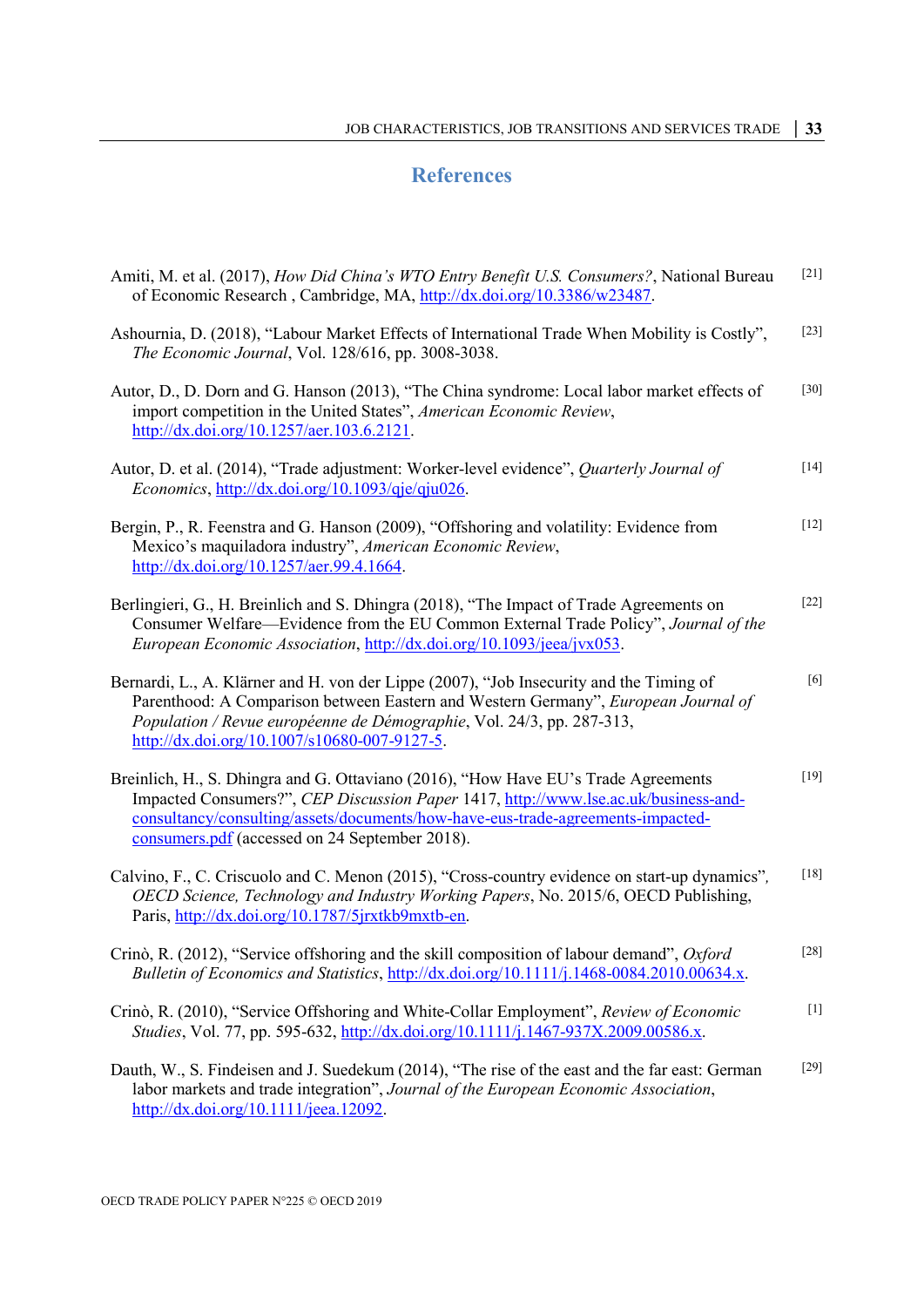| Davis, S. and J. Haltiwanger (1998), "Measuring Gross Worker and Job Flows", in<br>Haltiwanger, J., C. Buffington and A. Figura (eds.), Labor Statistics Measurement Issues,<br>University of Chicago Press, http://www.nber.org/books/halt98-1.              | $[16]$ |
|---------------------------------------------------------------------------------------------------------------------------------------------------------------------------------------------------------------------------------------------------------------|--------|
| De Loecker, J. et al. (2016), "Prices, Markups, and Trade Reform", <i>Econometrica</i> , Vol. 84/2,<br>pp. 445-510, http://dx.doi.org/10.3982/ecta11042.                                                                                                      | $[20]$ |
| Dix-Carneiro, R. (2014), "Trade Liberalization and Labor Market Dynamics", Econometrica,<br>Vol. 82/3, pp. 825-885, http://dx.doi.org/10.3982/ECTA10457.                                                                                                      | $[13]$ |
| Dix-Carneiro, R. and B. Kovak (2017), "Trade Liberalization and Regional Dynamics",<br>American Economic Review, Vol. 107/10, pp. 2908-2946.                                                                                                                  | $[24]$ |
| EUROSTAT (2016), Labour force survey in the EU, candidate and EFTA countries. Main<br>characteristics of national surveys, 2016                                                                                                                               | $[26]$ |
| Golsch, K. (2003), "Employment Flexibility in Spain and its Impact on Transitions to<br>Adulthood", Work, Employment and Society, Vol. 17/4, pp. 691-718,<br>$\frac{http://dx.doi.org/10.1177/0950017003174005}{http://dx.doi.org/10.1177/0950017003174005}.$ | $[5]$  |
| Görg, H. and D. Görlich (2015), "Offshoring, wages and job security of temporary workers",<br>Review of World Economics, Vol. 151/3, pp. 533-554, http://dx.doi.org/10.1007/s10290-015-<br>$0220 - 2$ .                                                       | $[11]$ |
| Haltiwanger, J. and M. Vodopivec (2002), "Gross worker and job flows in a transition economy:<br>An analysis of Estonia", Labour Economics, http://dx.doi.org/10.1016/S0927-<br>5371(02)00048-9.                                                              | $[15]$ |
| Hofmann, B. and K. Hohmeyer (2013), "Perceived Economic Uncertainty and Fertility:<br>Evidence From a Labor Market Reform", Journal of Marriage and Family, Vol. 75/2,<br>pp. 503-521, http://dx.doi.org/10.1111/jomf.12011.                                  | $[7]$  |
| Hummels, D. et al. (2014), "The wage effects of offshoring: Evidence from danish matched<br>worker-firm data", American Economic Review, http://dx.doi.org/10.1257/aer.104.6.1597.                                                                            | $[25]$ |
| Kletzer, L. (2004), "Trade-related Job Loss and Wage Insurance: a Synthetic Review", Review of<br>International Economics, Vol. 12/5, pp. 724-748, http://dx.doi.org/10.1111/j.1467-<br>9396.2004.00479.x.                                                    | [8]    |
| Lozza, E., C. Castiglioni and A. Bonanomi (2017), "The effects of changes in job insecurity on<br>daily consumption and major life decisions", Economic and Industrial Democracy,<br>p. 0143831X1773161, http://dx.doi.org/10.1177/0143831x17731611.          | $[4]$  |
| Munch, J. (2010), "Whose Job Goes Abroad? International Outsourcing and Individual Job<br>Separations", Scandinavian Journal of Economics, Vol. 112/2, pp. 339-360,<br>http://dx.doi.org/10.1111/j.1467-9442.2010.01607.x.                                    | $[9]$  |
| OECD (2018), OECD Employment Outlook 2018, OECD Publishing, Paris,<br>$\frac{http://dx.doi.org/10.1787/empl outlook-2018-en.}{http://dx.doi.org/10.1787/empl outlook-2018-en.}$                                                                               | $[17]$ |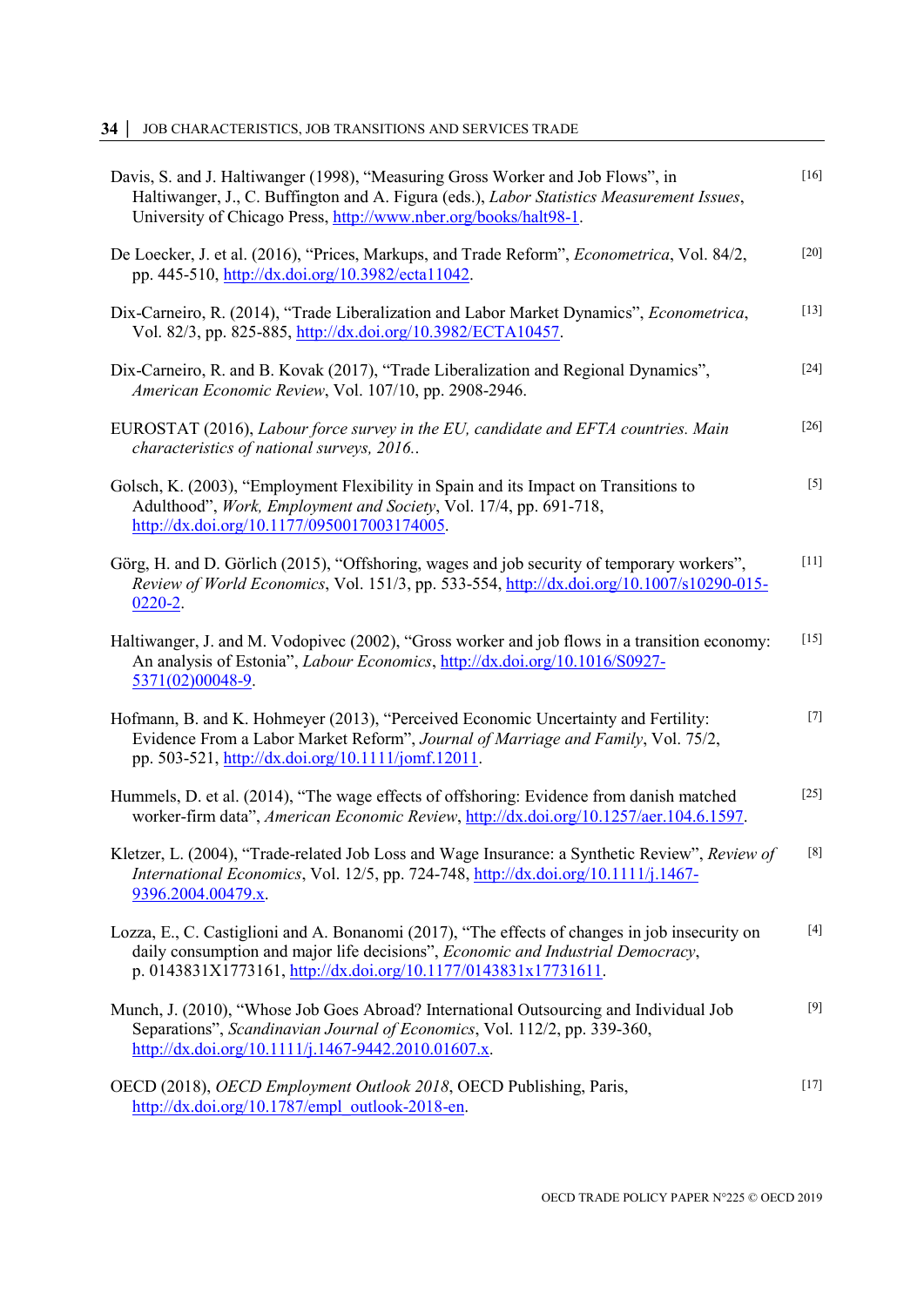| OECD (2017), OECD Employment Outlook 2017, OECD Publishing, Paris,<br>http://dx.doi.org/10.1787/empl outlook-2017-en.                                                                                        | $\lceil 2 \rceil$ |
|--------------------------------------------------------------------------------------------------------------------------------------------------------------------------------------------------------------|-------------------|
| Ornaghi, C., I. Beveren and S. Vanormelingen (2017), "Working Paper Research The impact of<br>service and goods offshoring on employment : Firm-level evidence".                                             | $[3]$             |
| Stone, S., P. Sourdin and C. Legendre (2013), "Trade and Labour Market Adjustment", <i>OECD</i><br>Trade Policy Papers, No. 143, OECD Publishing, Paris,<br>http://dx.doi.org/10.1787/5k4c6spvddwj-en.       | [10]              |
| Ward-Warmedinger, M. and C. Macchiarelli (2014), "Transitions in labour market status in EU<br>labour markets", IZA Journal of European Labor Studies, Vol. 3/17,<br>https://doi.org/10.1186/2193-9012-3-17. | $[27]$            |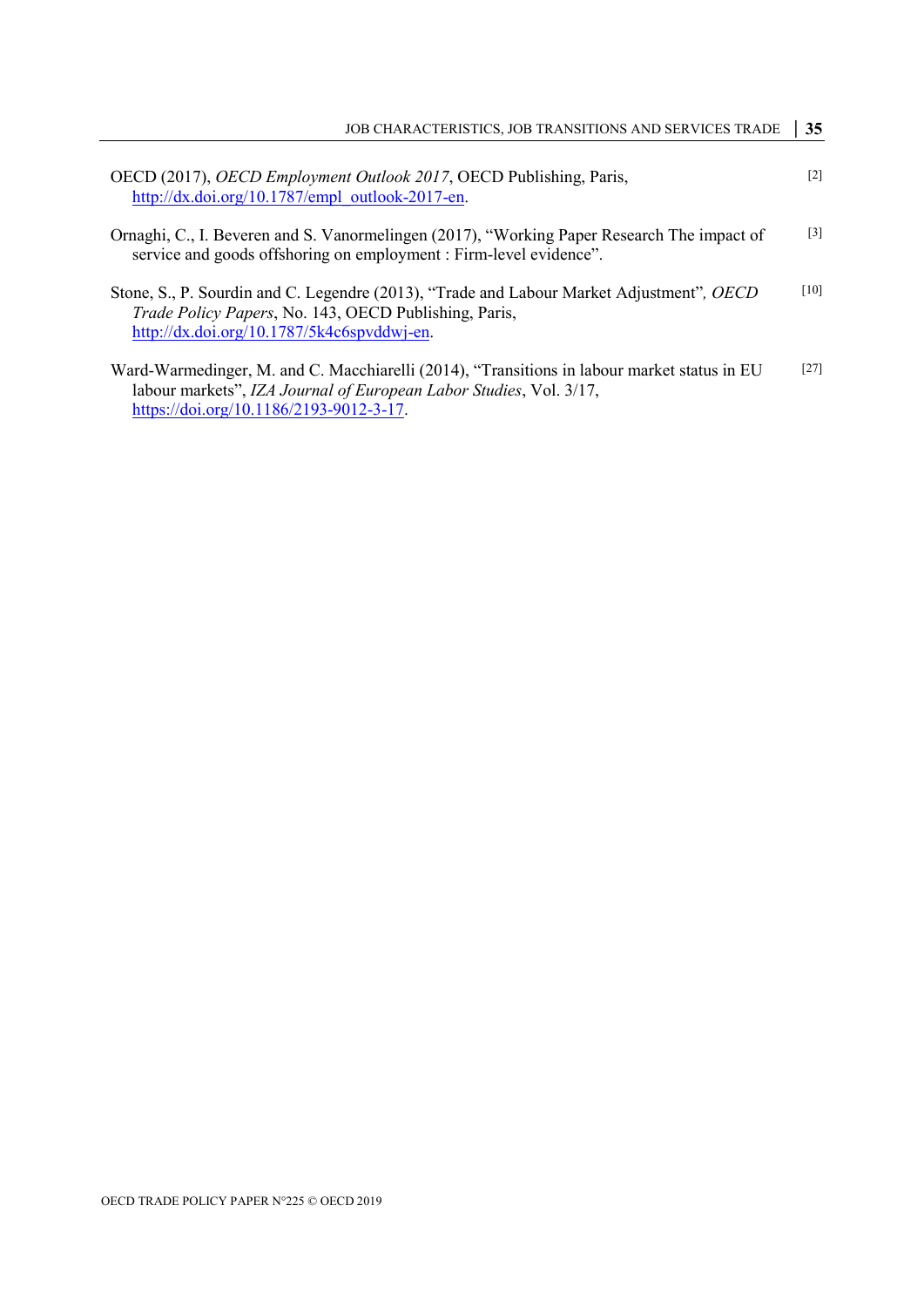# **Annex A. Estimation strategy**

<span id="page-36-0"></span>The estimation strategy employed in this paper relates labour market outcomes with measures of export performance, import competition and the use of imported intermediate inputs. While results for the entire economy are presented as well, there is a specific focus on services sectors. This Annex discusses the most important aspects related to this estimation strategy.

#### <span id="page-36-1"></span>**Level of analysis**

Employee-level data come from the EU Labour Force Survey. The EU LFS is a large household sample survey providing annual results on labour participation and persons outside the labour force. Data used in this study include all 28 members of the European Union (EU), and three members of the European Free Trade Association (EFTA) and cover the period 2008–2016. Each participating country is responsible for the data collection, but the final EU LFS is harmonised so as to ensure comparability across all participating countries.[17](#page-36-2) The sample is a yearly cross-section, thus individuals are not followed over years. In 2016 the quarterly sample size was around 1.5 million,<sup>[18](#page-36-3)</sup> with an average sampling fraction of 0.74%. Representativeness is achieved by using sampling weights. Although half of the countries have made the survey voluntary, the average response rate was relatively high at around 75.7%, ranging from 48% to 97.4%.

All individual-level variables are aggregated to the country-sector-year level for regression analysis using sampling weights. There is a simple explanation for this choice: Several key variables of interest, such as measures of trade exposure but also information on capital stocks used in robustness checks, are only available at that level of aggregation.<sup>[19](#page-36-4)</sup> Available data for the baseline regression model cover 31 countries<sup>[20](#page-36-5)</sup>, 15 sectors<sup>[21](#page-36-6)</sup> and 7 years from 2008 to 2014<sup>22</sup>

<span id="page-36-2"></span><sup>&</sup>lt;sup>17</sup> Further details can be found in EUROSTAT (2016<sub>[26]</sub>).

<span id="page-36-3"></span><sup>18</sup> [https://ec.europa.eu/eurostat/statistics-explained.](https://ec.europa.eu/eurostat/statistics-explained)

<span id="page-36-4"></span> $19$  An alternative approach would use a binary model on the worker level, using certain worker-level control variables and main variables of interest on the sector level. Such a specification could be added as a robustness check for the final version of this report.

<span id="page-36-5"></span> $20$  Data only cover 29 countries for the analysis of transition rate because no sufficient data are available for Ireland and data for Norway are only available from 2014 onwards.

<span id="page-36-6"></span><sup>&</sup>lt;sup>21</sup> Few NACE 1-digit sectors have to be merged to achieve a correspondence with TiVA. Hence, the analysis covers NACE 1-digit sectors A, B, C, D+E, F, G, H, I, J, K, L, M+N, O, P and Q. Sectors F to Q are classified as services while sectors F to M+N are classified as commercial services. See [Table](#page-44-1) C.1 for a correspondence between NACE 1-digit sectors and sectors used in the TiVA database.

<span id="page-36-7"></span> $22$  More recent data are not available for TiVA.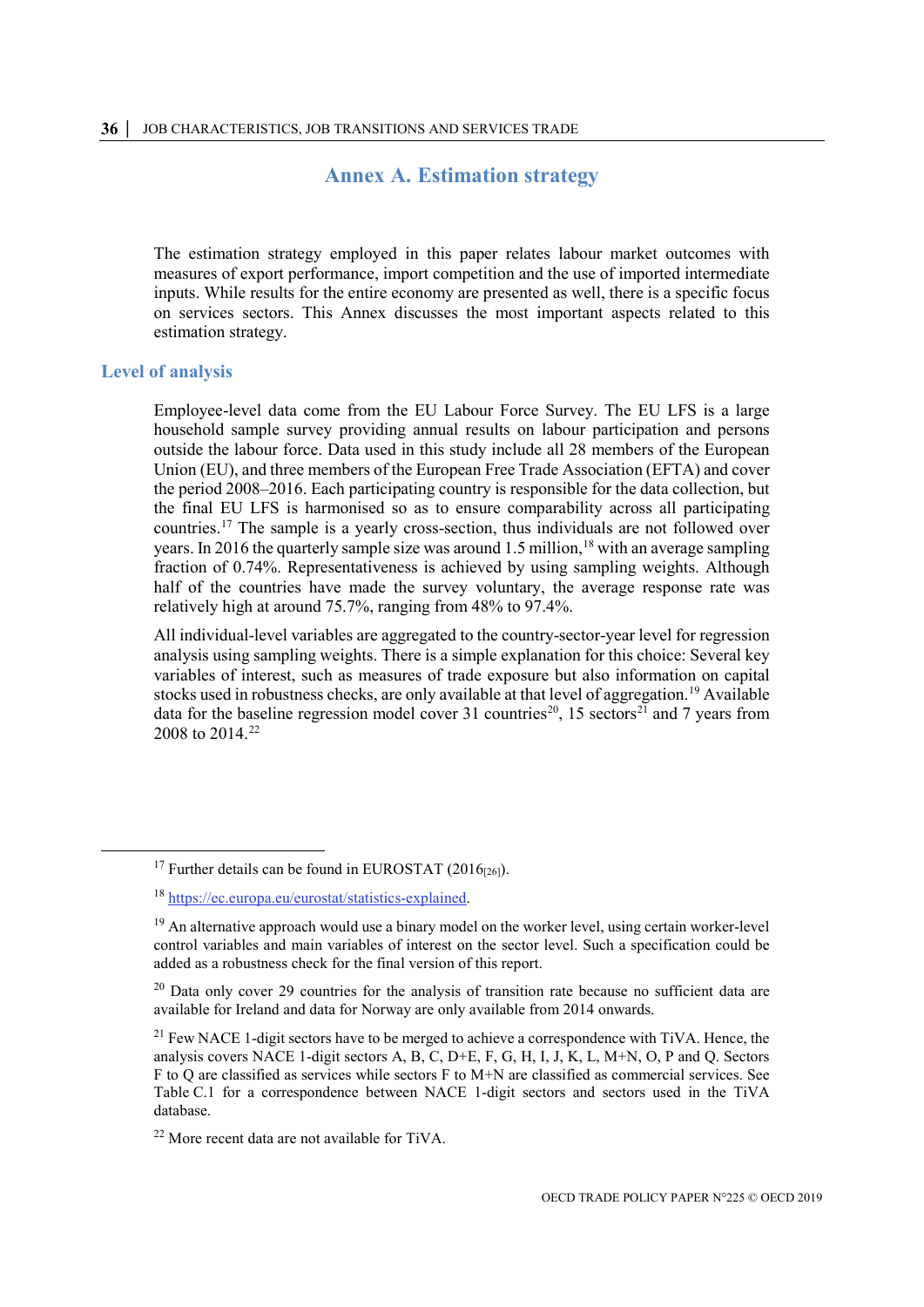#### <span id="page-37-0"></span>**Labour market outcomes**

Different types of labour market outcomes are extracted from the EU LFS. As mentioned above, indicators on the country-sector-year level are derived from micro-data on the employee level. An important distinction exists between job characteristics and job transitions. Job characteristics are stock variables, which characterise average employment at a particular point in time. Important job characteristics at least partly determined by exposure to international trade include the share of part-time employment, the share of involuntary part-time employment, the share of fixed-term contracts and the share of fixedterm contracts excluding those related to probationary period or apprenticeships.

Job transition rates indicate flow variables, including those presented above. For all variables related to transitions out of the labour market, country and sector indicate the sector of last employment, observed one year before the time of participation in the EU LFS. Transitions from one employment to another can be broken down either by the sector of contemporary employment or previous employment. Obviously, for transitions into the labour market, such as entry rates and accession rates, the sector-dimension indicates the sector of contemporary employment.

#### <span id="page-37-1"></span>**Trade exposure**

Measures of trade exposure are available on the country-sector-year level and come from the OECD/WTO TiVA database. The measures distinguish different channels of interaction between international trade and labour markets. In all regressions, the three different measures of trade exposure are included jointly in the regression.

- Export performance
- Import competition
- Offshoring (imports of intermediate inputs)<sup>[23](#page-37-2)</sup>

Importantly, offshoring is assumed to affect workers in the sector where intermediate inputs are used for production. In many cases, this sector does not coincide with the foreign sector that produces intermediate inputs. In contrast, import competition is assumed to affect workers in the sector from which imports originate. To give an example, imports of trucks represent import competition for the automobiles manufacturing sector, but they may reflect imports of intermediate inputs in the transportation sector.

For each of the three measures, three different specifications are used in separate regressions. The first specification relies on the values of exports, imports, and imported intermediate inputs in each sector. The second specification uses the values of these trade flows relative to the number of workers in each country-sector-year combination. In the third specification, trade intensities are measured as trade values relative to domestic output.

For exports and imports, there exist few reasons to expect strong differences between the three specifications. However, this is not true for offshoring. On the one hand, offshoring implies a reduction in the range of activities performed domestically. If the value of

<span id="page-37-2"></span><sup>&</sup>lt;sup>23</sup> There exist different definitions of offshoring in the literature. According to the definition of offshoring applied in this report, offshoring includes all imported intermediate inputs used in a specific sector, irrespective of the sector where the intermediate inputs are produced.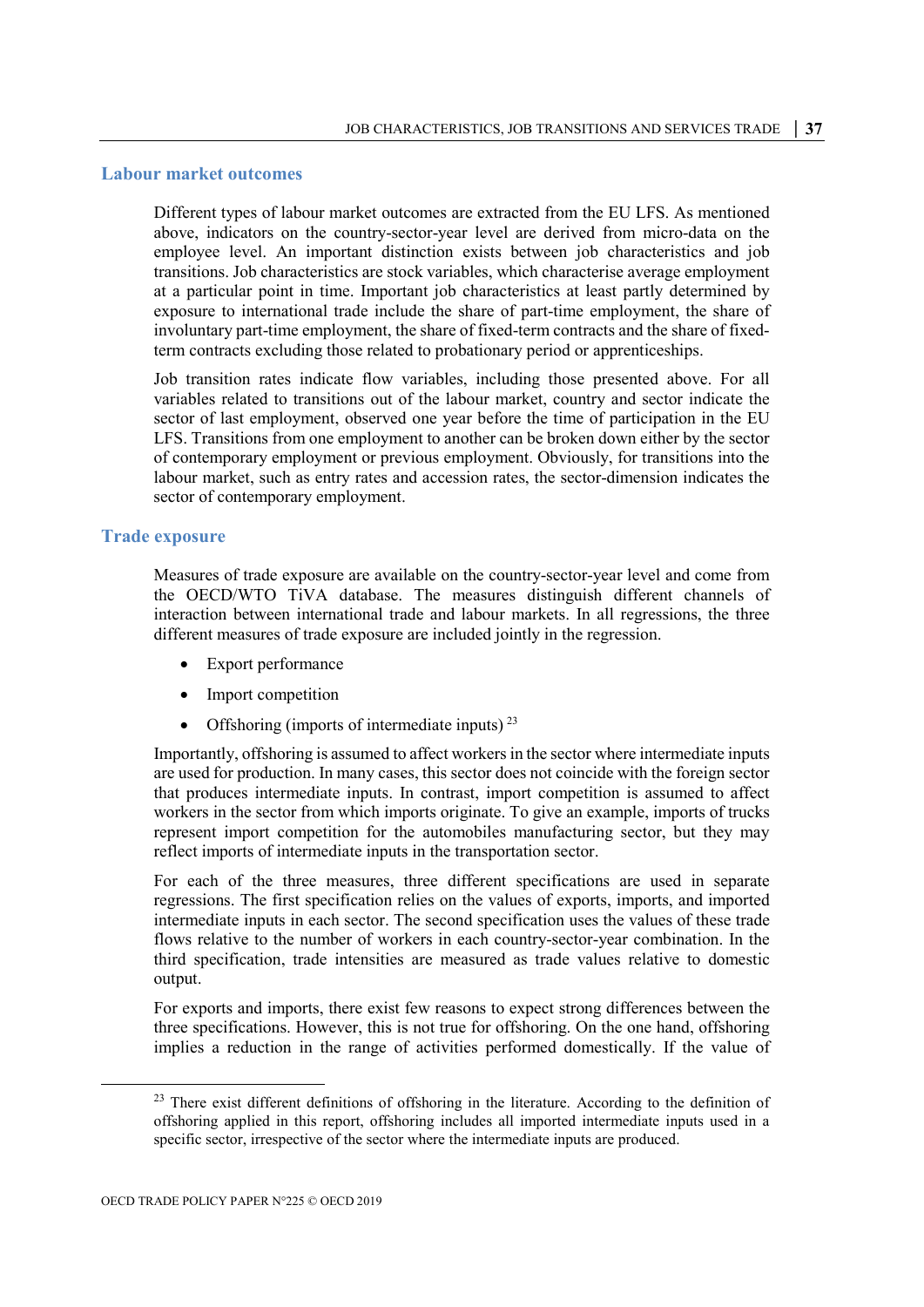#### **38 │** JOB CHARACTERISTICS, JOB TRANSITIONS AND SERVICES TRADE

offshoring relative to output increases, there is increasing pressure on domestic employment. However, offshoring of certain activities can make domestic production more efficient, allowing a sector to expand its overall output by remaining competitive in the domestic market and to thrive in export markets. Hence, if the volume of offshoring or the volume of offshoring per worker increases, but offshoring relative to domestic output remains constant, it might be an indicator for more efficient production and rising competitiveness.

#### <span id="page-38-0"></span>**Estimation in first differences**

Due to the variation in job characteristics and job transition rates across countries, the approach used in this study does not try to explain the levels of these variables. Instead, the regression is estimated in first differences. This means that changes in labour market outcome variables correlate with changes in trade flows. This approach promises higher robustness and is often used in this strand of the literature.<sup>[24](#page-38-3)</sup>

#### <span id="page-38-1"></span>**Fixed effects and control variables**

A wide range of different factors affect changes in labour market outcomes. These factors do not only pertain to labour demand but also to labour supply. Identifying the relationship between labour market outcomes and trade exposure requires controlling for these factors in a regression analysis. When some of these factors are unobservable, different sets of fixed effects can be used instead of explicit control variables.

All regressions reported in this report include three types of fixed-effects: country-year fixed effects, controlling for country-specific but time-varying shocks, such as policy reforms; sector-year fixed effects, controlling for sector-specific but time-varying shocks, such as technological developments; country-sector fixed effects, controlling for countrysector-specific trends. [25](#page-38-4)

Consequently, only control variables with variation on the country-sector-year level need to be included explicitly in the regressions. Many of these variables stem from the EU LFS, including the gender composition of workers, the share of high-skilled, medium-skilled and low-skilled workers and the share of workers in firms of different size groups. Moreover, in regressions for one specific labour market outcomes, other labour market outcomes are included as control variables.

#### <span id="page-38-2"></span>**Estimation equation**

The dependent variable in the estimation equation corresponds to first differences of the natural logarithm of a particular labour market outcome in a country *i*, sector *k* and year *t* combination. Right-hand side variables of interest are the natural logarithm of the export, import and offshoring measures.<sup>[26](#page-38-5)</sup> Several control variables are included in each regression,

<span id="page-38-3"></span><sup>&</sup>lt;sup>24</sup> See for example Autor, Dorn and Hanson (2013<sub>[30]</sub>) or Dauth, Findeisen and Suedekum (2014<sub>[29]</sub>).

<span id="page-38-4"></span> $25$  The importance of unobserved heterogeneity at the country-sector level is also highlighted in Crinó (2012<sub>[28]</sub>).

<span id="page-38-5"></span><sup>&</sup>lt;sup>26</sup> Transformation with the natural logarithm is also applied when trade relative to domestic output because the distribution of these shares is extremely skewed to the right. This means that the distribution is characterised by a large number of small values and a small number of very large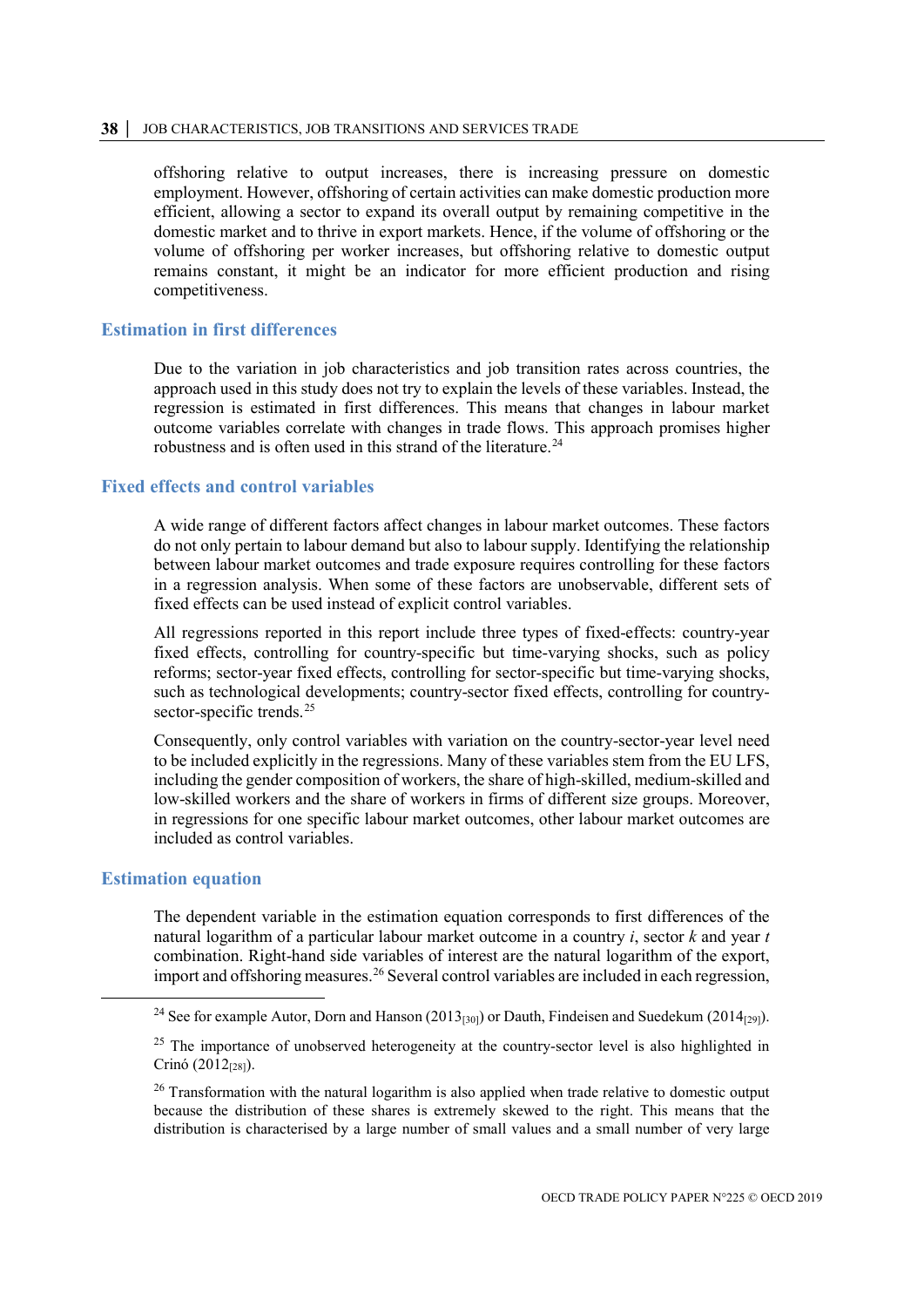summarised in the vector *L*. As mentioned above, these control variables indicate characteristics of the labour force in a country-sector-year combination, such as education shares, gender or the share of workers in firms of different size categories. All regressions include fixed effects on the country-year level, the sector-year level and the country-sector level. All models are estimated with linear ordinary least square regressions. The corresponding estimation equation is shown below.

$$
\Delta \ln LMO_{ikt} = \beta_1 \Delta \ln X_{ikt} + \beta_2 \Delta \ln M_{ikt} + \beta_3 \Delta \ln O_{ikt} + \gamma_1 \Delta L_{ikt} + \theta_{it} + \vartheta_{kt}
$$
  
+  $\mu_{ik} + \varepsilon_{ikt}$ 

The use of such contemporary trade flows is not possible for the analysis of job loss rates. Since these workers are currently unemployed or inactive, they are not exposed to trade at all in the current period *t*. Hence, when job loss rates are used as relevant labour market outcome, lagged first differences in trade flows are used, focusing on the sector where workers have been employed in the previous year. The same approach is used for the analysis of determinants driving workers to quit employment in a certain sector but being able to find other employment. In these cases, the estimation equation can be written as follows.

$$
\Delta \ln LMO_{ikt} = \beta_1 \Delta \ln X_{ik,t-1} + \beta_2 \Delta \ln M_{ik,t-1} + \beta_3 \Delta \ln O_{ik,t-1} + \gamma_1 \Delta L_{ikt} + \theta_{it}
$$
  
+  $\vartheta_{kt} + \mu_{ik} + \varepsilon_{ikt}$ 

Due to the structure of fixed effects used in the regression, results cannot inform about aggregate changes in a country. It is not possible to state whether export growth, import growth or growth in the share of intermediate inputs can reduce the economy-wide share of fixed-term contracts or whether they can reduce job loss risk for a whole economy. Instead, all results must be interpreted as specific effects in one sector relative to other sectors. For example, a positive correlation between exports and the share of part-time workers means that this share grows faster in sectors that open up more rapidly than other sectors.

However, it is not possible to make a similar statement on the country-level. The growth of part-time employment in countries is not necessarily faster in countries with strong export performance than in other countries. The reason is that aggregate trends towards part-time work are driven by a huge variety of factors, many of which are unobservable, such as changes in workers' preferences. Using fixed effects to control for these factors ensures that all results are unbiased estimates.

#### <span id="page-39-0"></span>**Correlation vs. causality**

 $\overline{a}$ 

The estimation strategy used in this report can only identify a correlation of variables. The effects cannot be interpreted as a causal effect of trade exposure on labour markets, due to the absence of exogenous variation in the explanatory variables. A frequent solution to this problem in the literature is the used of an instrumental variable (IV) strategy, in which world trade shocks are used as instrument for actual trade exposure (Hummels et al.,  $2014_{[25]}$ ). The idea is that world trade shocks are not affected by labour market conditions in one specific country, so that they can be considered exogenous.

However, this approach is incompatible with the set of fixed effects used in this report. The variation of world trade shocks is mostly on the sector-year level, making these shocks

outliers. After transformation with the natural logarithm, these shares roughly follow a normal distribution.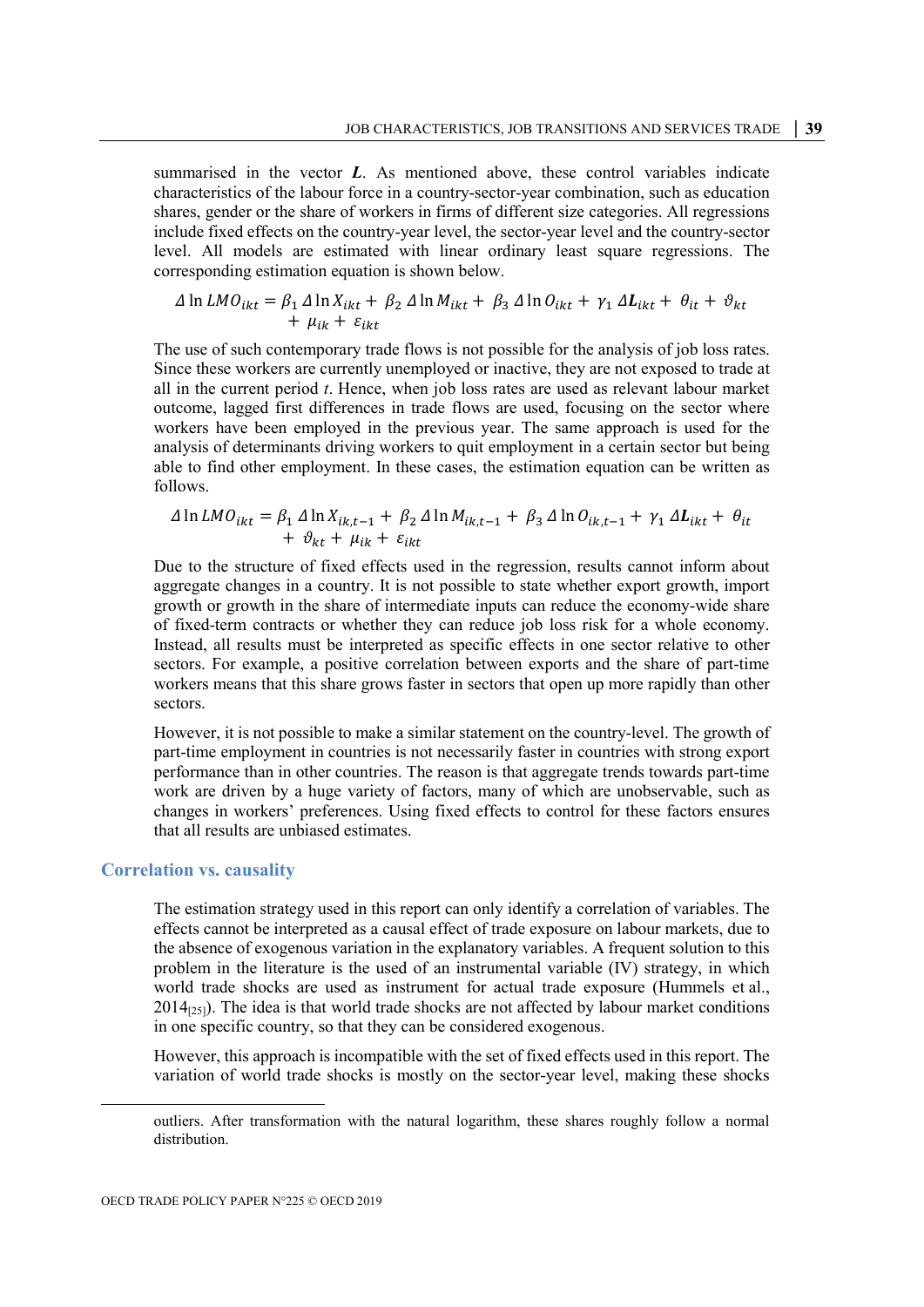highly collinear with sector-year fixed effects. Hence, additional control variables should be added to avoid biased from missing variables. Nonetheless, it would be possible to include such an IV strategy as robustness check in a future version of this report.

#### <span id="page-40-0"></span>**Robustness checks**

All results reported in this document are robust to the introduction of additional control variables measuring types of capital from the EU KLEMS database, including computing equipment, communications equipment, as well as computer software and databases. Since these data are not available for all countries in the EU LFS, using data from EU KLEMS reduces the size of the sample by around 50% in all specifications. However, including or excluding these control variables does not have a significant impact on coefficients of trade exposure variables when comparing over identical samples of data. Therefore, the main specifications do not include control variables for capital stocks.

Moreover, all results are robust across different econometric specifications. In addition to the estimation in first differences, regressions have been run in levels. Also these specifications include country-year FE, sector-year FE and country-sector FE. Further robustness checks included regressions in first differences without country-sector fixed effects and regressions in first differences over long time intervals, including only two years of data, 2008 and 2014. With only two points in time, no year fixed effects are necessary for regressions in first differences. Instead, country fixed effects and sectors fixed effects are used in these regressions.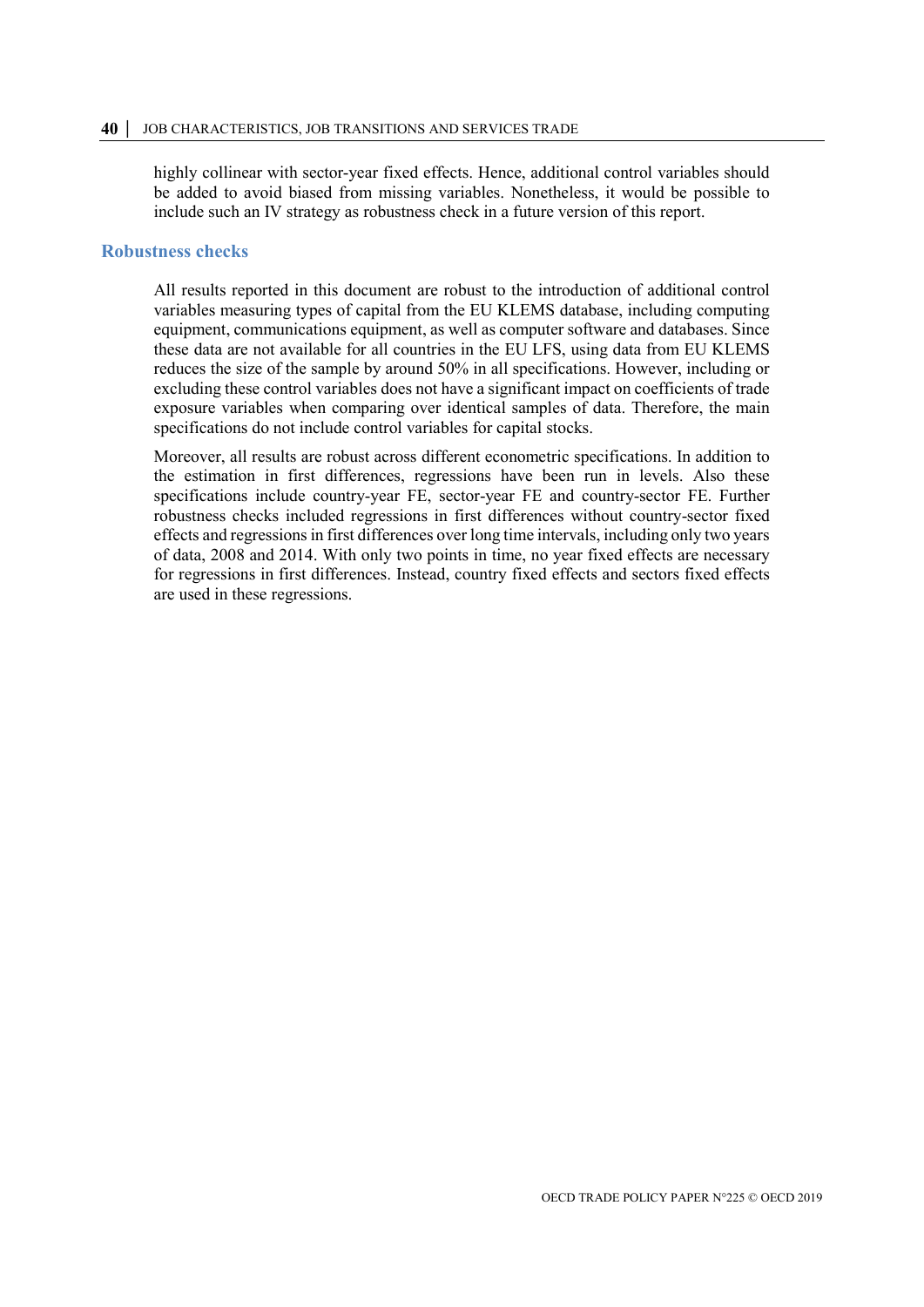# **Annex B. Definitions of variables in the EU LFS**

### <span id="page-41-1"></span><span id="page-41-0"></span>**Labour market status**

Two variables from the EU LFS are used in order to analyse labour market dynamics: <sup>[27](#page-41-2)</sup>

- i. main labour status (MAINSTAT), and
- ii. an individual's situation with regard to activity one year before survey (WSTAT1Y).

From these two labour market status indicators, the labour force is coded using answers 1 and 2, thus, individuals out of the labour force are students, retirees, disabled, and those fulfilling domestic duties (answers 3–8). Since the sample is limited to those aged 15 to 74, answer 9 is automatically eliminated.

#### **Table B.1. Main status**

|       | <b>MAINSTAT</b>                                                                                                                                   |
|-------|---------------------------------------------------------------------------------------------------------------------------------------------------|
|       | Carries out a job or profession, including unpaid work for a family business or holding, including an<br>apprenticeship or paid traineeship, etc. |
|       | Unemployed                                                                                                                                        |
| 3     | Pupil, student, further training, unpaid work experience                                                                                          |
|       | In retirement or early retirement or has given up business                                                                                        |
| 5     | Permanently disabled                                                                                                                              |
| 6     | In compulsory military service                                                                                                                    |
|       | Fulfilling domestic tasks                                                                                                                         |
| 8     | Other inactive person                                                                                                                             |
| 9     | Not applicable (child less than 15 years)                                                                                                         |
| blank | No answer                                                                                                                                         |

*Source*: EU Labour Force Survey Database User Guide

<span id="page-41-2"></span> $27$  Note that there is an alternative variable in LFS that also assign an individual's labour status during the reference week: WSTATOR. One advantage of this variable is that WSTATOR provides quarterly data, while MAINSTAT is included on annual basis. However, only MAINSTAT is conceptually compatible with WSTAT1Y. For this reason it is used as primary source for the quantification of labour market transitions. Since the MAINSTAT is missing for the United Kingdom, WSTATOR is used for this country. Additional explanations on these variables can be found in the "EU Labour Force Survey Database, User Guide".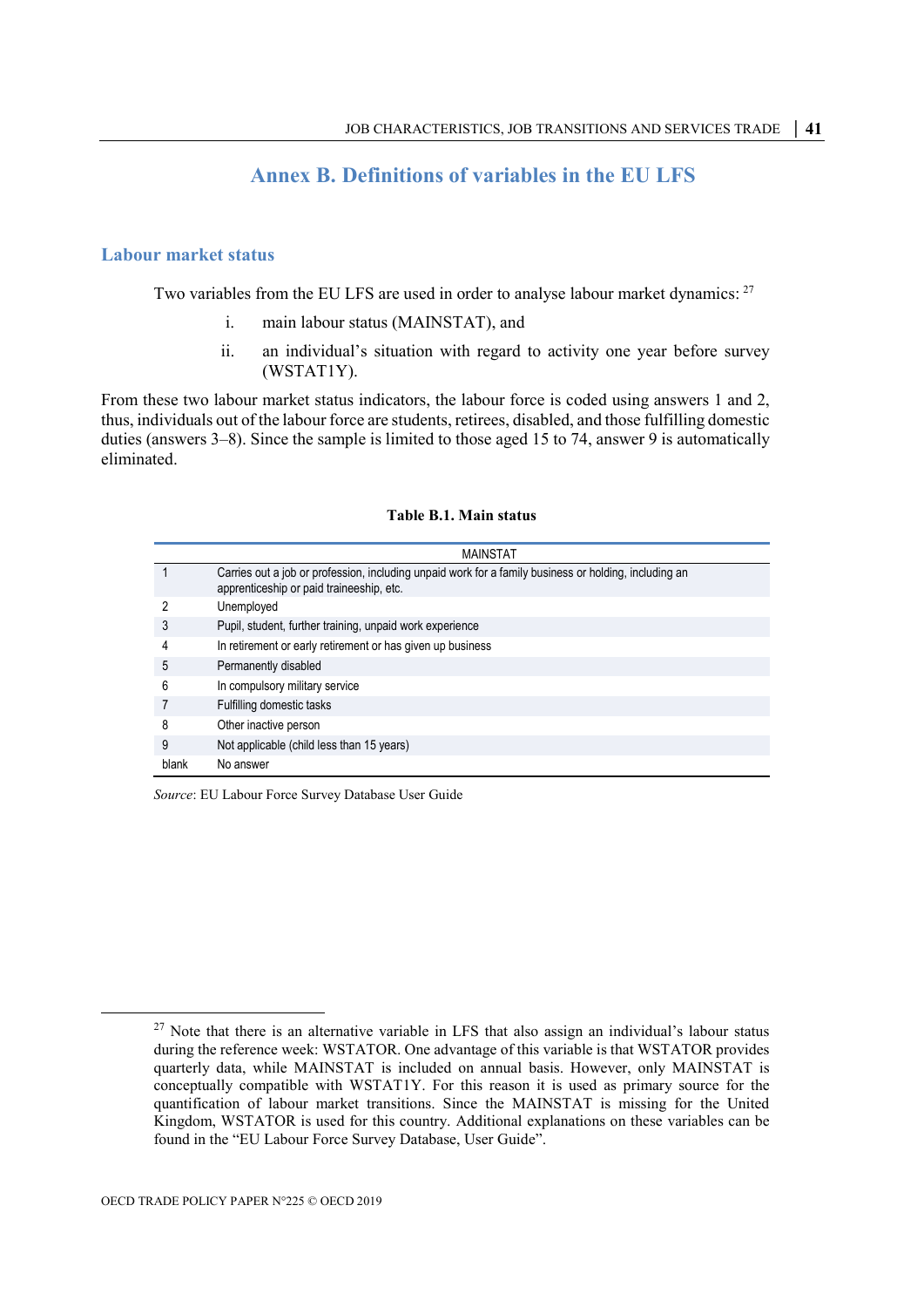#### **Table B.2. Situation with regard to activity one year before survey**

|       | WSTAT1Y                                                                                                                                           |
|-------|---------------------------------------------------------------------------------------------------------------------------------------------------|
|       | Carries out a job or profession, including unpaid work for a family business or holding, including an<br>apprenticeship or paid traineeship, etc. |
|       | Unemployed                                                                                                                                        |
|       | Pupil, student, further training, unpaid work experience                                                                                          |
| 4     | In retirement or early retirement or has given up business                                                                                        |
| 5     | Permanently disabled                                                                                                                              |
| 6     | In compulsory military service                                                                                                                    |
|       | Fulfilling domestic tasks                                                                                                                         |
| 8     | Other inactive person                                                                                                                             |
| 9     | Not applicable (child less than 15 years)                                                                                                         |
| blank | No answer                                                                                                                                         |

*Source*: EU Labour Force Survey Database User Guide

#### <span id="page-42-0"></span>**Reasons for part-time work**

Workers are assumed to be in involuntary part-time work if the person states that he/she could not find a full-time job. This answer is coded with the numerical answer 5 in the EU-LFS microdata. Other possible answers to this question are given in [Table](#page-42-1) B.3 below.

#### **Table B.3. Reasons for the part-time work**

<span id="page-42-1"></span>

|       | <b>FTPTREAS</b>                                   |  |
|-------|---------------------------------------------------|--|
|       | Part-time job is taken because:                   |  |
|       | Person is undergoing school education or training |  |
| 2     | Of own illness or disability                      |  |
| 3     | Looking after children or incapacitated adults    |  |
| 4     | Other family or personal reasons                  |  |
| 5     | Person could not find a full-time job             |  |
| 6     | Of other reasons                                  |  |
| 9     | Not applicable                                    |  |
| blank | No answer                                         |  |

*Source*: EU Labour Force Survey Database User Guide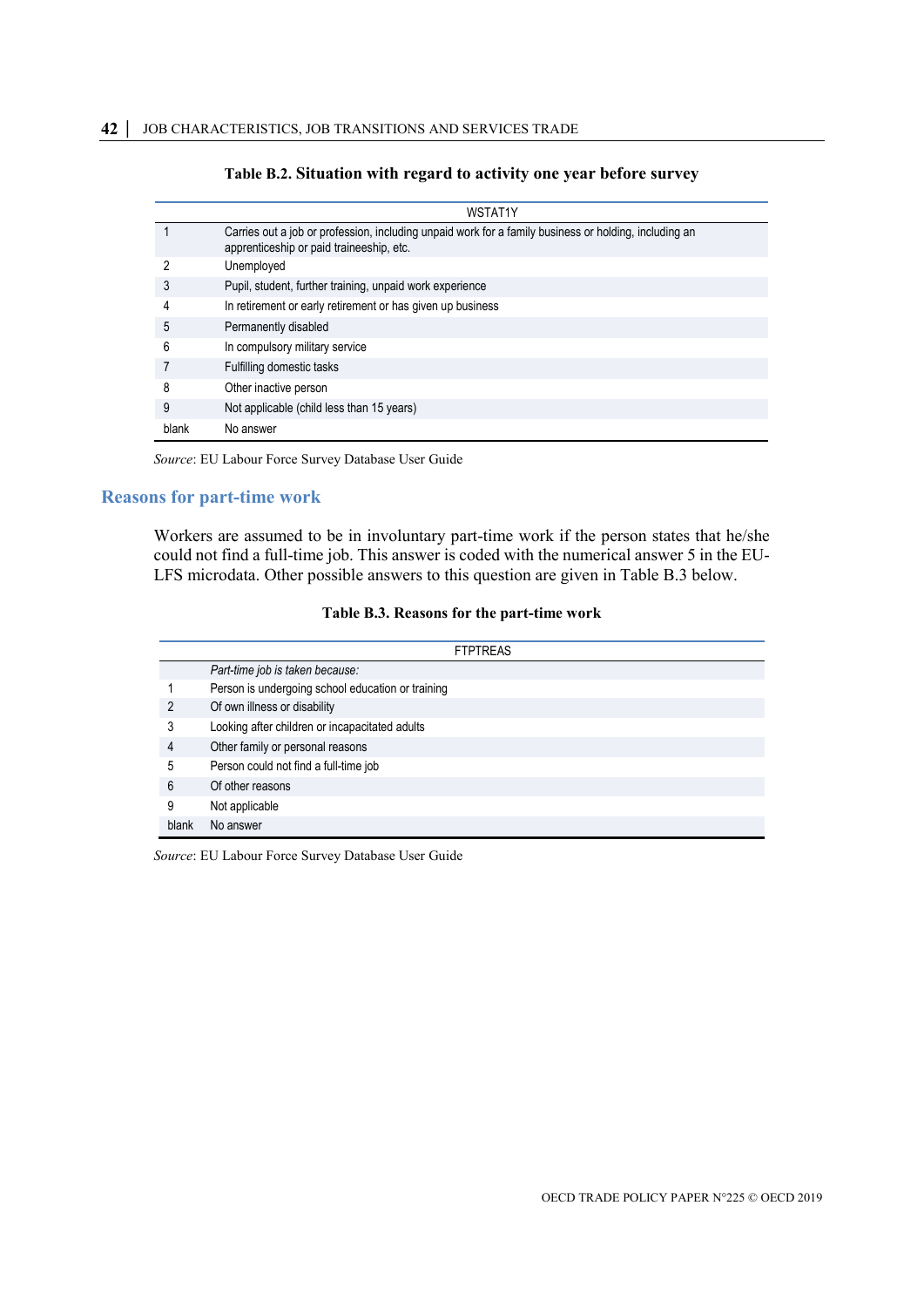### <span id="page-43-0"></span>**Permanency of jobs and reasons for temporary work contracts**

Workers are assumed to be in an involuntary temporary job or work contract of limited duration if the persons states that he/she could not find a permanent job. This answer is coded with the numerical answer 2 in the EU-LFS microdata. Other possible answers to this question are given in [Table](#page-43-1) B.5.

#### **Table B.4. Permanency of the job**

|       | TEMP                                                              |
|-------|-------------------------------------------------------------------|
|       | Person has a permanent job or work contract of unlimited duration |
|       | Person has temporary job/work contract of limited duration        |
|       | Not applicable                                                    |
| blank | No answer                                                         |

<span id="page-43-1"></span>*Source*: EU Labour Force Survey Database User Guide

#### **Table B.5. Person has temporary job/work contract of limited duration because**

|       | <b>TEMPREAS</b>                                                                                                               |
|-------|-------------------------------------------------------------------------------------------------------------------------------|
|       | Person has temporary job/work contract of limited duration because:                                                           |
|       | it is a contract covering a period of training (apprentices, trainees, research assistants, etc.)                             |
|       | person could not find a permanent job                                                                                         |
|       | person did not want a permanent job                                                                                           |
|       | it is a contract for a probationary period                                                                                    |
| 5     | it is a contract covering a period of apprenticeship                                                                          |
| 6     | it is a contract covering a period of training other than apprenticeship (trainees, internships, research assistants,<br>etc. |
| 9     | Not applicable                                                                                                                |
| hlank | No answer                                                                                                                     |

*Source*: EU Labour Force Survey Database User Guide.